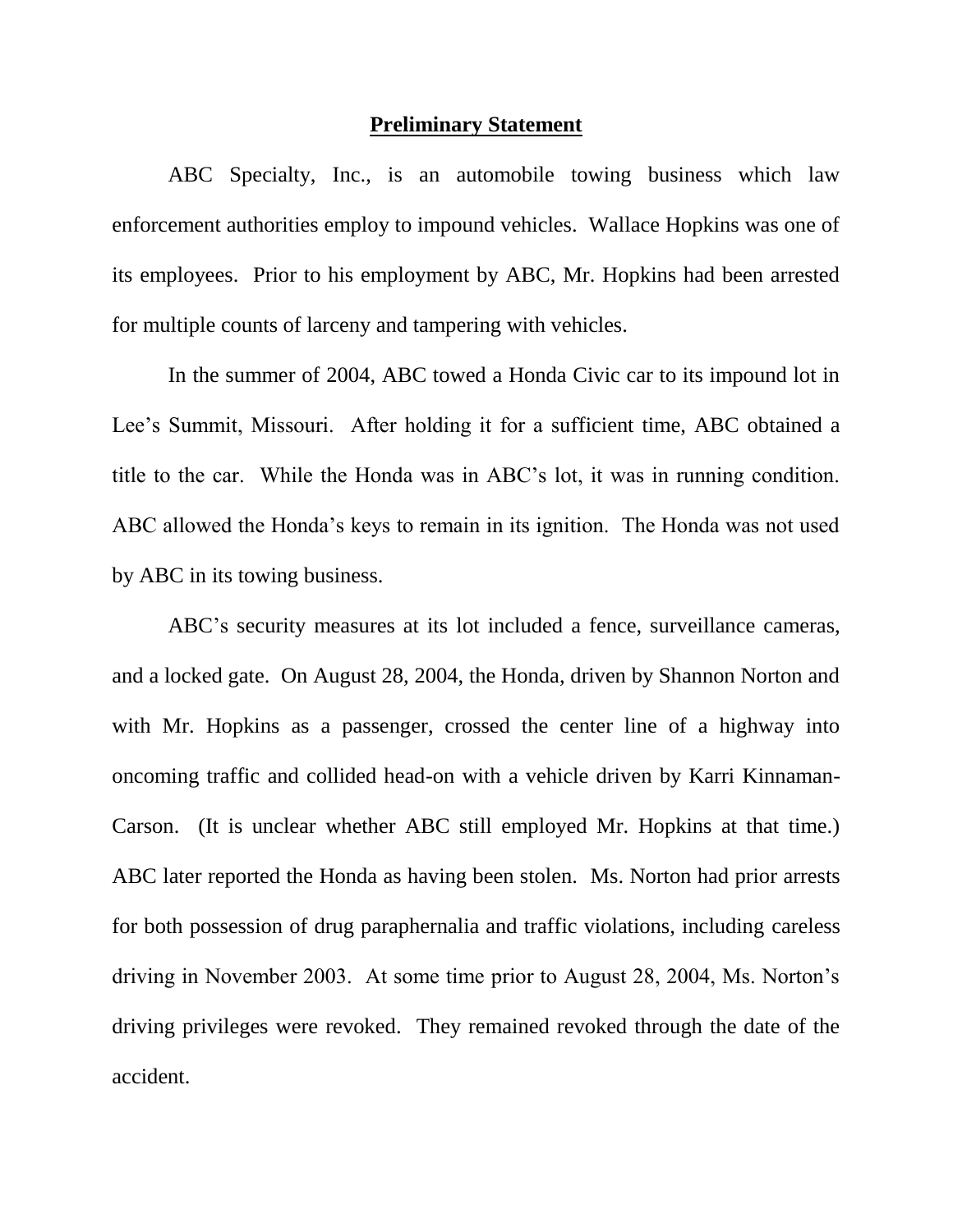Both Mr. Hopkins and Ms. Norton were killed at the scene. Mrs. Kinnaman-Carson suffered extensive injuries as a result of the collision.

Mrs. Kinnaman-Carson and her husband, Randy Carson, sued ABC. The first count of their petition stated a claim of negligence against Ms. Norton. The second count stated a claim of negligence against ABC. The third stated a claim of negligent supervision, hiring, and training against ABC, as well as a claim that ABC negligently failed to secure its premises properly. The fourth and final count stated a claim of loss of consortium on behalf of Mr. Carson against both Ms. Norton and ABC.

ABC had automobile and commercial liability insurance policies with the Westport Insurance Company. ABC gave Westport notice of the suit. At first, Westport declined to defend, claiming there was no coverage under either its automobile insurance policy or its commercial liability insurance policy.

The Kinnaman-Carsons then filed a First Amended Petition. ABC promptly notified Westport of this. Shortly thereafter, the Kinnaman-Carsons and ABC entered into an agreement under § 537.065, R.S.Mo. Westport then offered to defend ABC under a reservation of rights. ABC promptly rejected this offer.

The Circuit Court of Jackson County held a bench trial in the case, after which it granted the Kinnaman-Carsons a judgment against ABC for \$1,374,128.00, finding ABC liable for negligent hiring, supervision, and training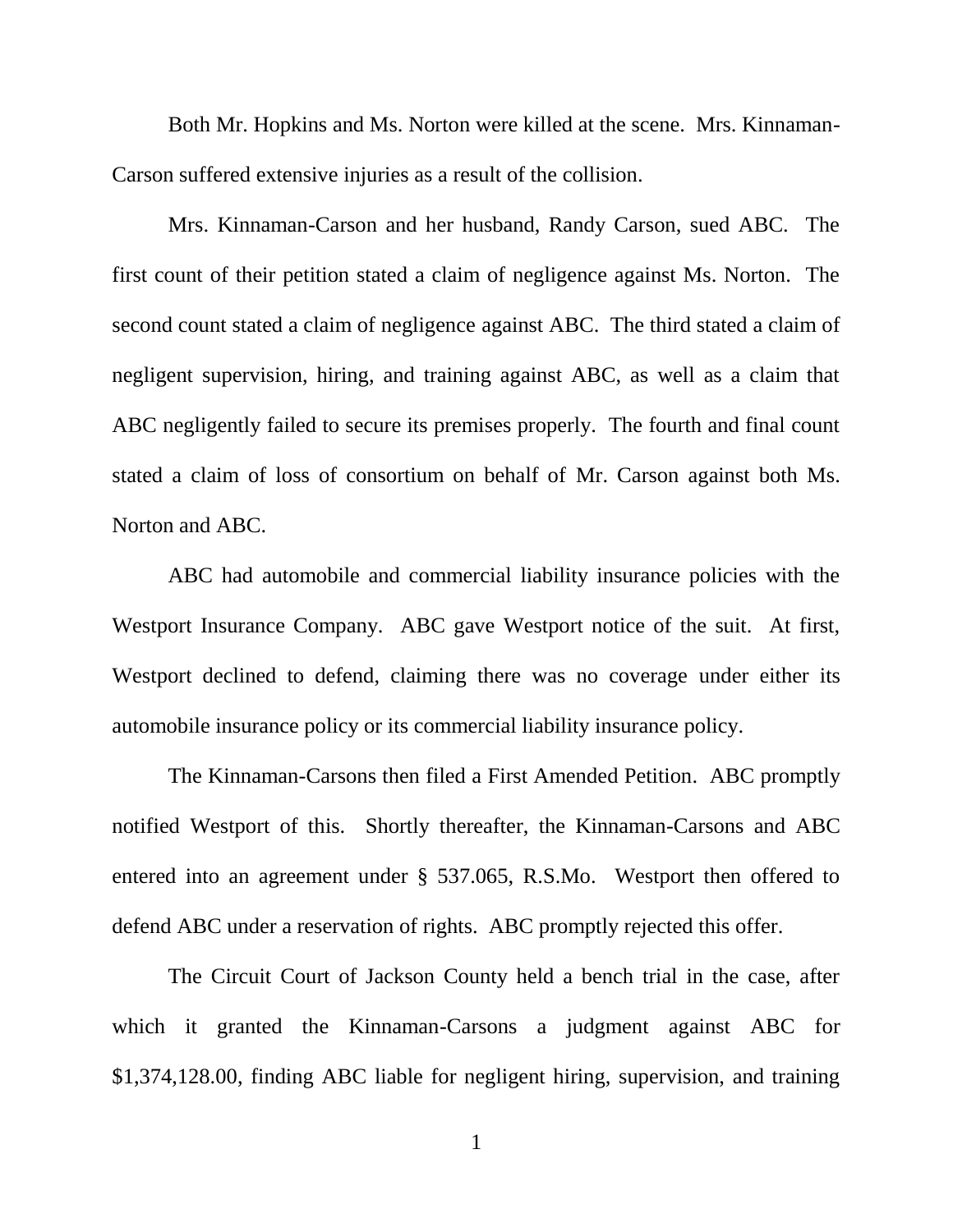of its employees, as well as negligently failing to secure its premises properly. Subsequently, after judgment was entered but before it became final, Westport withdrew its reservation of rights and elected to defend and indemnify ABC in full. Neither any post-trial motions nor a Notice of Appeal was filed, and the judgment became final.

Subsequently, Westport refused to pay on the judgment. The Kinnaman-Carsons brought an equitable garnishment action against Westport. Westport moved for summary judgment, claiming that Exclusion G in its commercial liability insurance with ABC, which excluded coverage for ""Bodily injury" or "property damage" arising out of the ownership, maintenance, use or entrustment to others of any … "auto" … owned or operated by or rented or loaned to any insured," excluded coverage for the Kinnaman-Carsons' injuries. The trial court granted summary judgment to Westport without analysis or comment.

Exclusion G did not exclude coverage for either ABC"s negligence in failing to secure its premises or failing to hire, supervise, and train its employees properly, or arising out of the use of the Honda by an unauthorized party. Moreover, because Westport withdrew its reservation of rights and elected to defend and indemnify ABC in full, it cannot subsequently deny coverage altogether.

This Court should reverse the trial court's judgment and remand this case with instructions to enter judgment in favor of the Kinnaman-Carsons.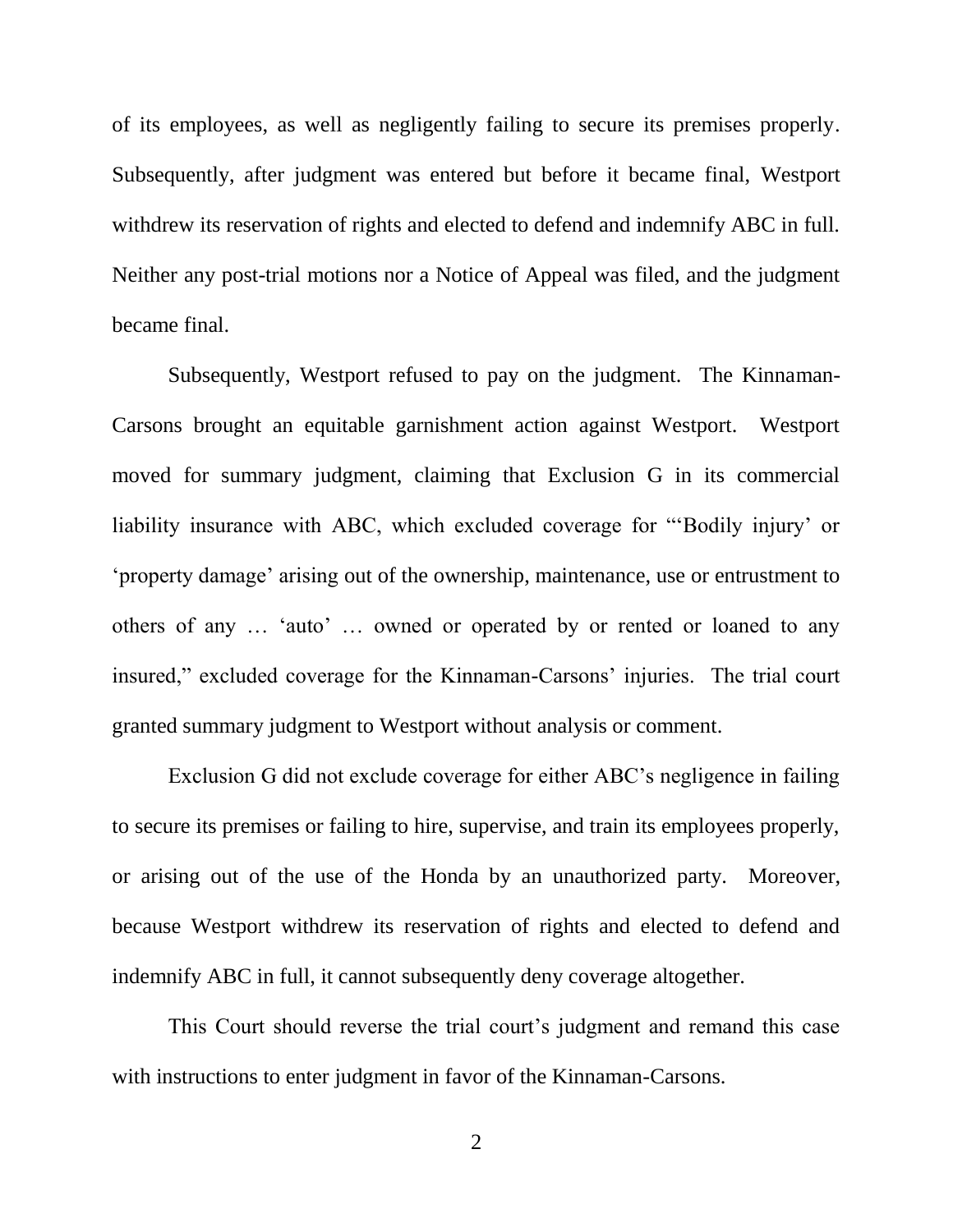| Opinion of the Missouri Court of Appeals, Western District, in Case No. |
|-------------------------------------------------------------------------|
|                                                                         |
|                                                                         |
|                                                                         |
|                                                                         |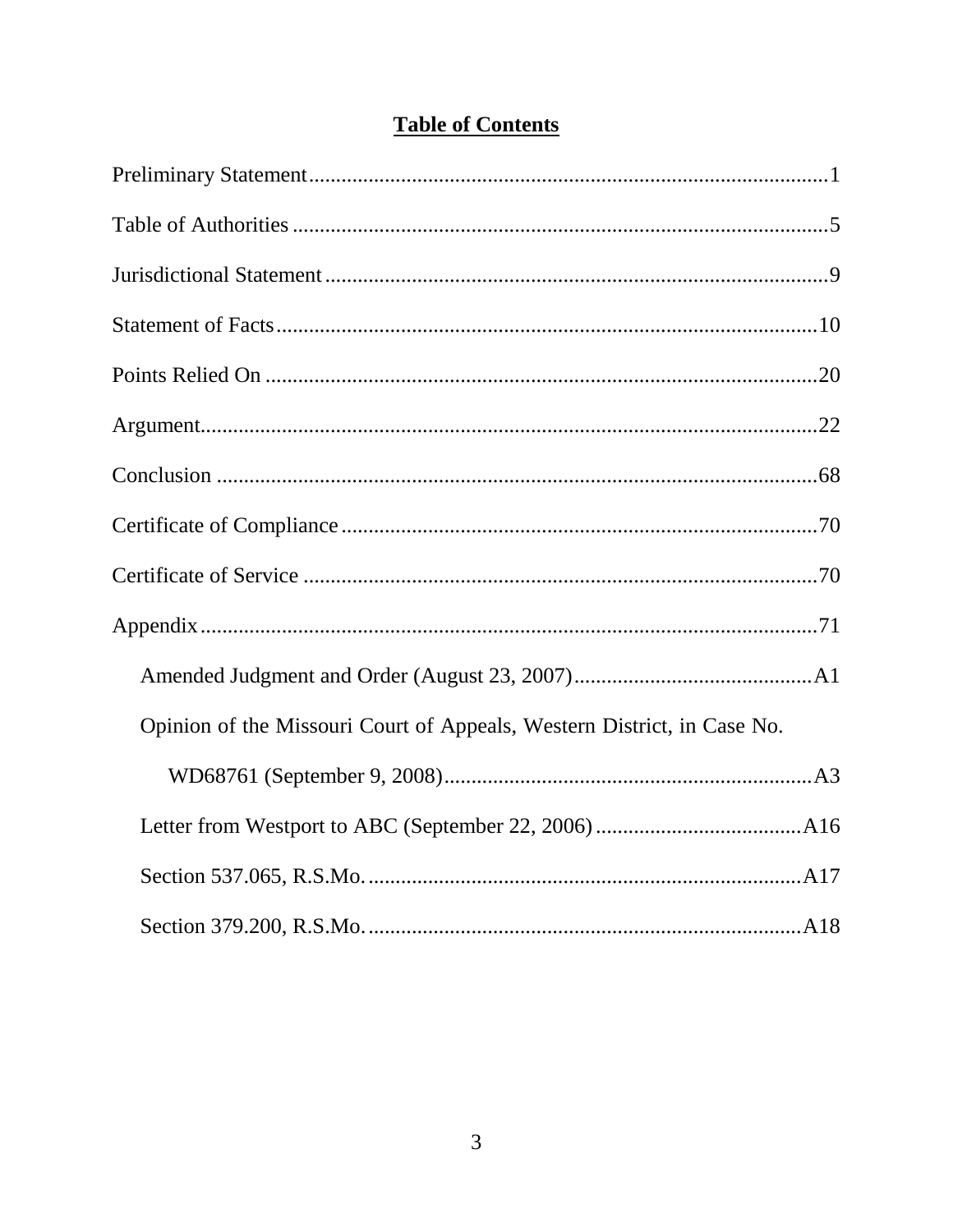### **Table of Authorities**

| <b>Cases</b>                                   |
|------------------------------------------------|
| Aetna Cas. & Sur. Co. v. Haas,                 |
|                                                |
| Baker v. State Farm Mut. Aut. Ins. Co.,        |
|                                                |
| Bowan v. Gen. Sec. Indem. Co. of Ariz.,        |
|                                                |
| Braxton v. United States Fire Ins. Co.,        |
|                                                |
| Brugioni v. Maryland Cas. Co.,                 |
|                                                |
| Byars v. St. Louis Pub. Serv. Co.,             |
|                                                |
| Centermark Props., Inc. v. Home Indem. Co.,    |
|                                                |
| Charron v. Holden,                             |
|                                                |
| Chase Resorts, Inc. v. Safety Mut. Cas. Corp., |
|                                                |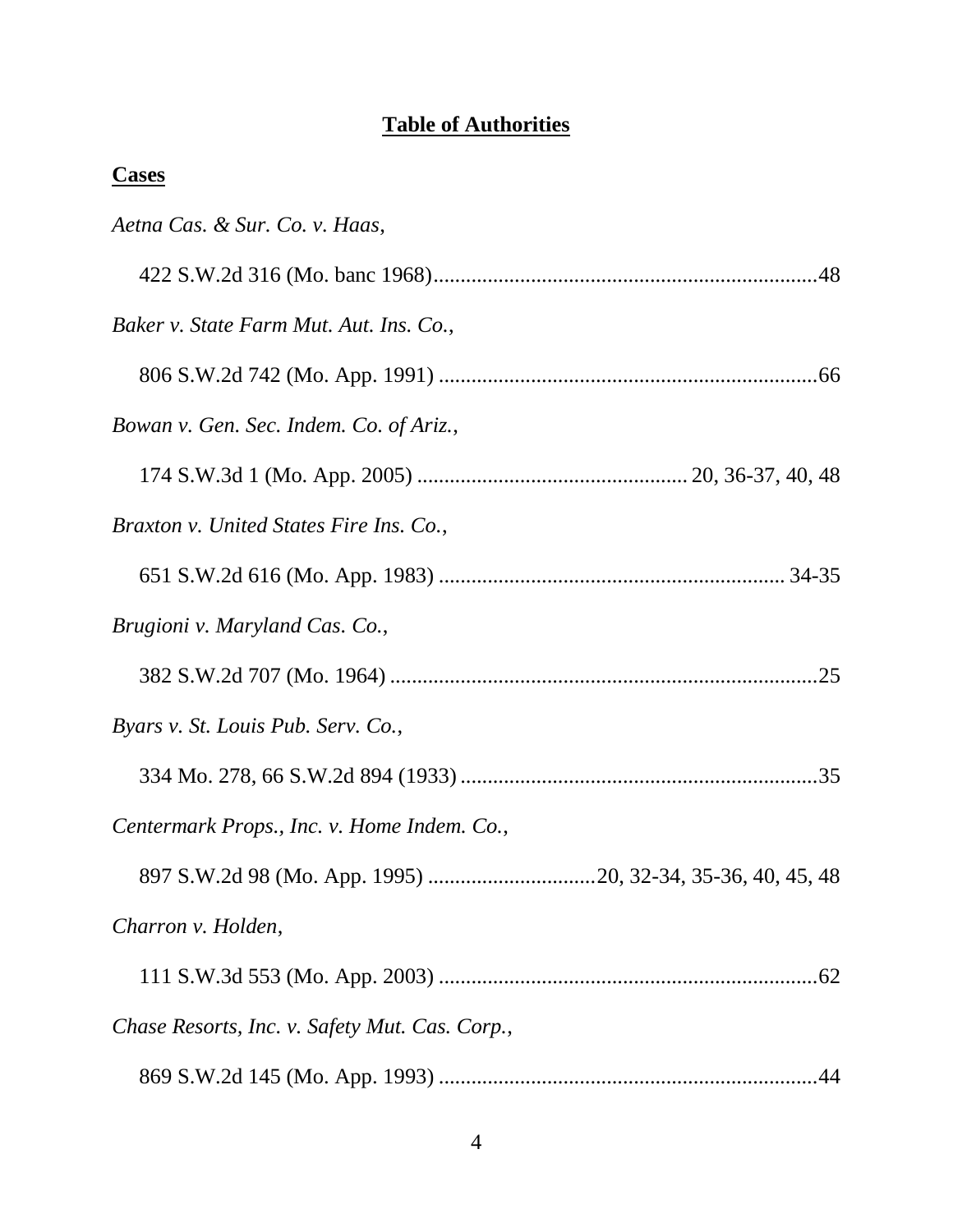*Columbia Mut. Ins. Co. v. Neal*,

| <i>Estate of Murley v. Shelter Mut. Ins. Co.,</i>         |
|-----------------------------------------------------------|
|                                                           |
| Gaunt v. John Hancock Mut. Life Ins. Co.,                 |
|                                                           |
| Harrison v. Tomes,                                        |
|                                                           |
| Hartford Cas. Ins. Co. v. Budget Rent-a-Car of Mo., Inc., |
|                                                           |
| ITT Commercial Fin. Cop. v. Mid-Am. Marine Supply Corp.,  |
|                                                           |
| Krombach v. Mayflower Ins. Co.,                           |
|                                                           |
| Meyer Jewelry Co. v. General Ins. Co. of Am.,             |
|                                                           |
| Mistele v. Ogle,                                          |
|                                                           |
| Nat. Battery Co. v. Standard Acc. Ins. Co.,               |
|                                                           |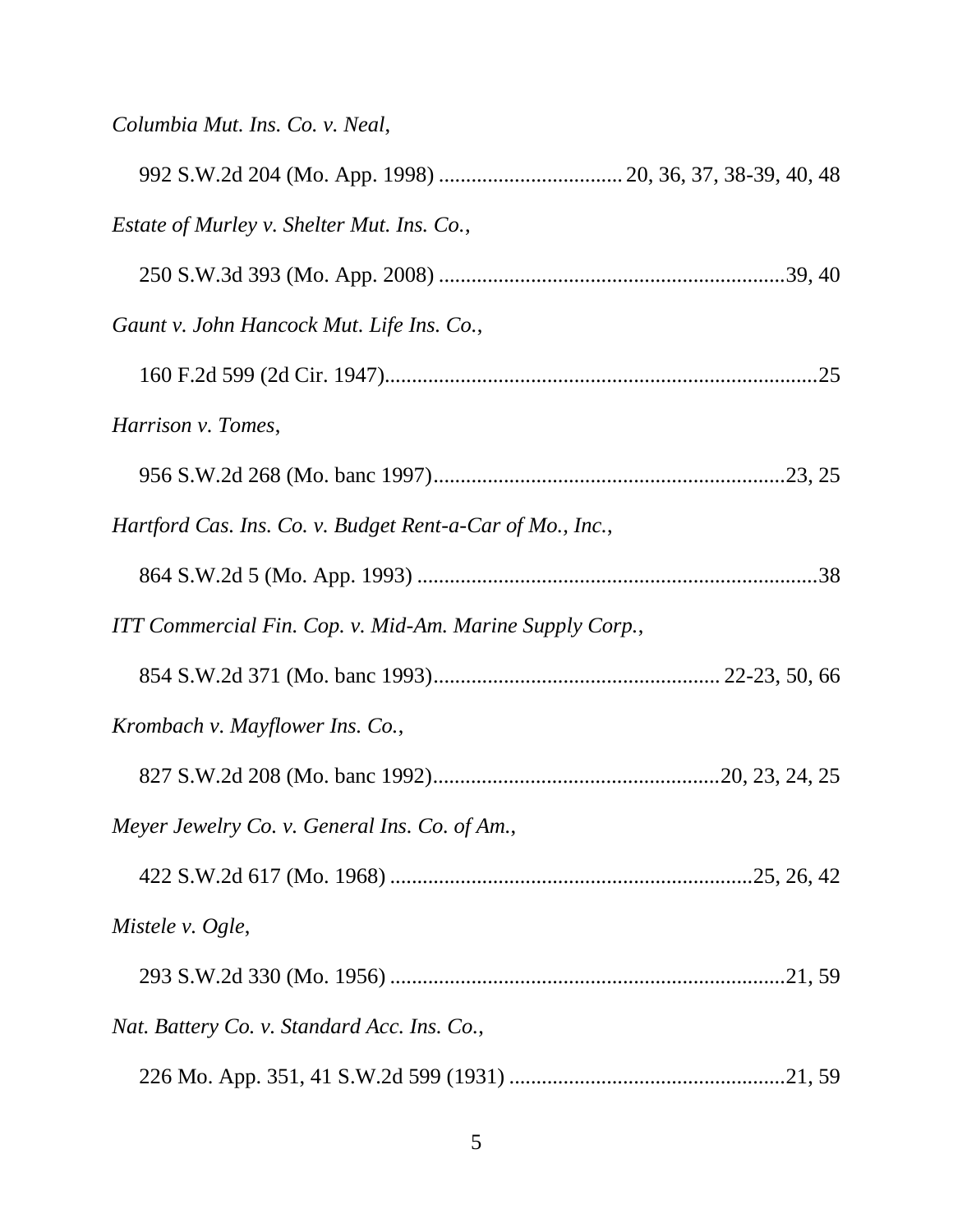| Netco, Inc. v. Dunn, |  |  |
|----------------------|--|--|
|----------------------|--|--|

| Quirk v. Columbian Nat. Life. Ins. Co.,              |
|------------------------------------------------------|
|                                                      |
| Rodriguez v. Gen. Accident Ins. Co.,                 |
|                                                      |
| Royal Banks of Mo. v. Fridkin,                       |
|                                                      |
| Ryan v. Maddox,                                      |
|                                                      |
| Safeco Ins. Co. of Am. v. Rogers,                    |
|                                                      |
| State ex rel. Rimco v. Dowd,                         |
|                                                      |
| State Farm Mut. Auto. Ins. Co. v. MFA Mut. Ins. Co., |
|                                                      |
| TAP Pharm. Prods. v. State Bd. of Pharm.,            |
|                                                      |
| Transamerica Ins. Group v. Chubb & Son, Inc.,        |
|                                                      |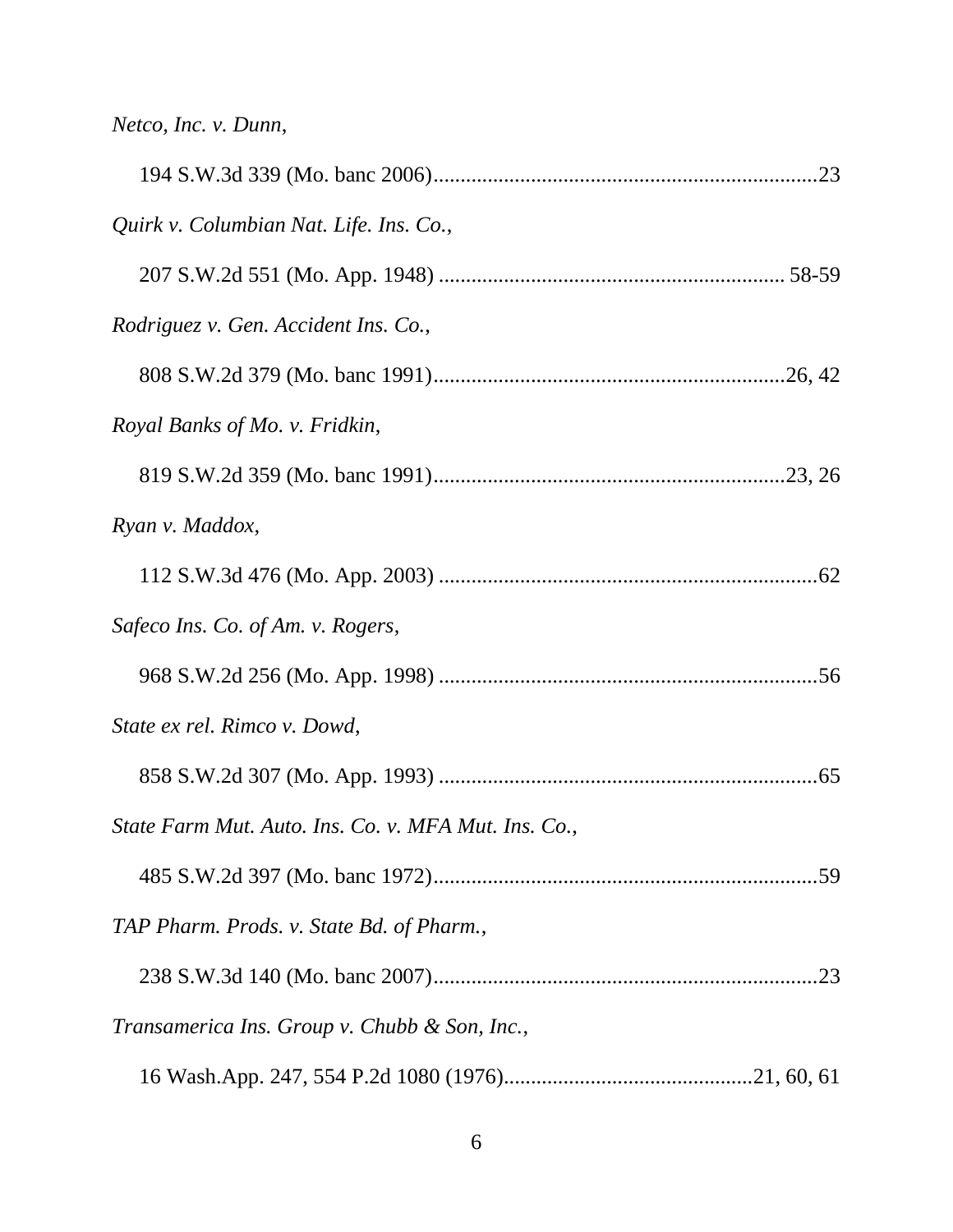| Truck Ins. Exchange v. Prairie Framing, |
|-----------------------------------------|
|                                         |
| Weathers v. Royal Indem. Co.,           |
|                                         |
| <b>Revised Statutes of Missouri</b>     |
|                                         |
|                                         |
| <b>Constitution of Missouri</b>         |
|                                         |
|                                         |
|                                         |
| <b>Supreme Court Rules</b>              |
|                                         |
|                                         |
|                                         |
|                                         |
| <b>Other Authorities</b>                |
|                                         |
|                                         |
|                                         |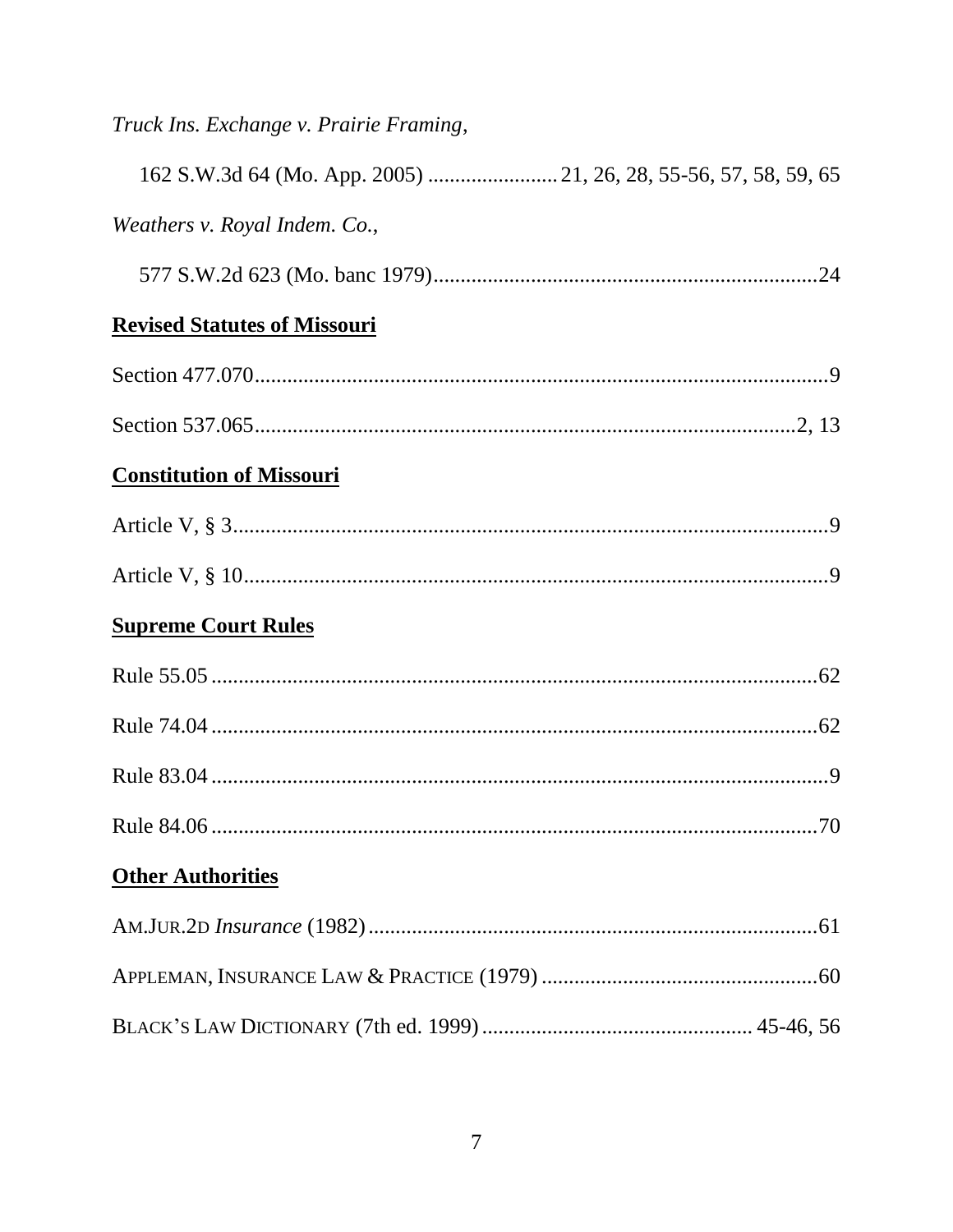#### **Jurisdictional Statement**

This is an appeal from a summary judgment entered in the Circuit Court of Jackson County, Missouri, denying an equitable garnishment.

This case does not fall within the exclusive jurisdiction of this Court, pursuant to Article V, § 3, of the Constitution of Missouri. As such, the appellants filed a timely notice of appeal to the Missouri Court of Appeals, Western District. This case arose in Jackson County. Pursuant to § 477.070, R.S.Mo., venue lay within that district of the Missouri Court of Appeals. The case was designated as Case No. WD68761.

On September 9, 2008, the Missouri Court of Appeals, Western District, issued its opinion in this case, affirming the Judgment below. The appellants filed a Motion for Rehearing and an Application for Transfer, both of which the Court of Appeals denied on October 28, 2008. Thereafter, the appellants filed a timely Application for Transfer in this Court pursuant to Supreme Court Rule 83.04. On December 16, 2008, this Court sustained the application and transferred the case.

Therefore, pursuant to Article V, § 10, of the Constitution of Missouri, which provides this Court with authority to transfer a case from the Missouri Court of Appeals "before or after opinion because of the general interest or importance of a question involved in the case, or for the purpose of reexamining the existing law, or pursuant to supreme court rule," jurisdiction lies in this Court.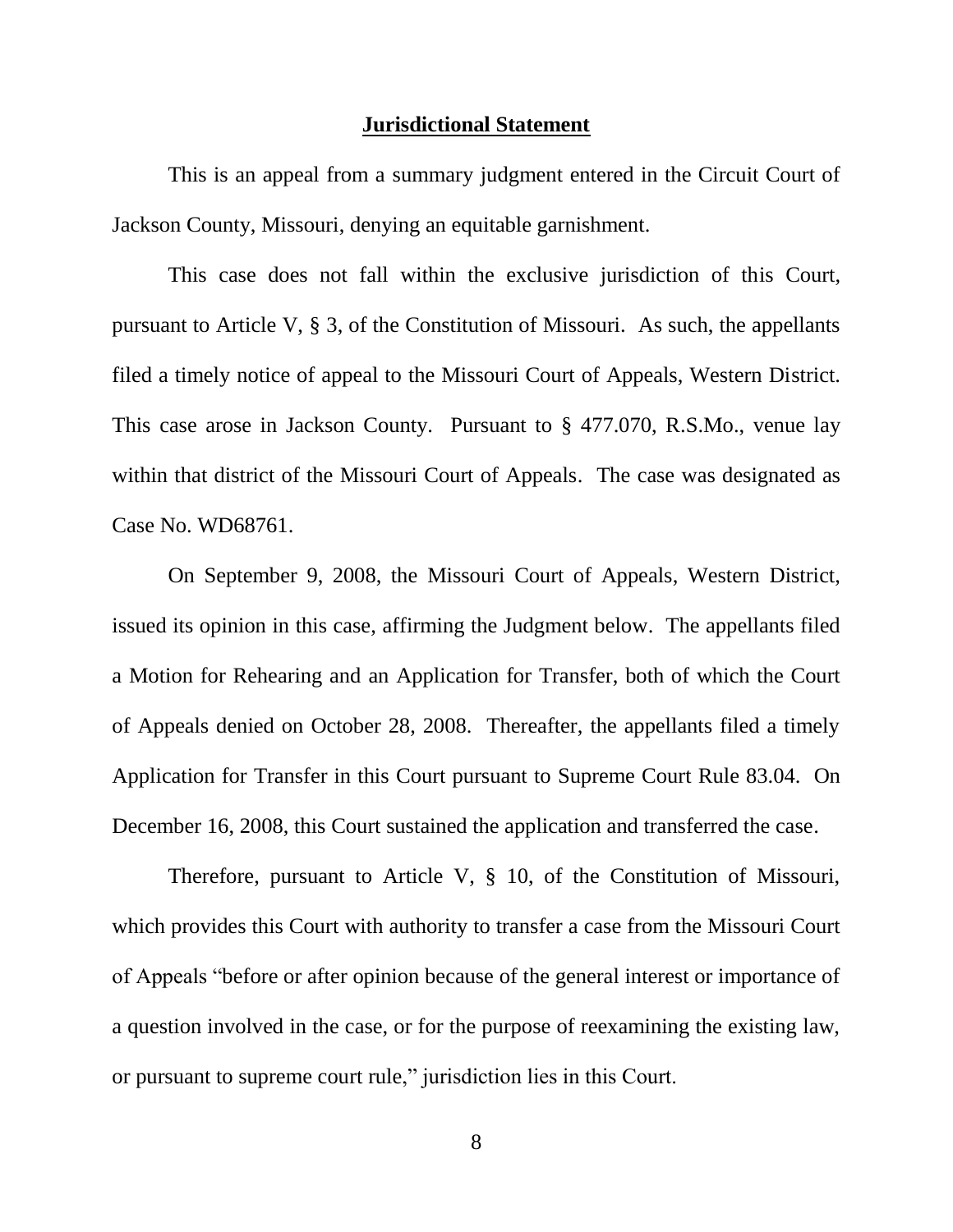#### **Statement of Facts**

This is an appeal from a summary judgment entered in favor of an insurance company in an equitable garnishment action.

Appellant Karri Kinnaman-Carson was badly injured in an automobile accident (Legal File 244). A car owned by Respondent ABC Specialty, Inc., hit her car (L.F. 243). Apparently, Mr. Wallace Hopkins, an employee or former employee of ABC, had removed a Honda owned by ABC from its lot (L.F. 243). Mrs. Kinnaman-Carson and her husband, Mr. Randy Carson, sued ABC (L.F. 1).

#### **I. The Plaintiffs' Injuries**

On August 28, 2004, Mrs. Kinnaman-Carson was driving southbound on Missouri Highway 7, near the intersection of Missouri Highway FF (Truman Road), in Blue Springs, Missouri (L.F. 243). Ms. Shannon K. Norton was driving the Honda northbound on Highway 7 (L.F. 243). Mr. Hopkins had taken the Honda and had given it to Ms. Norton (L.F. 243).

With Mr. Hopkins as her passenger, Ms. Norton was driving the Honda while intoxicated (her blood alcohol content was well above the legal limit) (L.F. 243-44). She was speeding and driving recklessly (L.F. 244). She drove the Honda across the center line of traffic on Highway 7 (L.F. 244).

When she saw the Honda cross the center line, Mrs. Kinnaman-Carson took evasive action, immediately slowing down and pulling onto the highway"s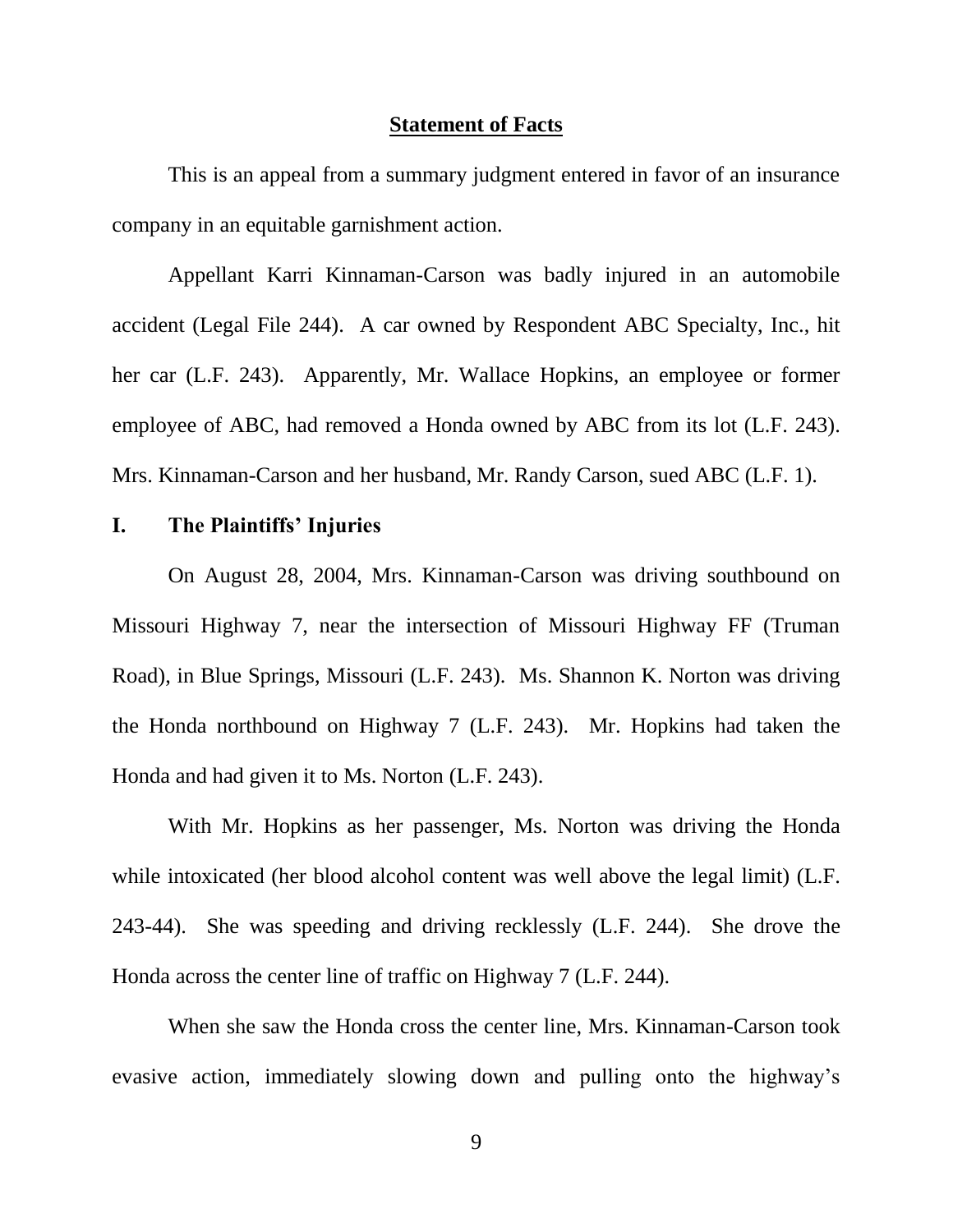shoulder (L.F. 244). But there was nothing she could have done to prevent an accident (L.F. 244). The Honda struck Mrs. Kinnaman-Carson"s car head-on (L.F. 244).

Mrs. Kinnaman-Carson was trapped in her vehicle for more than twenty minutes immediately following the crash (L.F. 244). She was forced to watch as emergency personnel rendered aid to the bloody and mangled bodies of Mr. Hopkins and Ms. Norton (L.F. 244). Mr. Hopkins was half-ejected through the Honda"s windshield, coming to rest on its hood, only a few feet directly in front of Mrs. Kinnaman-Carson (L.F. 244). He suffered massive trauma to his head, neck, and torso and was bleeding profusely (L.F. 244). He died at the scene (L.F. 244). Emergency personnel laid his dead body on the roadside under a white sheet (L.F. 244). Ms. Norton"s head was impaled on the Honda"s steering wheel (L.F. 244). She also died at the scene, and her dead body similarly was laid on the roadside, covered with a white sheet (L.F. 244).

After the crash, Mrs. Kinnaman-Carson was transported by ambulance to Liberty Hospital, where she required a great deal of medical care (L.F. 2, 182). She suffered an injury to her right ankle and subsequently underwent open reduction internal fixation surgery on that ankle (L.F. 2, 182). She now has hardware in her ankle which will remain there for the rest of her life (L.F. 2, 182). She also suffered injuries to her jaw (L.F. 2, 182). At the time of trial, Mrs.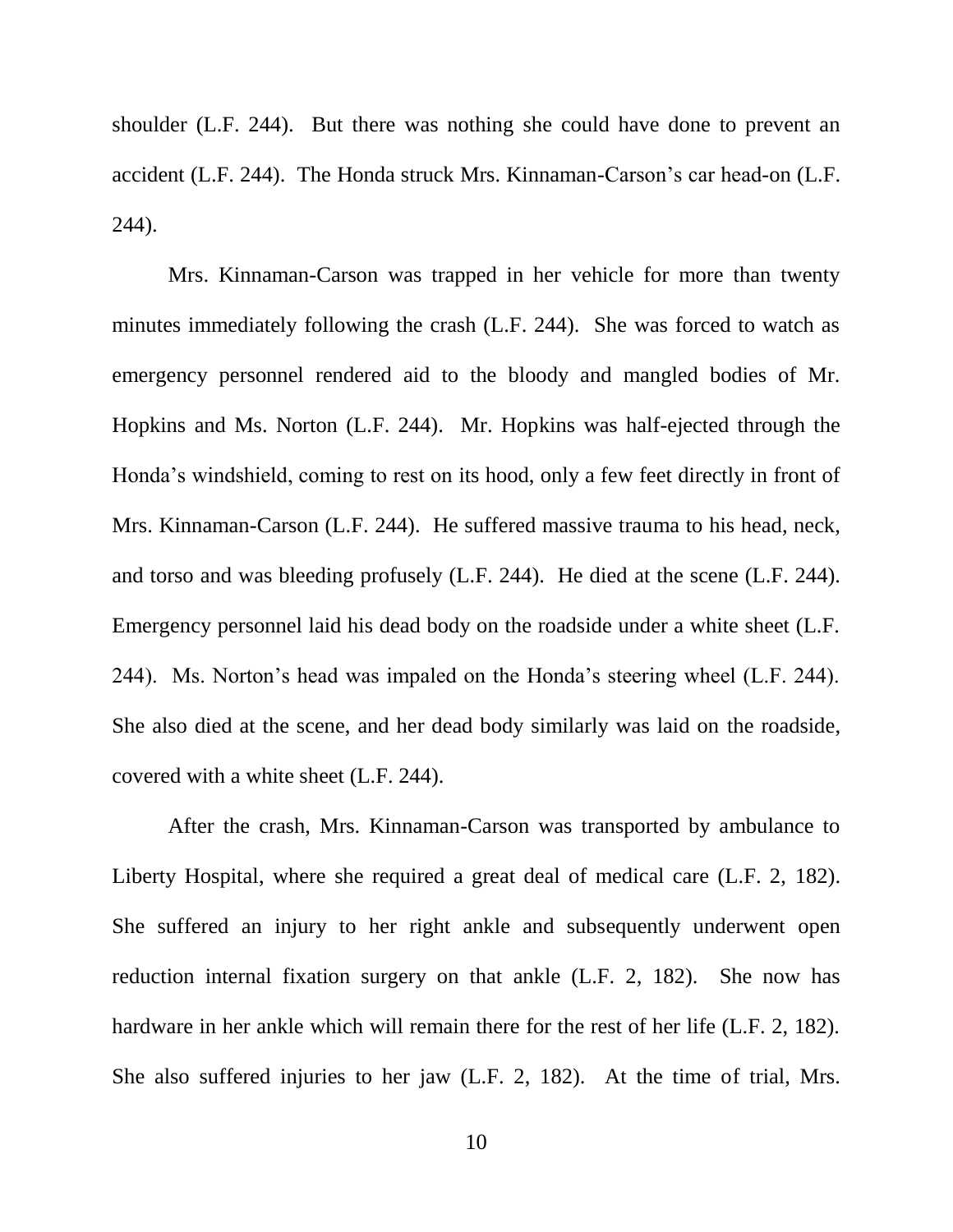Kinnaman-Carson had incurred medical expenses in excess of \$40,000.00 (L.F. 247). The court in the underlying lawsuit determined that her reasonably anticipated future medical expenses were no less than an additional \$42,000.00.

At the time of the accident, ABC was insured under a general liability insurance policy issued by Respondent Westport Insurance Corporation, Policy Number WCP102000430500, effective from October 17, 2003, to October 17, 2004 (L.F. 3, 186).

#### **II. The Underlying Lawsuit**

Mrs. Kinnaman-Carson and her husband filed a lawsuit, *Kinnaman-Carson v. ABC Specialty, Inc.*, Case No. 0516-CV29901, in the Circuit Court of Jackson County (L.F. 1). Respondent Westport Insurance Corporation, which initially handled ABC's defense, requested consent from the plaintiffs' counsel to an extension of time to answer the plaintiffs' petition (L.F. 156). The plaintiffs' counsel agreed to an extension of time for ABC to file its answer on or before February 20, 2006 (L.F. 156). On February 20, through Claims Management Services, Inc., Westport sent a fax to ABC"s counsel stating that Westport would deny coverage to ABC (L.F. 156). It also stated that the extension was granted through only that day, and thus ABC either needed to file an answer or seek another extension immediately (L.F. 156).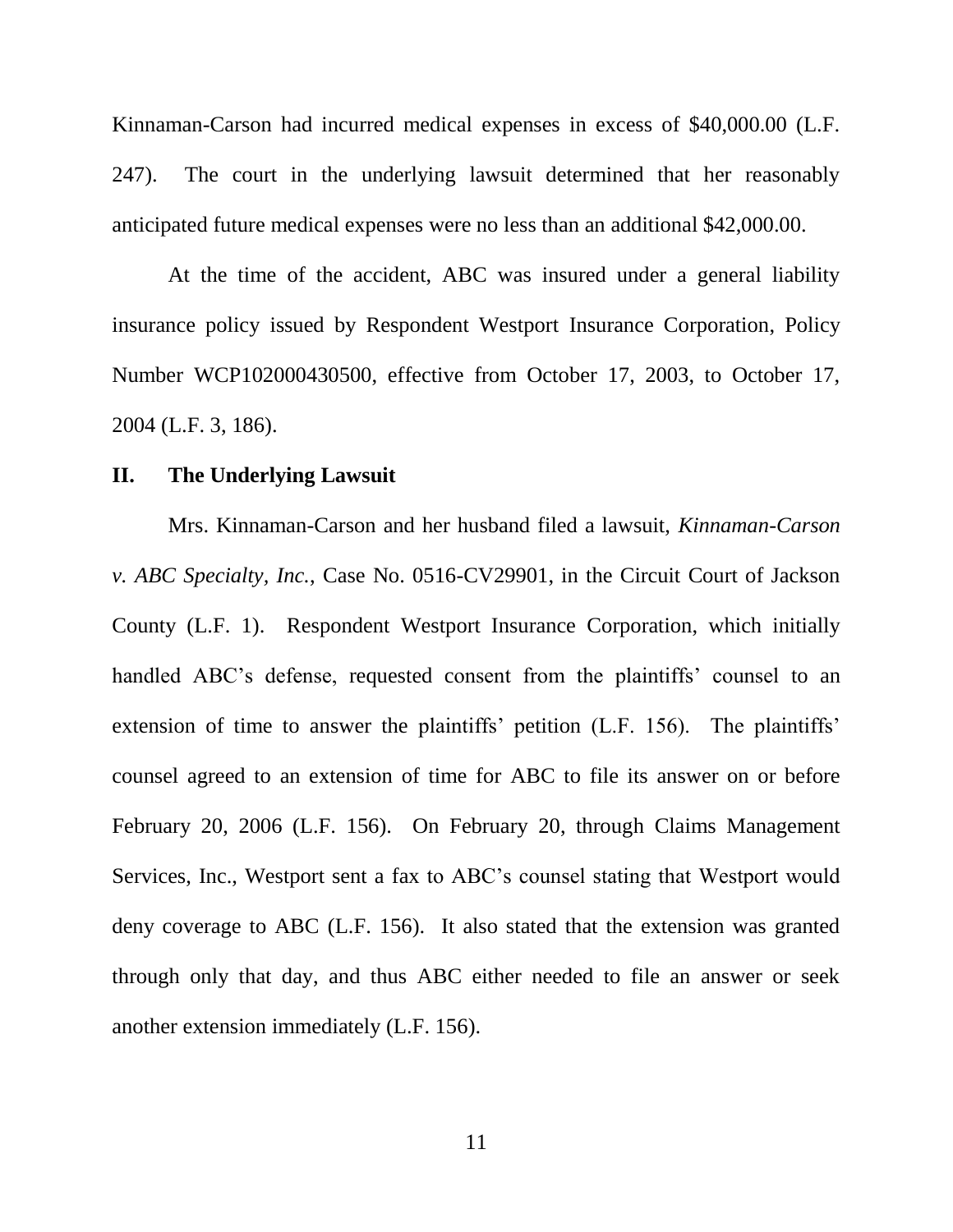On February 28, 2006, in a letter to ABC"s counsel, Westport declined coverage under its policy with ABC (L.F. 168-70). The plaintiffs subsequently filed an amended petition, on June 12, 2006 (L.F. 3-4, 186, 156, 157-67).

Westport reviewed the plaintiffs' amended petition (L.F. 171). On August 15, 2006, some 65 days after Westport received the amended petition, Westport sent a letter to ABC"s counsel offering to defend ABC under a reservation of rights (L.F. 4, 171-172). ABC"s counsel responded the following day, refusing Westport's offer to defend ABC under a reservation of rights (L.F. 4, 172).

On September 22, 2006, 37 days later, Westport informed ABC"s counsel that it now had agreed to withdraw its reservation of rights (L.F. 4, 173).

The plaintiffs agreed to proceed to trial before the court on the amended petition under § 537.065, R.S.Mo. (L.F. 5, 174-77). After a bench trial, the court entered judgment in favor of Mrs. Kinnaman-Carson in the amount of \$1,074,128.00, plus interest from the date of judgment until paid (L.F. 5, 183). The court also entered judgment for Mr. Carson in the amount of \$300,000.00, plus interest from the date of judgment until paid (L.F. 5, 183). This judgment remains unpaid (L.F. 5).

ABC hires, trains, and supervises employees and contractors to drive tow trucks, to tow vehicles, and to store vehicles in its tow lot (L.F. 244). The circuit court found that ABC had a duty to maintain proper safeguards when hiring,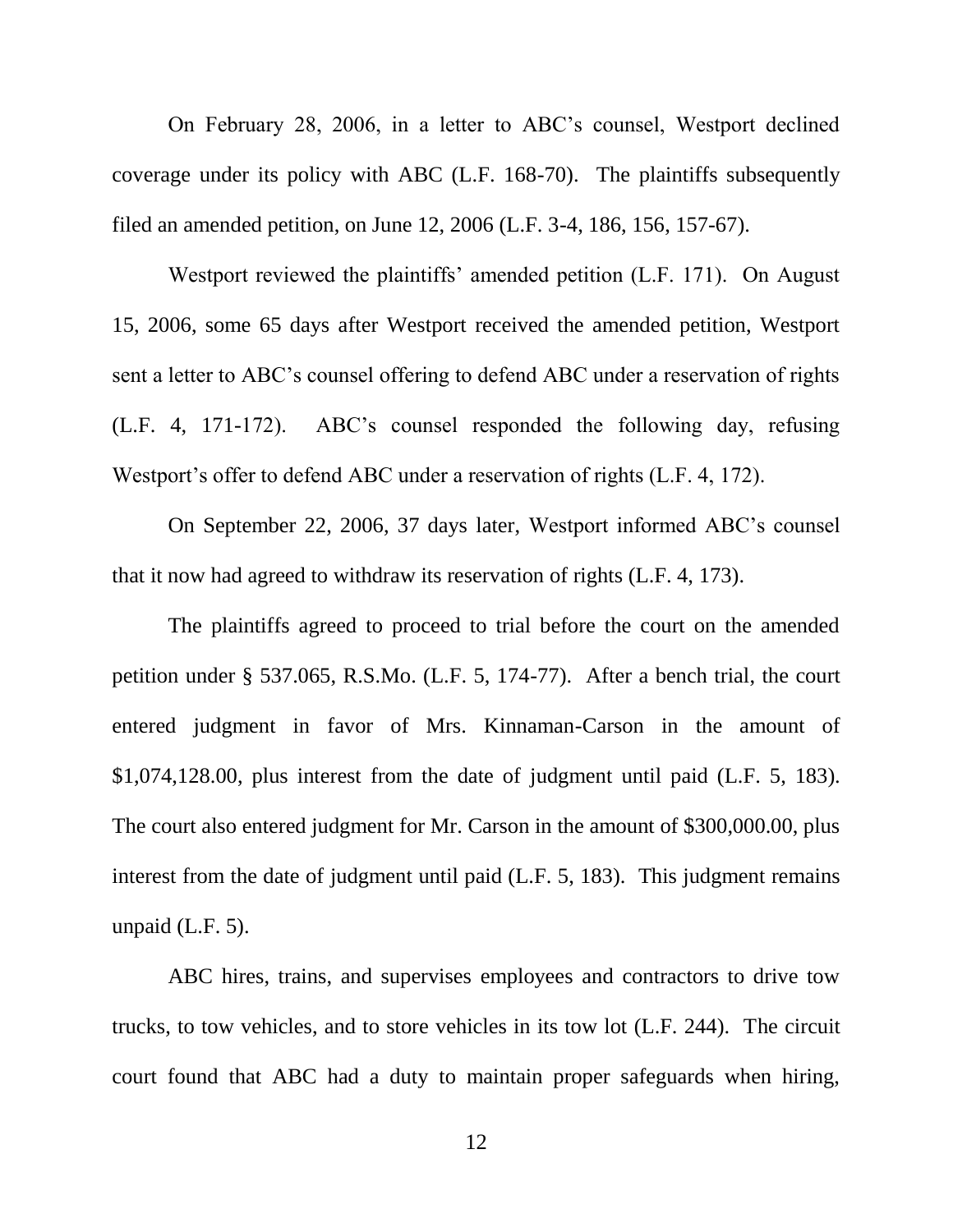training, and supervising its employees and contractors so as to ensure the safety of others (L.F. 244-45). This duty included screening potential employees to ensure that they are proper candidates for work in the towing industry (L.F. 245). The duty also included training its employees and contractors in the proper storage of towed vehicles and their keys so that they will not be stolen (L.F. 245). Additionally, the duty included supervision of its employees, its contractors, and its premises (L.F. 245).

The trial court found that ABC had a fence around its tow lot and a video surveillance camera on the premises (L.F. 245). It found that the Honda was taken from ABC"s lot prior to the accident and that the tow lot fence was not broken, nor were the locks on the gates to the lot tampered with or damaged (L.F. 245). The court found that no video from the surveillance camera was offered showing the theft of the Honda from the impound lot (L.F. 245). The court found that it had been reported to the Lee"s Summit Police Department that ABC had left the Honda"s keys in its ignition while the Honda was stored in the impound lot (L.F. 245).

As a result, the court held that ABC had breached its duty to screen employees properly when it hired Mr. Hopkins (L.F. 245). Upon seeing Mr. Hopkins at the roadside at the scene of the accident, a witness had blurted out, "Oh my God, that"s Wally. He works for ABC Tow" (L.F. 245). Evidence established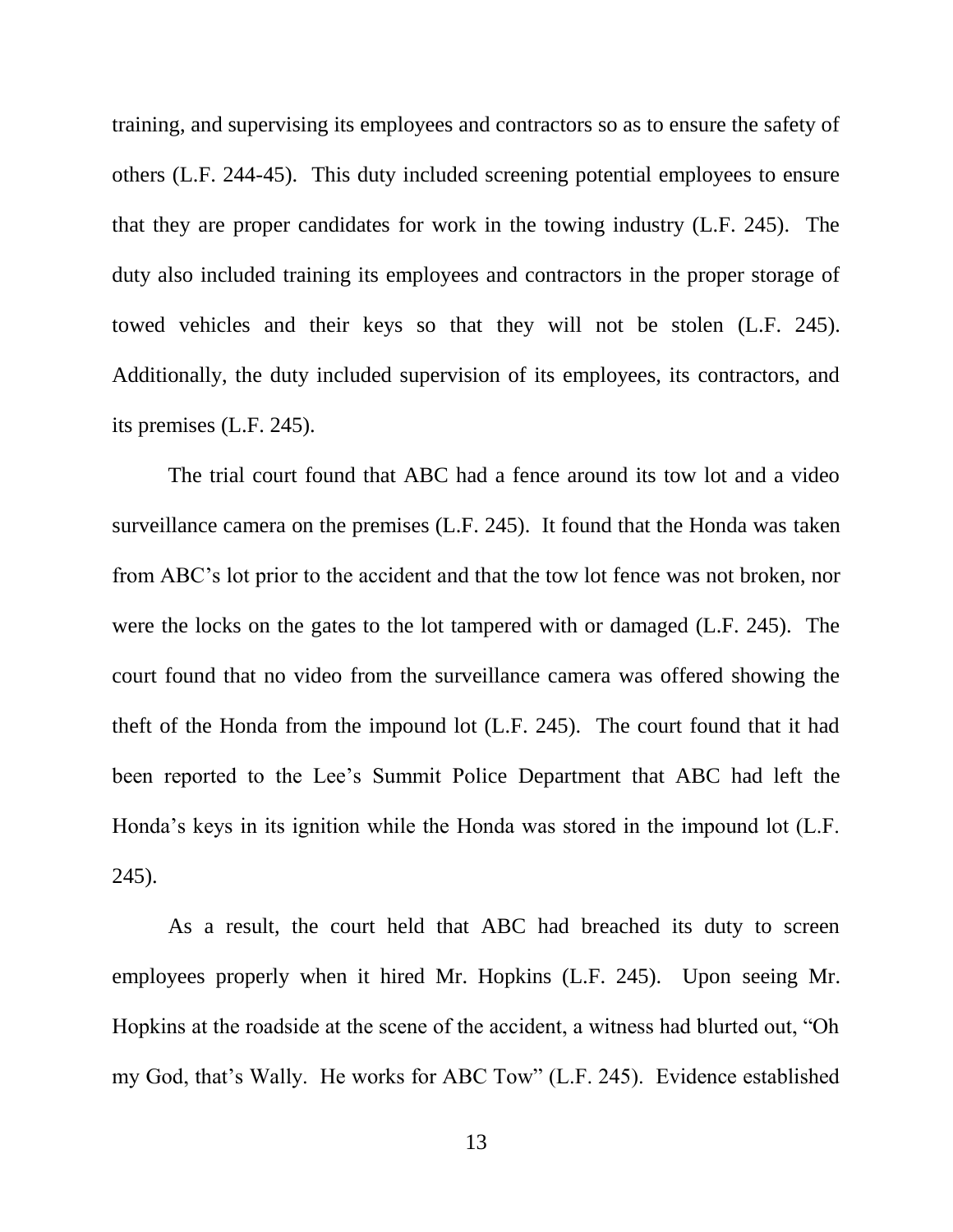that Mr. Hopkins had been arrested on multiple counts of larceny and tampering with vehicles prior to his employment at ABC (L.F. 245). The plaintiffs' expert testimony established that proper screening of potential employees is important to ensure the safety of customers and the public at large (L.F. 245). The court held that ABC"s failure to properly screen its employees set into motion a course of events which had led to Mr. Hopkins gaining access to the Honda and subsequently providing it to Ms. Norton (L.F. 245).

The court also held that ABC had failed to train its employees on the proper method to safeguard vehicles in the tow lot (L.F. 245). ABC had admitted to the Lee's Summit Police Department that its practice was to leave an impounded vehicle"s keys inside the vehicle (L.F. 245). The plaintiffs" expert testimony established that this practice deviates from the standard practice of the towing industry (L.F. 245). The standard is to remove the keys from an impounded vehicle and store them in a lockbox in the office (L.F. 245).

Thus, the court held that ABC had failed to safeguard the Honda properly and further had failed to safeguard the Honda"s keys properly by leaving them in an unsecured location (L.F. 246). The court found that it was foreseeable that unauthorized third persons would attempt to remove vehicles which had been impounded in the tow lot (L.F. 246). The court found that ABC was aware of this, because it has a fence around its lot, as well as a security camera (L.F. 246). It also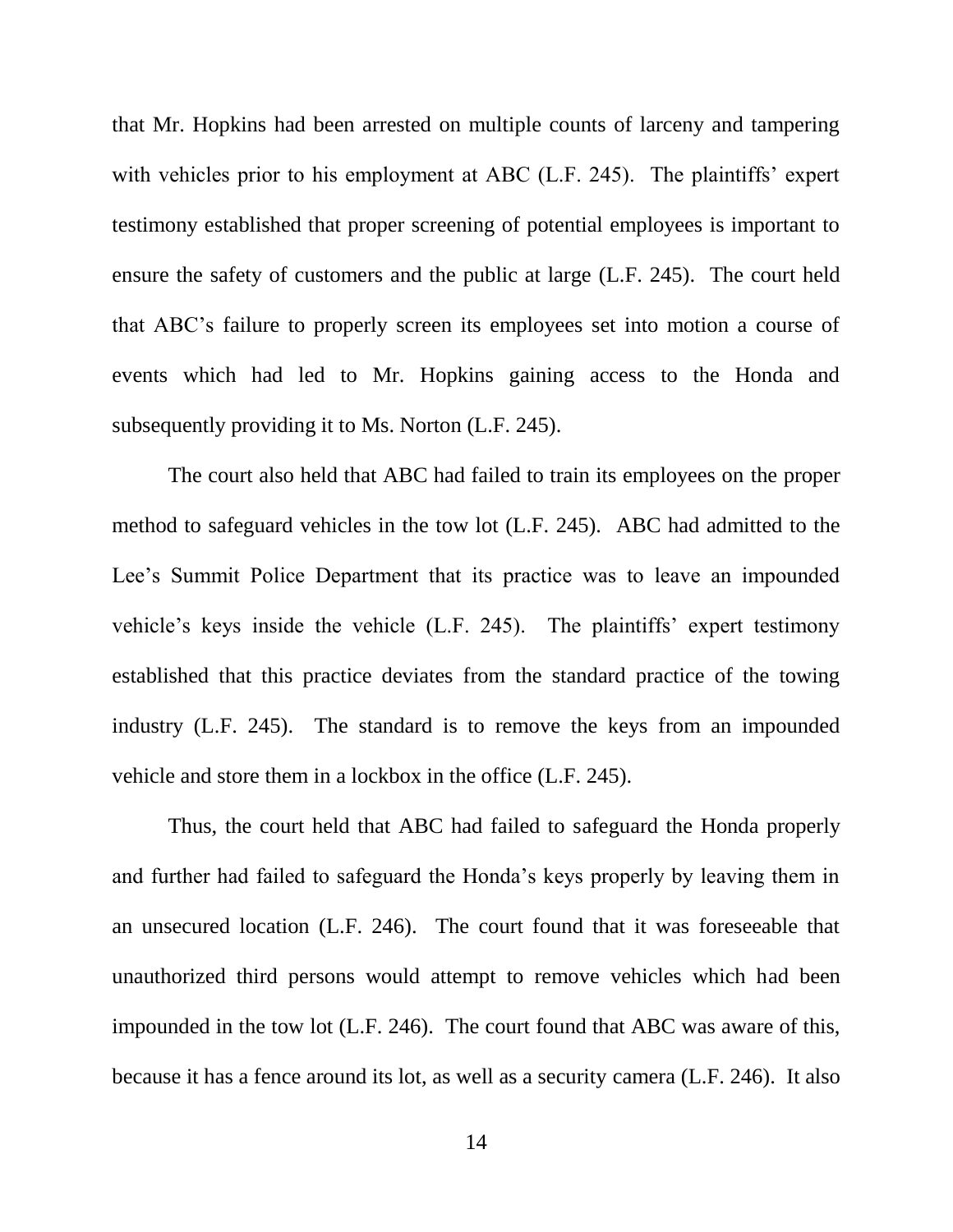was foreseeable that when a drivable vehicle is removed from a tow lot, unauthorized third persons would use it (L.F. 246). The court further found that there was a substantial likelihood that a unauthorized third person"s driving of an impounded vehicle would lead to an accident, causing injuries (L.F. 246).

Before announcing these findings, the trial court was faced with the question of Mr. Hopkins"s employment status on the date of the accident (L.F. 246). After careful review, the court found that ABC was liable whether Mr. Hopkins was a current or former employee of ABC on that day (L.F. 246). If, on the date of the accident, Mr. Hopkins was an employee of ABC, he was clearly not acting in the course and scope of his employment (L.F. 246). It was not reasonable to believe that an employee would provide a car belonging to his employer to an intoxicated, unlicensed driver at the behest of the employer (L.F. 246). This was especially true in light of the fact that Ms. Norton had prior arrests for traffic violations, including careless driving in November 2003, and possession of drug paraphernalia (L.F. 246). Furthermore, there was no evidence that either Mr. Hopkins"s use of the Honda or his subsequent delivery of it to Ms. Norton was with ABC"s permission (L.F. 246).

Therefore, if Mr. Hopkins was acting as an employee, he was acting outside the scope of his employment when he allowed Ms. Norton to drive the Honda (L.F. 246). Alternatively, if Mr. Hopkins was a former employee, then ABC"s failure to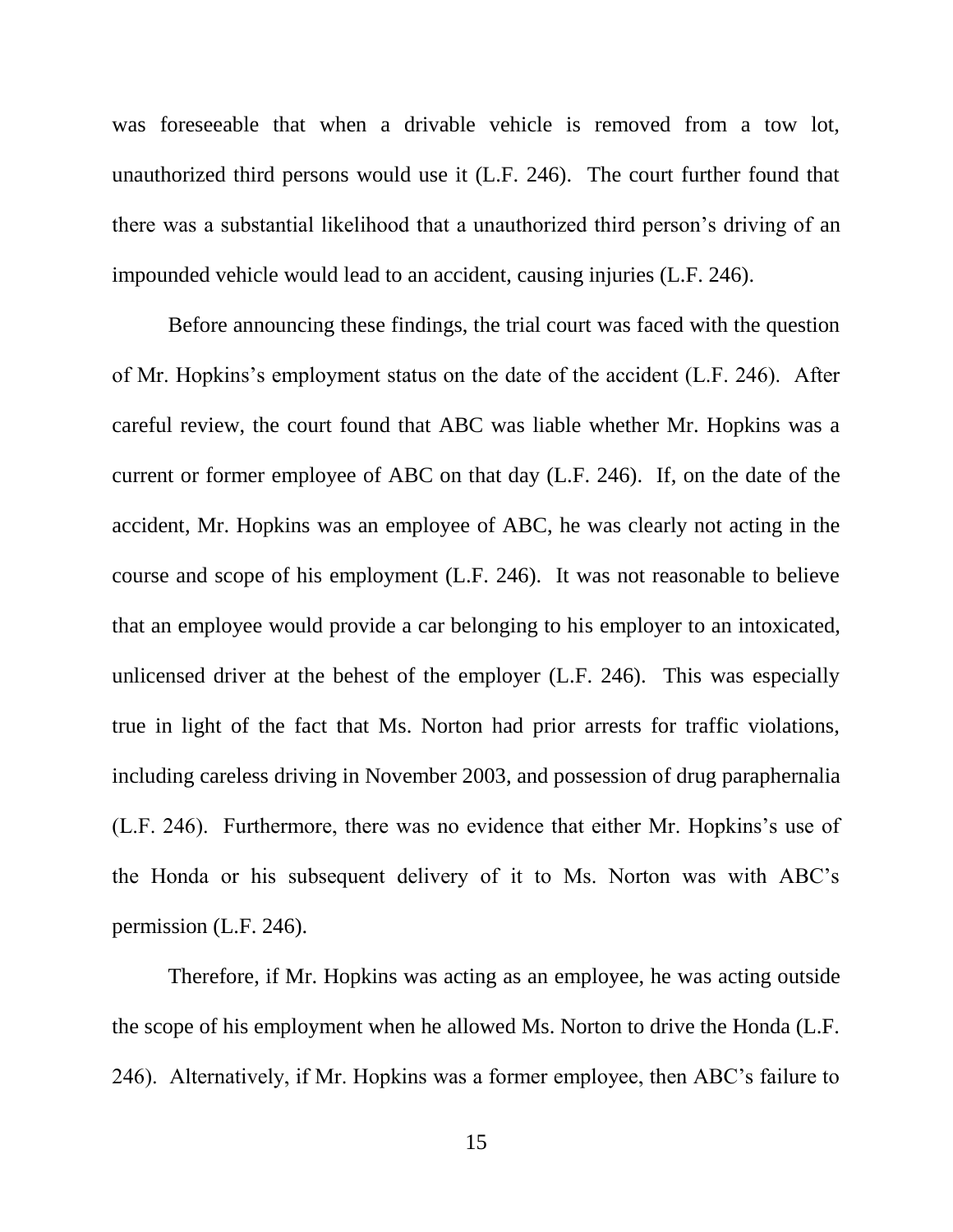safeguard the Honda had led to Mr. Hopkins's use of it (L.F. 246). Either way, ABC"s breach was in failing to prevent an unauthorized third party from obtaining the Honda and using it to injure the plaintiffs (L.F. 246).

The court held that this result necessarily followed, as there was no evidence that ABC used the Honda in the towing business (L.F. 246). In fact, the report from the Lee"s Summit Police Department indicated quite the opposite (L.F. 246). It established that ABC kept the car in storage from its acquisition until Mr. Hopkins took it (L.F. 246).

The trial court judgment is included in the Appendix of this Brief.

#### **III. The Equitable Garnishment Action and Appeal**

Under the terms of the general liability insurance policy which Westport issued to ABC, Westport covered ABC for plaintiffs" claims (L.F. 5, 173). The proceeds from that insurance policy, as well as any interest thereon, should have been paid in satisfaction of the underlying Judgment (L.F. 5, 173).

When Westport refused to cover the Judgment, Mrs. Kinnaman-Carson and Mr. Carson sought an equitable garnishment of Westport under § 379.200, R.S.Mo. (L.F. 6-9). They asked the Circuit Court of Jackson County to declare that the terms of Westport"s policy covered ABC"s negligence, that the coverage extends to the entire Judgment plus interest, and that the entire Judgment must be paid by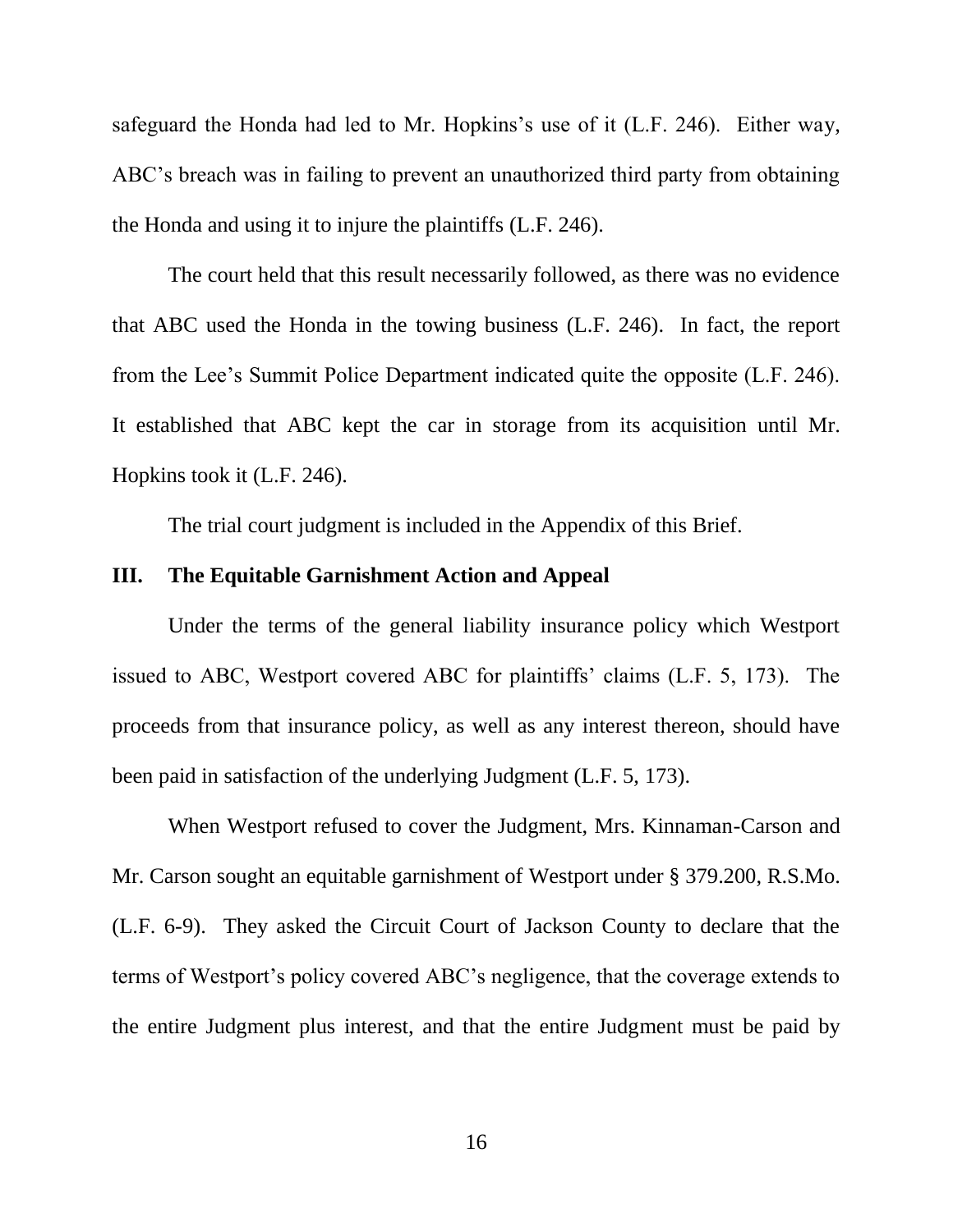Westport (L.F. 6-9). If not, then Westport had made a fraudulent misrepresentation (L.F. 6-9, 173).

Westport moved for summary judgment, arguing that the following exclusionary clause in its general liability policy with ABC, "Exclusion G," precluded coverage:

2. Exclusions

This insurance does not apply to:

g. Aircraft, Auto Or Watercraft

"Bodily injury" or "property damage" arising out of the ownership, maintenance, use, or entrustment to others of any aircraft, "auto" or watercraft owned or operated by or rented or loaned to any insured. Use includes operation and "loading or unloading".

This exclusion applies even if the claims against any insured allege negligence or other wrongdoing in the supervision, hiring, employment, training or monitoring of others by that insured, if the "occurrence" which caused the "bodily injury" or "property damage" involved the ownership, maintenance, use or entrustment to others of any aircraft, "auto" or watercraft that is owned or operated by or rented or loaned to any insured.

(L.F. 59, 409).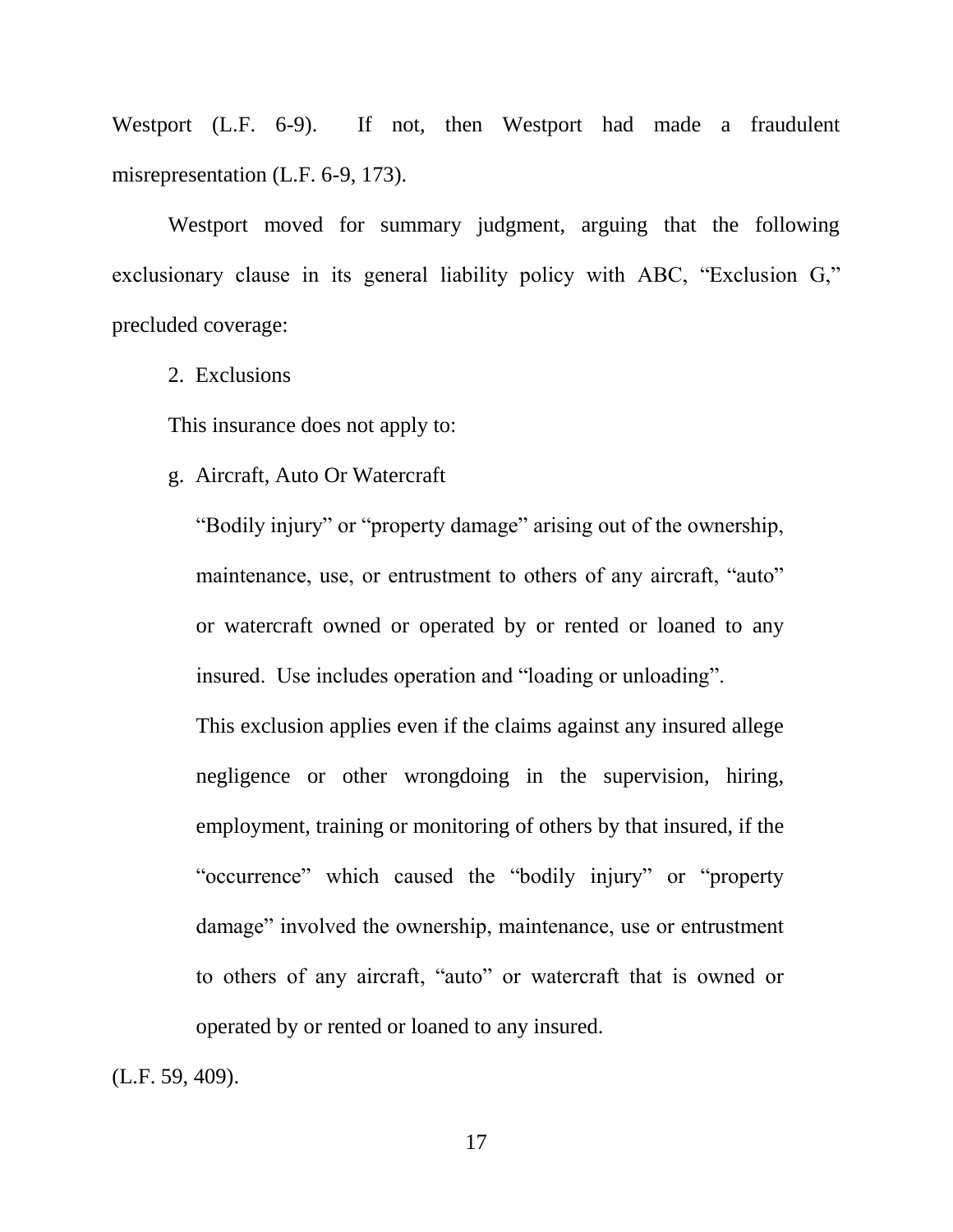The trial court entered summary judgment in Westport's favor, without announcing its analysis (L.F. 474-75).

The plaintiffs appealed the trial court's judgment to the Missouri Court of Appeals, Western District (L.F. 470-77). The Court of Appeals issued an opinion affirming the trial court's Judgment. A copy of that opinion is in the Appendix to this brief.

On December 16, 2008, this Court sustained the plaintiffs" Application for Transfer.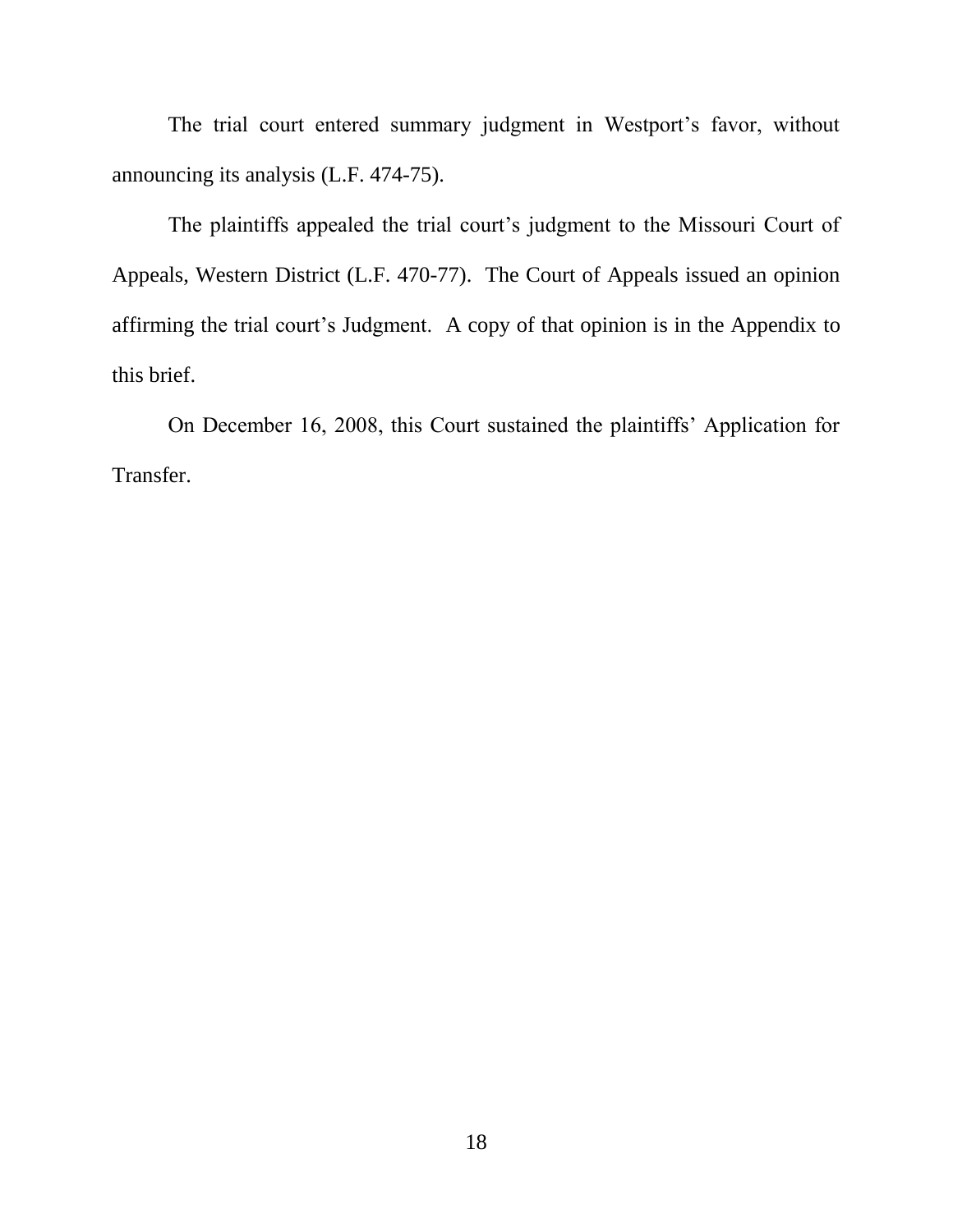#### **Points Relied On**

I. The trial court erred in granting summary judgment in favor of the Westport Insurance Corporation *because* exclusions in insurance contracts are strictly construed against the insurer *in that* the general commercial liability insurance policy Westport issued to ABC Specialty, Inc., which excluded "bodily injury" or "property damage" arising out of the ownership, maintenance, use (including operation and "loading or unloading") or entrustment to others of any aircraft, "auto," or watercraft owned or operated or rented or loaned to any insured, did not exclude coverage for the damages in the underlying case caused by the independent negligence of ABC resulting in an unauthorized person using ABC"s car for unauthorized purposes, such as its negligent failure to have proper security, to screen employees properly, or to supervise and train employees properly. *Krombach v. Mayflower Ins. Co.*, 827 S.W.2d 208 (Mo. banc 1992)

*Centermark Props., Inc. v. Home Indem. Co.*, 897 S.W.2d 98

(Mo. App. 1995)

*Columbia Mut. Ins. Co. v. Neal*, 992 S.W.2d 204 (Mo. App. 1998)

*Bowan v. Gen. Sec. Indem. Co. of Ariz.*, 174 S.W.3d 1 (Mo. App. 2005)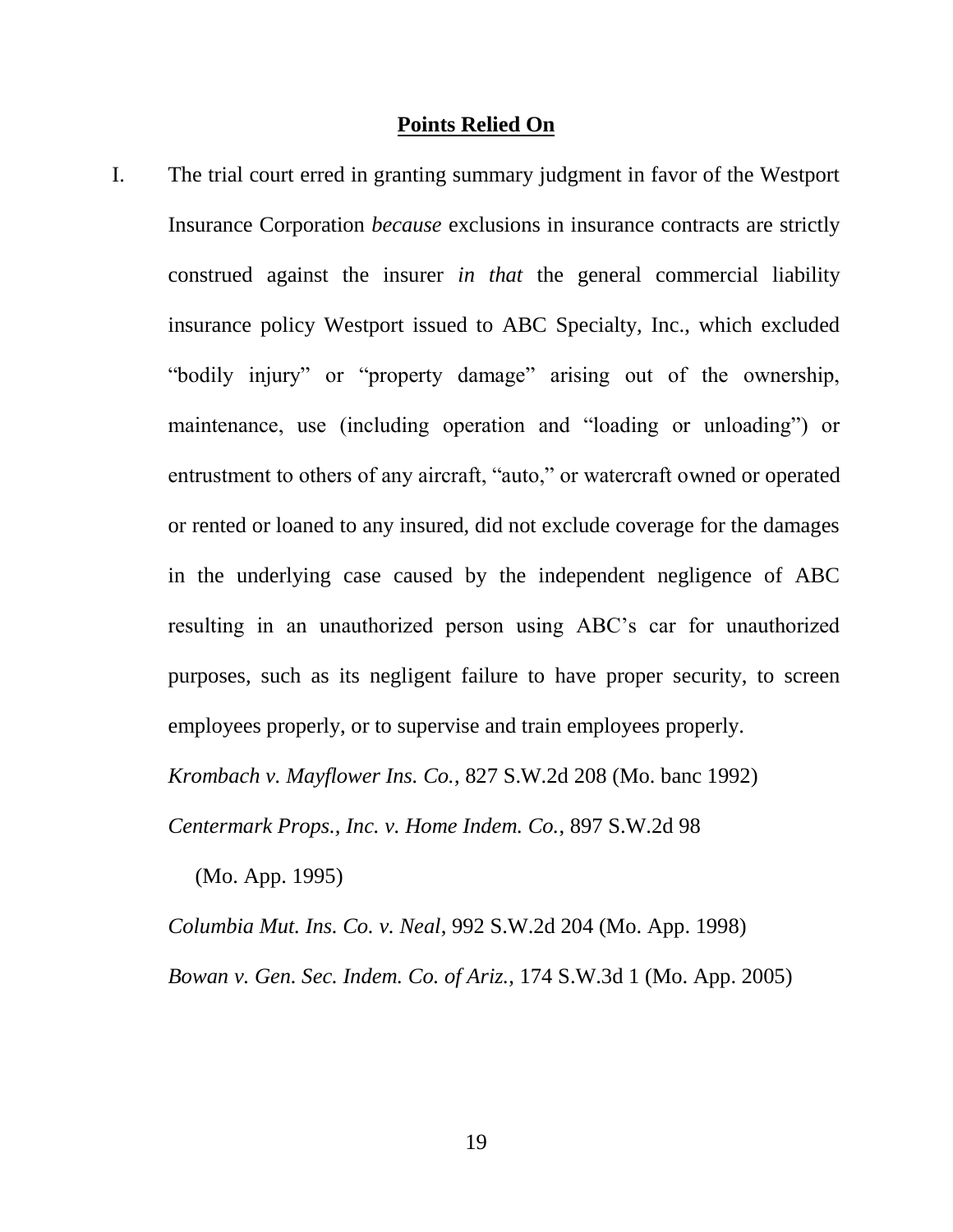II. The trial court erred in granting summary judgment to Westport Insurance Corporation *because* the law of Missouri is that an insurance company is estopped from later declining coverage when it has elected to defend and indemnify its insured without a reservation of rights *in that* Westport had withdrawn its one and only reservation of rights and had elected to defend and indemnify its insured, ABC Specialties, Inc., without reservation, thereby waiving the defense that its policy did not cover this claim, and Westport's subsequent denial of that coverage was a breach of its duty of good faith and fair dealing.

*Truck Ins. Exchange v. Prairie Framing*, 162 S.W.3d 64 (Mo. App. 2005) *Mistele v. Ogle*, 293 S.W.2d 330 (Mo. 1956)

*Nat. Battery Co. v. Standard Acc. Ins. Co.*, 226 Mo. App. 351,

41 S.W.2d 599 (1931)

*Transamerica Ins. Group v. Chubb & Son, Inc.*, 16 Wash.App. 247, 554 P.2d 1080 (1976)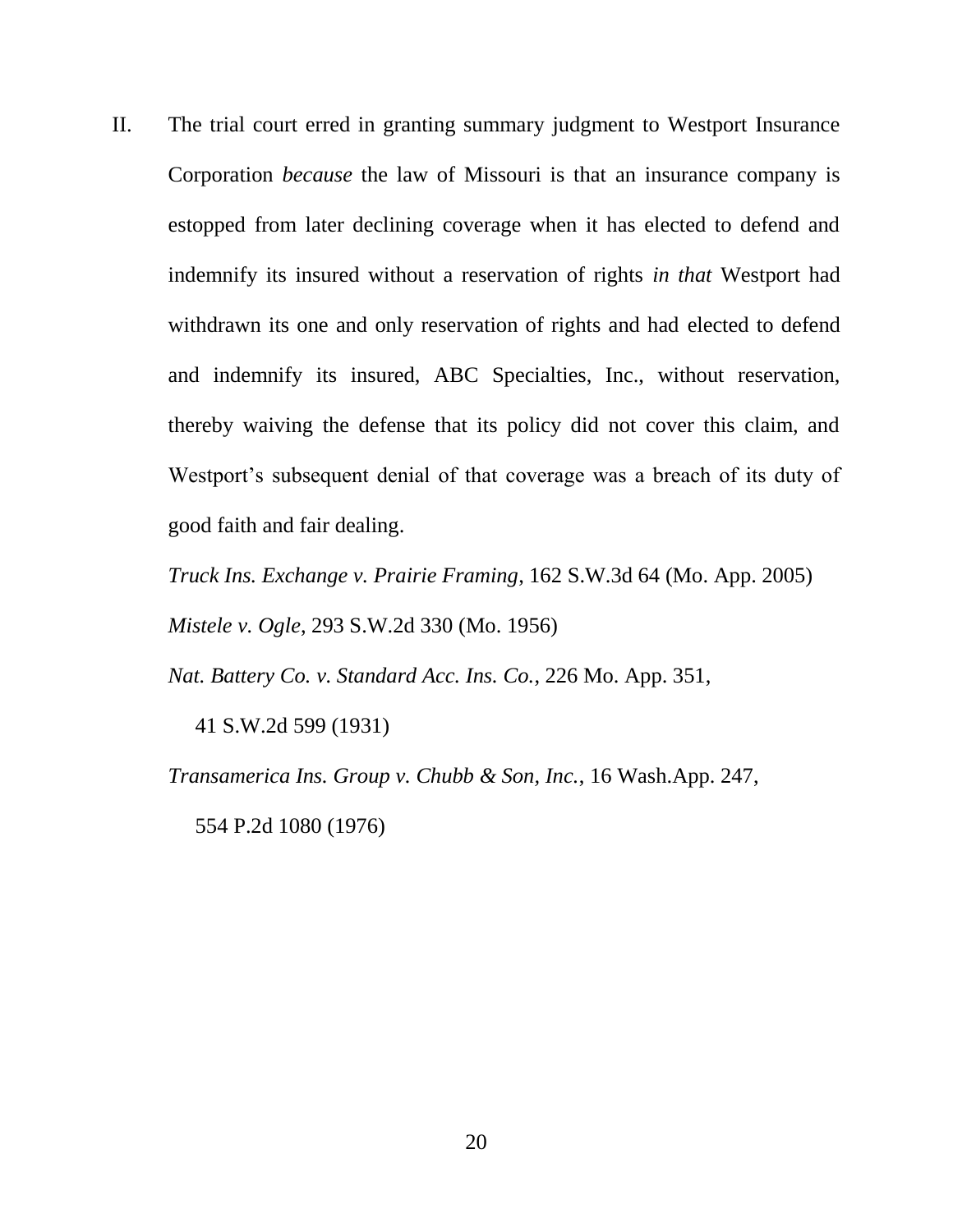#### **Argument**

I. The trial court erred in granting summary judgment in favor of the Westport Insurance Corporation *because* exclusions in insurance contracts are strictly construed against the insurer *in that* the general commercial liability insurance policy Westport issued to ABC Specialty, Inc., which excluded "bodily injury" or "property damage" arising out of the ownership, maintenance, use (including operation and "loading or unloading") or entrustment to others of any aircraft, "auto," or watercraft owned or operated or rented or loaned to any insured, did not exclude coverage for the damages in the underlying case caused by the independent negligence of ABC resulting in an unauthorized person using ABC"s car for unauthorized purposes, such as its negligent failure to have proper security, to screen employees properly, or to supervise and train employees properly.

#### Standard of Review

In an appeal from a grant or denial of summary judgment, this Court reviews the record "in the light most favorable to the party against whom judgment was entered. Facts set forth by affidavit or otherwise in support of a party"s motion are taken as true unless contradicted by the non-moving party"s response to the summary judgment motion." *ITT Commercial Fin. Cop. v. Mid-Am. Marine Supply Corp.*, 854 S.W.2d 371, 376 (Mo. banc 1993). The Court accords "the non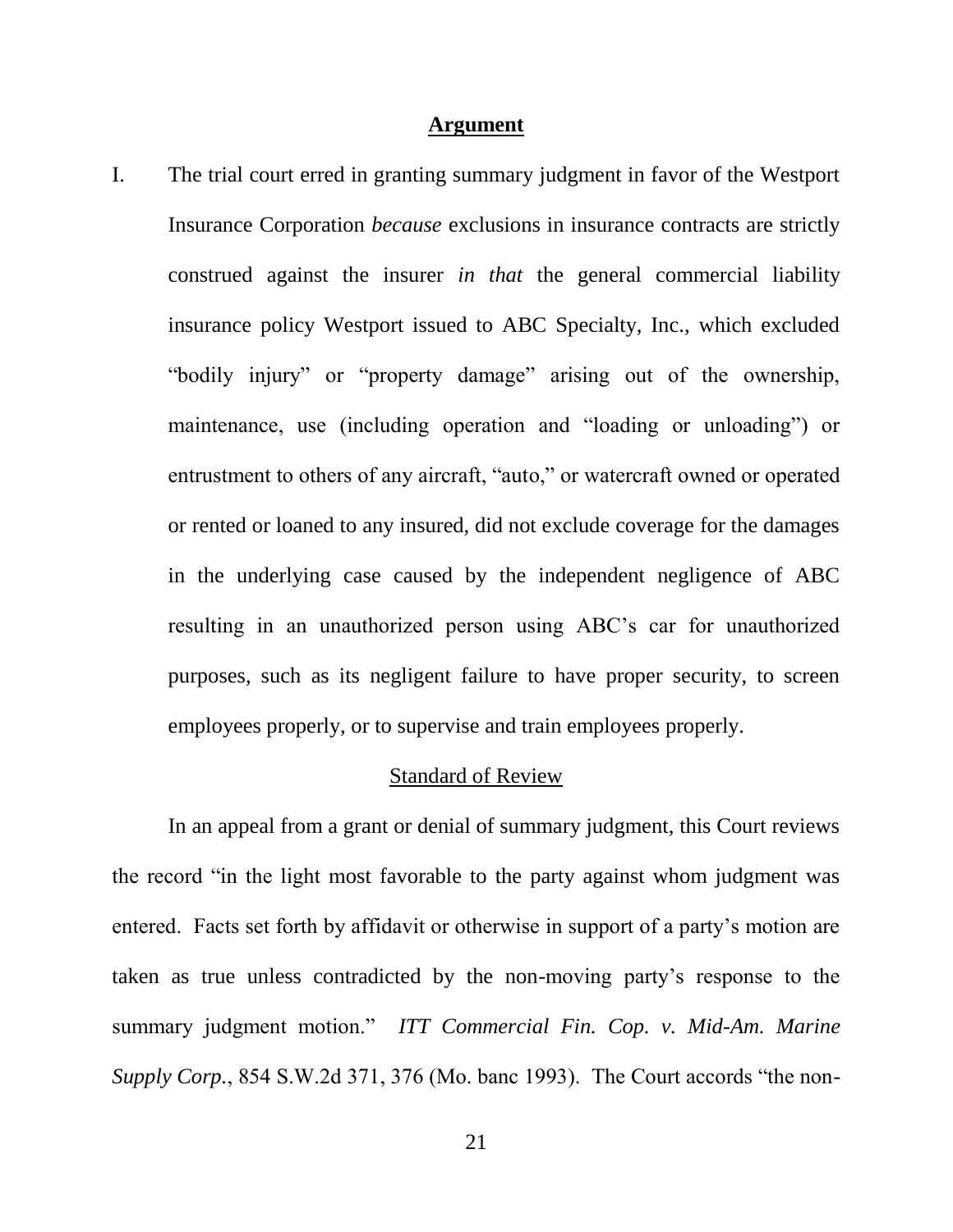movant the benefit of all reasonable inferences from the record." *Id.* The "propriety of summary judgment is purely an issue of law" and the standard of review "is essentially *de novo*." *Id.*

In Missouri, "an insurance policy is a contract to afford protection to an insured and will be interpreted, if reasonably possible, to provide coverage." *Harrison v. Tomes*, 956 S.W.2d 268, 270 (Mo. banc 1997) (citations omitted). The interpretation of a contract is a question of law which this Court reviews *de novo*. *Netco, Inc. v. Dunn*, 194 S.W.3d 339, 345 (Mo. banc 2006). In interpreting a contract, a court "first looks to the plain language of the agreement … to determine the intent of the parties." *TAP Pharm. Prods. v. State Bd. of Pharm.*, 238 S.W.3d 140, 143 (Mo. banc 2007). If the language is unclear, the Court will consider the context of the entire contract, including "the relationship of the parties, the subject matter of the contract . . . the practical construction the parties themselves have placed on the contract by their acts and deeds, and other external circumstances that cast light on the intent of the parties." *Royal Banks of Mo. v. Fridkin*, 819 S.W.2d 359, 362 (Mo. banc 1991). Exclusionary clauses in insurance policies "must be strictly construed against the insurer." *Krombach v. Mayflower Ins. Co.*, 827 S.W.2d 208, 210-11 (Mo. banc 1992).

\* \* \*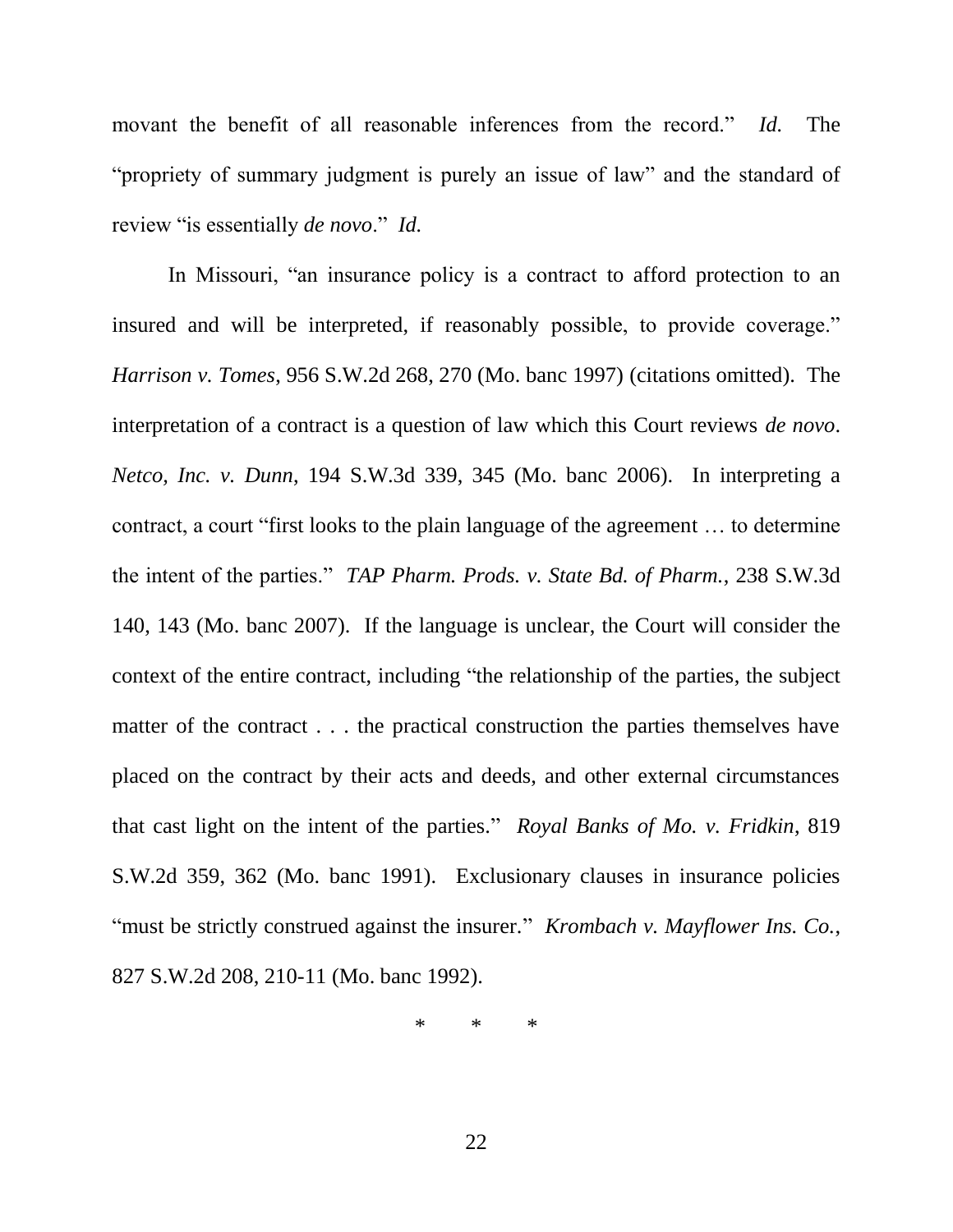The law of Missouri is that exceptions in insurance policies are to be strictly construed against the insurer. ABC Specialty, Inc., was found liable for damages in the amount of \$1,374,128.00 to Mrs. Kinnaman-Carson and her husband which were caused by ABC"s negligence in securing its premises and screening, supervising, and training its employees, which foreseeably resulted in an unauthorized person stealing a car from ABC"s tow lot and providing it to an unlicensed and intoxicated driver, who hit Mrs. Kinnaman-Carson"s car head-on. An exclusionary clause in Westport Insurance Corporation's general commercial liability policy with ABC excluded coverage for "any "bodily injury" or "property damage' arising out of the ownership, maintenance, use or entrustment to others of any ... 'auto' ... owned or operated by or rented or loaned to any insured." Westport refused to extend coverage to Mrs. Kinnaman-Carson"s injuries, claiming that this clause excluded such coverage. The trial court granted summary judgment in favor of Westport. Was this error?

# **A. Missouri's overarching public policy regarding insurance contracts is that they must be strictly construed against the insurer and in favor of coverage.**

The longstanding law of Missouri is that "insurance is designed to furnish protection to the insured, not defeat it." *Krombach v. Mayflower Ins. Co.*, 827 S.W.2d 208, 210 (Mo. banc 1992) (citing *Weathers v. Royal Indem. Co.*, 577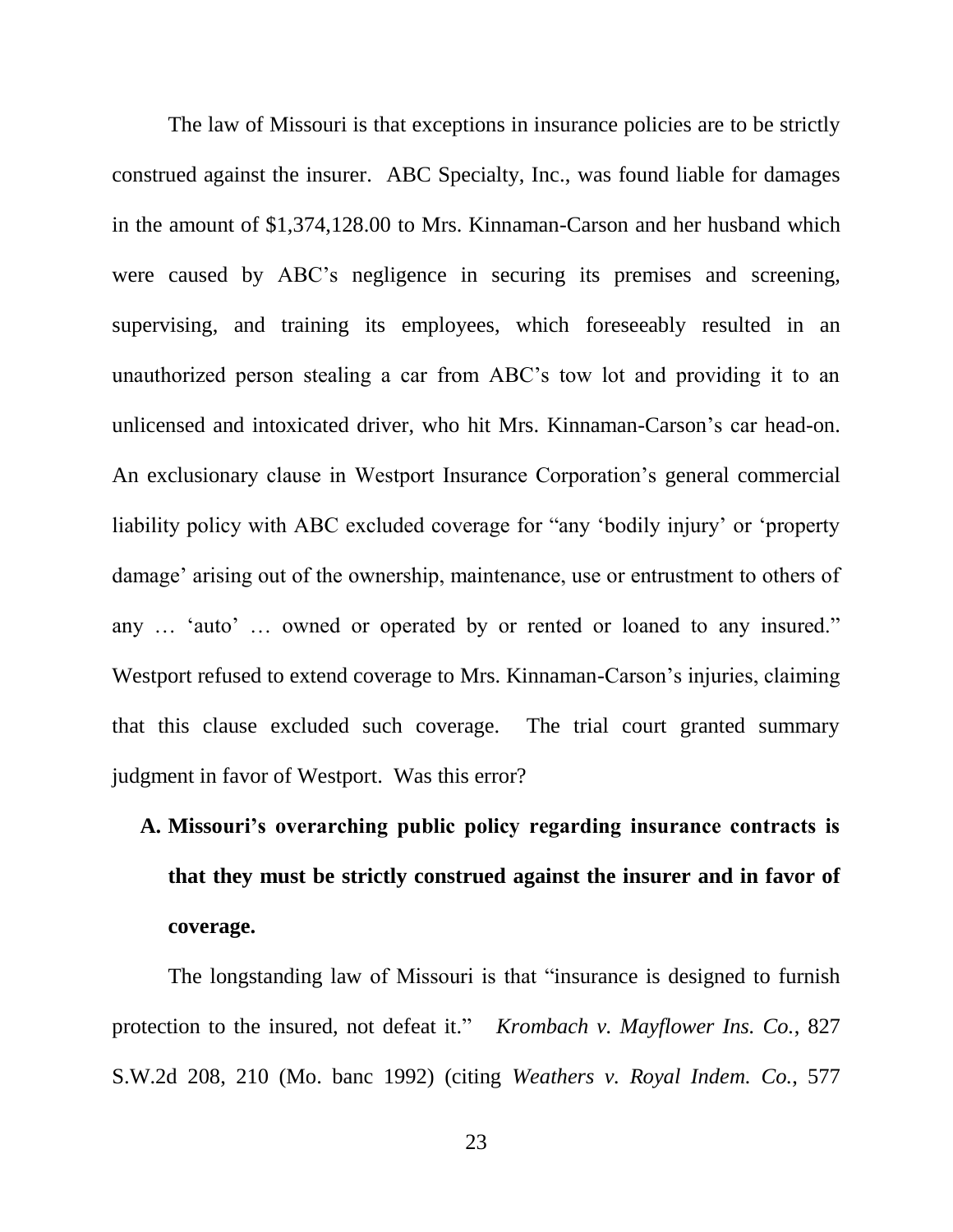S.W.2d 623, 626 (Mo. banc 1979)); *see also Brugioni v. Maryland Cas. Co.,* 382 S.W.2d 707, 710-11 (Mo. 1964). As such, an insurance policy "will be interpreted, if reasonably possible, to provide coverage." *Harrison v. Tomes*, 956 S.W.2d 268, 270 (Mo. banc 1997) (citations omitted).

Where an insurance policy contains "[a]mbiguous provisions … designed to cut down, restrict, or limit insurance coverage already granted, or introducing exceptions or exemptions," the law of Missouri is that they "must be strictly construed against the insurer." *Krombach*, 827 S.W.2d at 210-11 (citing *Meyer Jewelry Co. v. General Ins. Co. of Am.*, 422 S.W.2d 617, 623 (Mo. 1968); *Brugioni*, 382 S.W.2d at 710-11). This is because, "as the drafter of the insurance policy, the insurance company is in the better position to remove ambiguity from the contract." *Id.* As Judge Learned Hand observed,

The canon *contra proferentem* is more rigorously applied in insurance than in other contracts, in recognition of the difference between the parties in their acquaintance with the subject matter . . . Insurers who seek to impose upon words of common speech an esoteric significance intelligible only to their craft, must bear the burden of any resulting confusion.

*Gaunt v. John Hancock Mut. Life Ins. Co.*, 160 F.2d 599, 602 (2d Cir. 1947).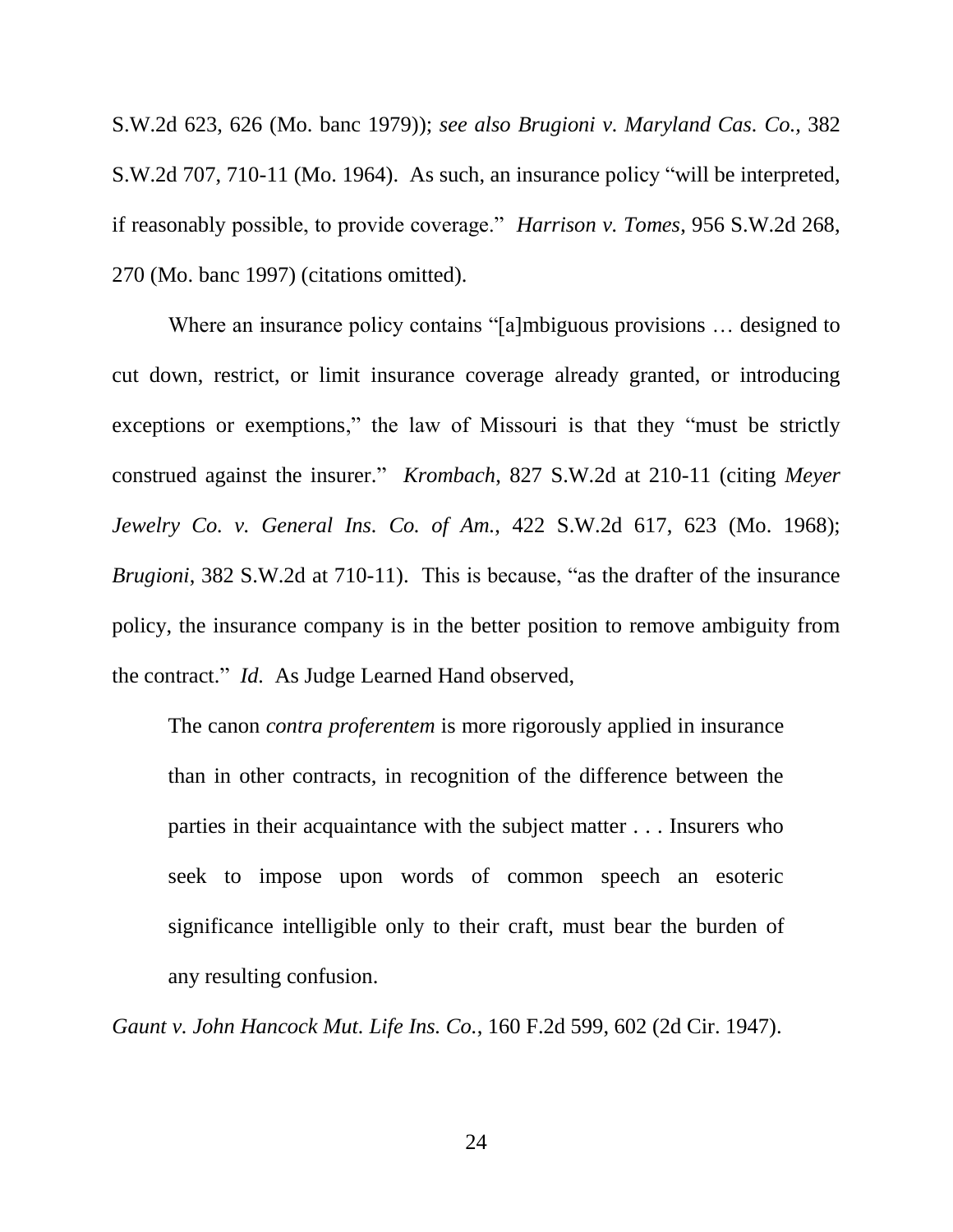As such, this Court follows "a construction favorable to the insured wherever the language of a policy is susceptible of two meanings, one favorable to the insured, the other to the insurer." *Meyer Jewelry Co.*, 422 S.W.2d at 623.

A provision in an insurance policy is ambiguous when there is "duplicity, indistinctness, or uncertainty in the meaning of the words used in the contract." *Rodriguez v. Gen. Accident Ins. Co.*, 808 S.W.2d 379, 382 (Mo. banc 1991). As in any contract, when the language of a provision is ambiguous, the Court considers the context of the *entire* contract, including "the relationship of the parties, the subject matter of the contract . . . the practical construction the parties themselves have placed on the contract by their acts and deeds, and other external circumstances that cast light on the intent of the parties." *Royal Banks of Mo. v. Fridkin*, 819 S.W.2d 359, 362 (Mo. banc 1991). These principles are applied broadly, so that if an insurance company knows or could ascertain from a reasonable investigation that a claim is *potentially* within the scope of its policy"s coverage, then its refusal to extend coverage is wrongful. *Truck Ins. Exch. v. Prairie Framing*, 162 S.W.3d 64, 79 (Mo. App. 2005).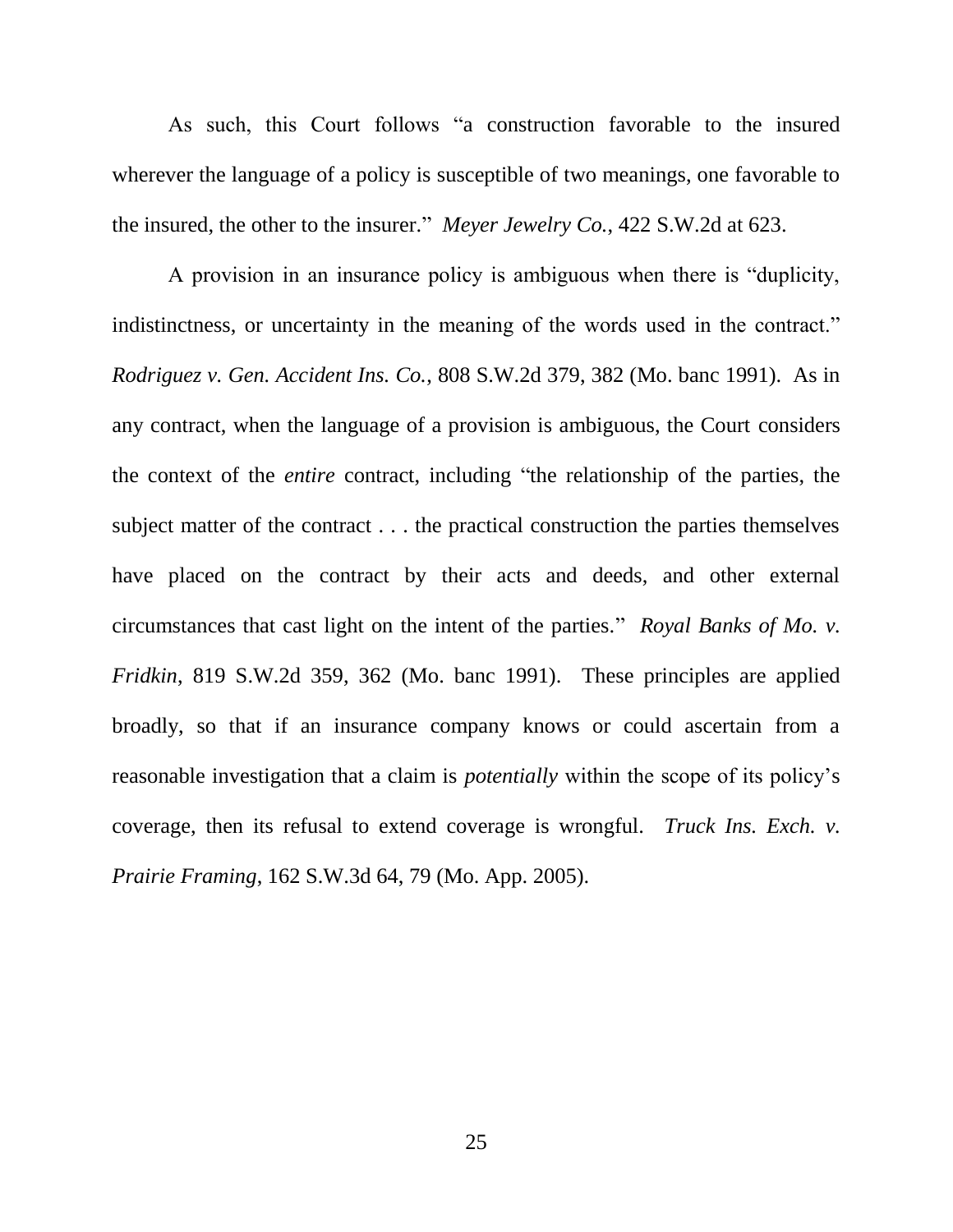## **B. The exclusion at issue in this case cannot reasonably be read to exclude coverage for the Kinnaman-Carsons' injuries.**

This case concerns the interpretation of "Exclusion G" in the general liability insurance policy which Westport issued to ABC, the tortfeasor in the underlying case. This provision states:

2. Exclusions

This insurance does not apply to:

g. Aircraft, Auto Or Watercraft

"Bodily injury" or "property damage" arising out of the ownership, maintenance, use, or entrustment to others of any aircraft, "auto" or watercraft owned or operated by or rented or loaned to any insured. Use includes operation and "loading or unloading".

This exclusion applies even if the claims against any insured allege negligence or other wrongdoing in the supervision, hiring, employment, training or monitoring of others by that insured, if the "occurrence" which caused the "bodily injury" or "property damage" involved the ownership, maintenance, use or entrustment to others of any aircraft, "auto" or watercraft that is owned or operated by or rented or loaned to any insured.

(L.F. 59, 409).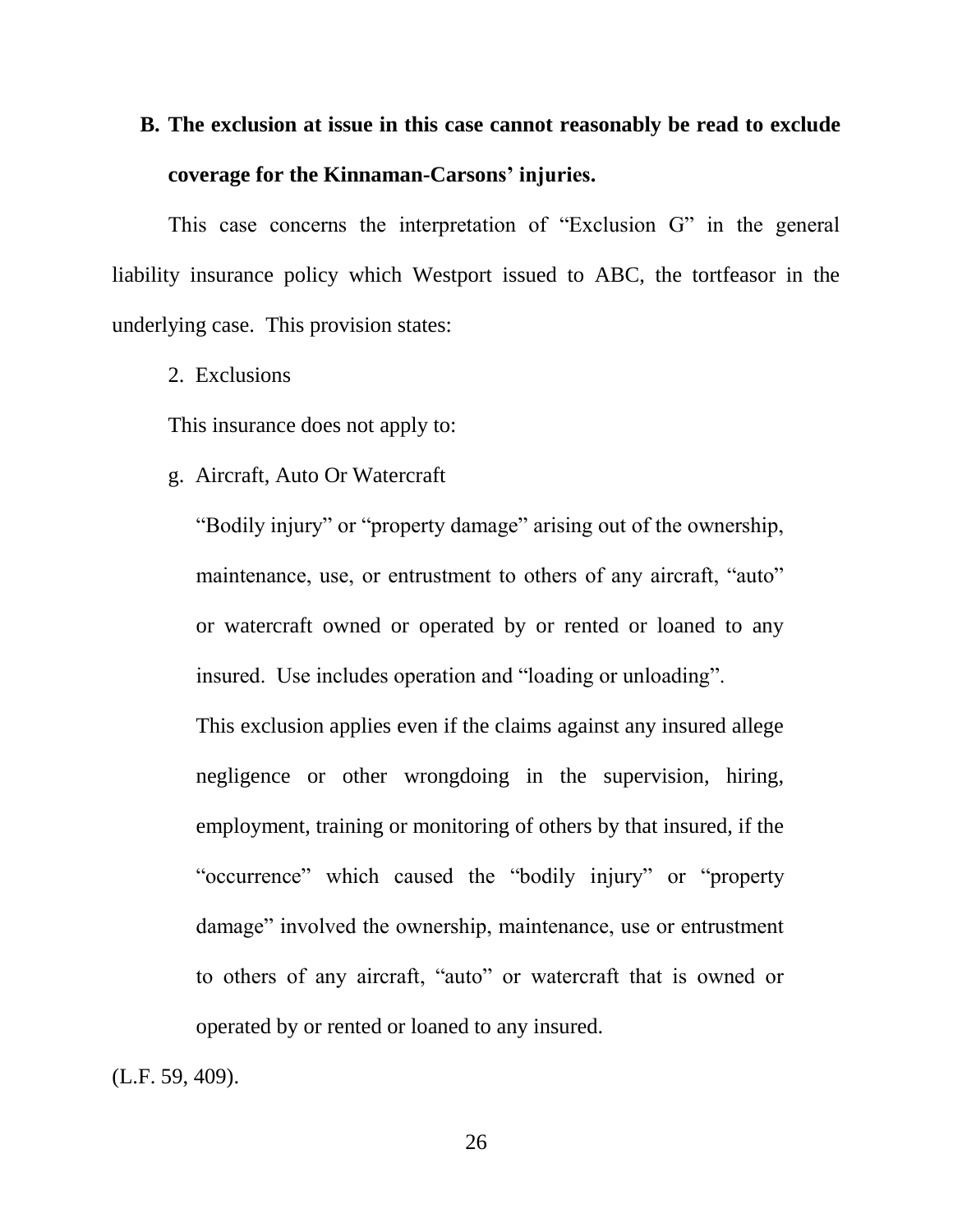Westport maintains that this provision excludes coverage for the negligence for which ABC was found liable and which caused Mrs. Kinnaman-Carson"s damages due to the simple fact that an automobile was involved in the events leading to her injuries. "[J]ust because an auto is somehow involved in a loss does not automatically mean the auto exclusion applies. The plain meaning of the exclusion still governs the coverage issue. An insured purchases coverage for protection, and the policy will be interpreted to grant coverage rather than defeat it." *Truck Ins. Exch.*, 162 S.W.3d at 86.

In this case, the plain language of Exclusion G shows that it was not intended to apply to either other, independent forms of negligence not mentioned anywhere in the exclusion, or the use or operation of a vehicle without permission or authorization of the insured.

**i. Exclusion G cannot reasonably be read to exclude either coverage for ABC's independent negligence in this case which did not arise out of the ownership, maintenance, use, or entrustment to others of its automobile, or coverage for an unauthorized person using ABC's automobile in an unauthorized manner.**

Exclusion G's exclusion of injuries "arising out of the ownership, maintenance, use or entrustment to others of any aircraft, auto or watercraft owned or operated by or rented or loaned to any insured" does not exclude Westport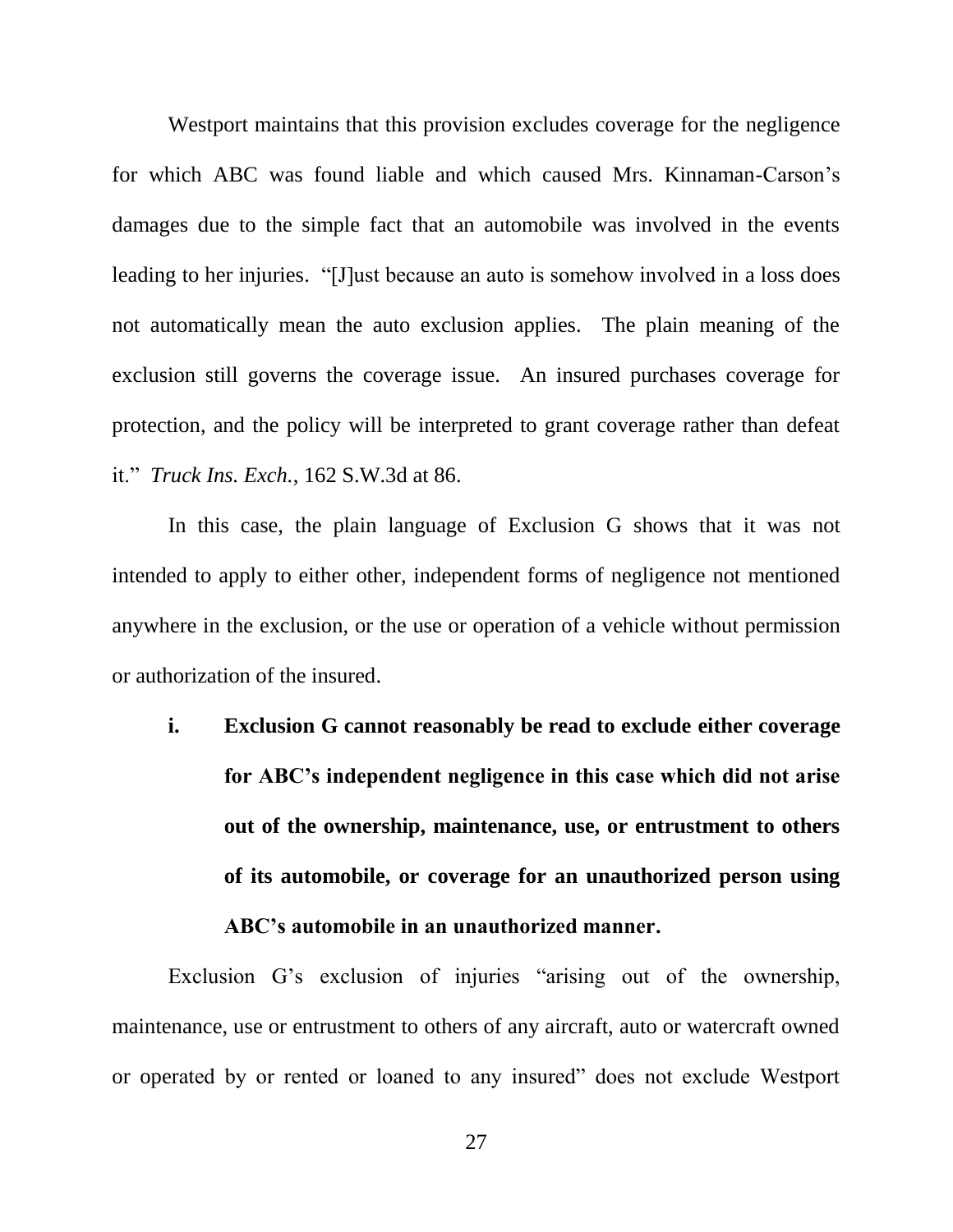Insurance's coverage of the negligence in this case. Foreseeably due to ABC's negligent failure to secure its premises, its Honda was removed from its lot without its permission and was used to cause the injuries to Mrs. Kinnaman-Carson. Her injuries did not "arise out of the ownership, maintenance, use or entrustment" of the Honda to the person who took it. Ms. Norton, the driver of the Honda, was not "an insured." She was not using the Honda for any business purposes of ABC.

Moreover, Mrs. Kinnaman-Carson"s main allegations of negligence against ABC are wholly independent of the ownership, maintenance, operation, or use of the Honda. Even a cursory review of her allegations – which the trial court accepted – indicates that it was ABC"s negligence in failing to secure the vehicle properly and in failing to screen, hire, train, and supervise employees properly which caused Mrs. Kinnaman-Carson's injuries. She and her husband alleged a variety of independent forms of negligence for which the trial court found ABC liable:

- (a) ABC failed to comply with set procedures and regulations for safeguarding vehicles that it owned and stored;
- (b) ABC failed to follow set procedures and regulations regarding the control and storage of a vehicle;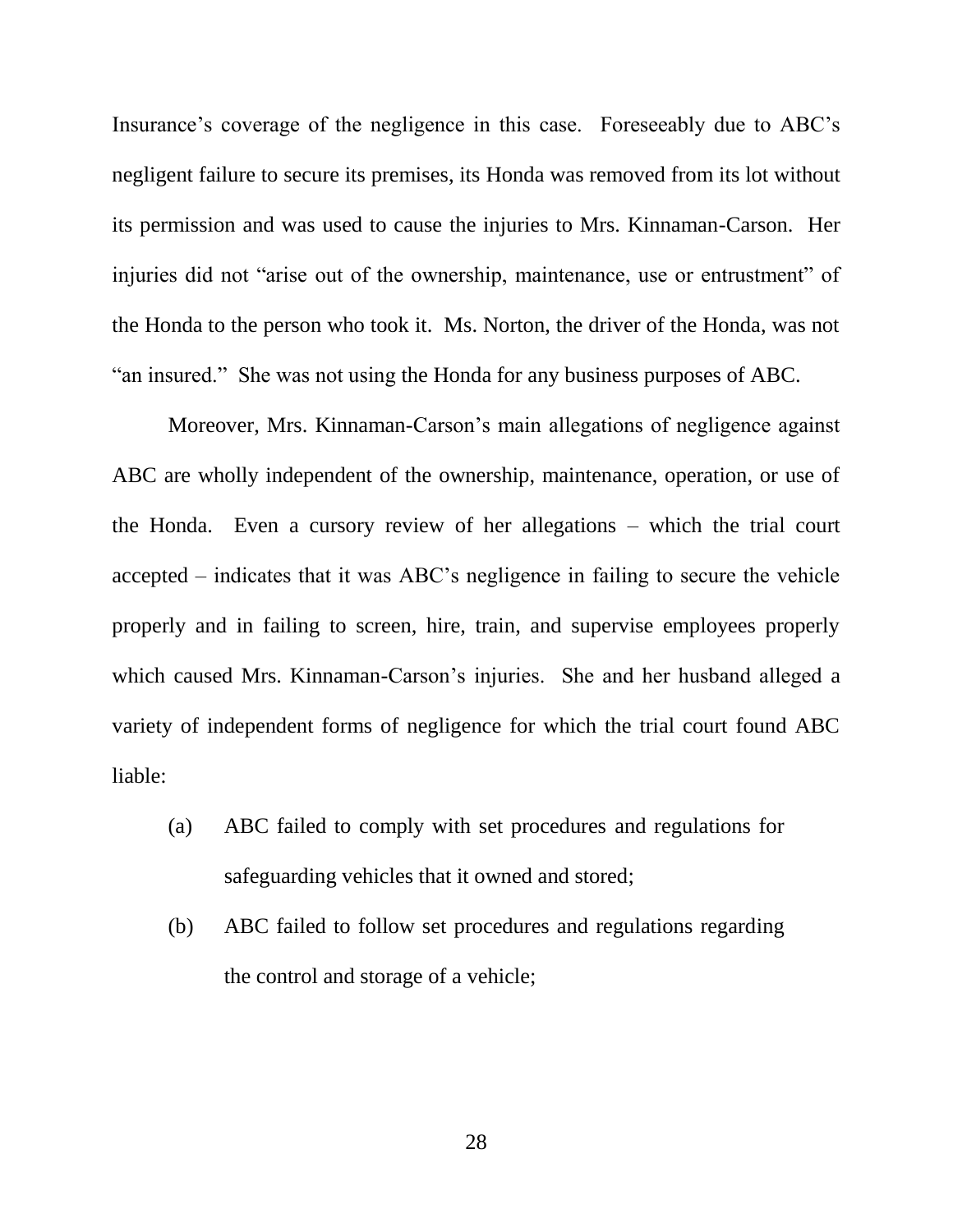- (c) ABC failed to comply with the set procedures and regulations relating to the storage of vehicles it owns, and the keys to the same, to prevent third persons from driving the same;
- (d) ABC failed to have in place adequate rules and regulations regarding the proper storage of vehicles and the keys to the same in a fashion to prevent third persons from driving the vehicles;
- (e) ABC failed to have in place rules and regulations regarding the proper storage, use or safeguarding of vehicles it owns;
- (f) ABC failed to have in place adequate and proper hiring practices for its employees and/or contractors regarding the proper use, storage and safeguarding of vehicles it owns;
- (g) ABC failed to have in place adequate and proper training policies for its employees and/or contractors regarding the proper use, storage and safeguarding of vehicles it owns;
- (h) ABC failed to have in place adequate and proper supervision policies for its employees and/or contractors regarding the proper use, storage and safeguarding of vehicles it owns;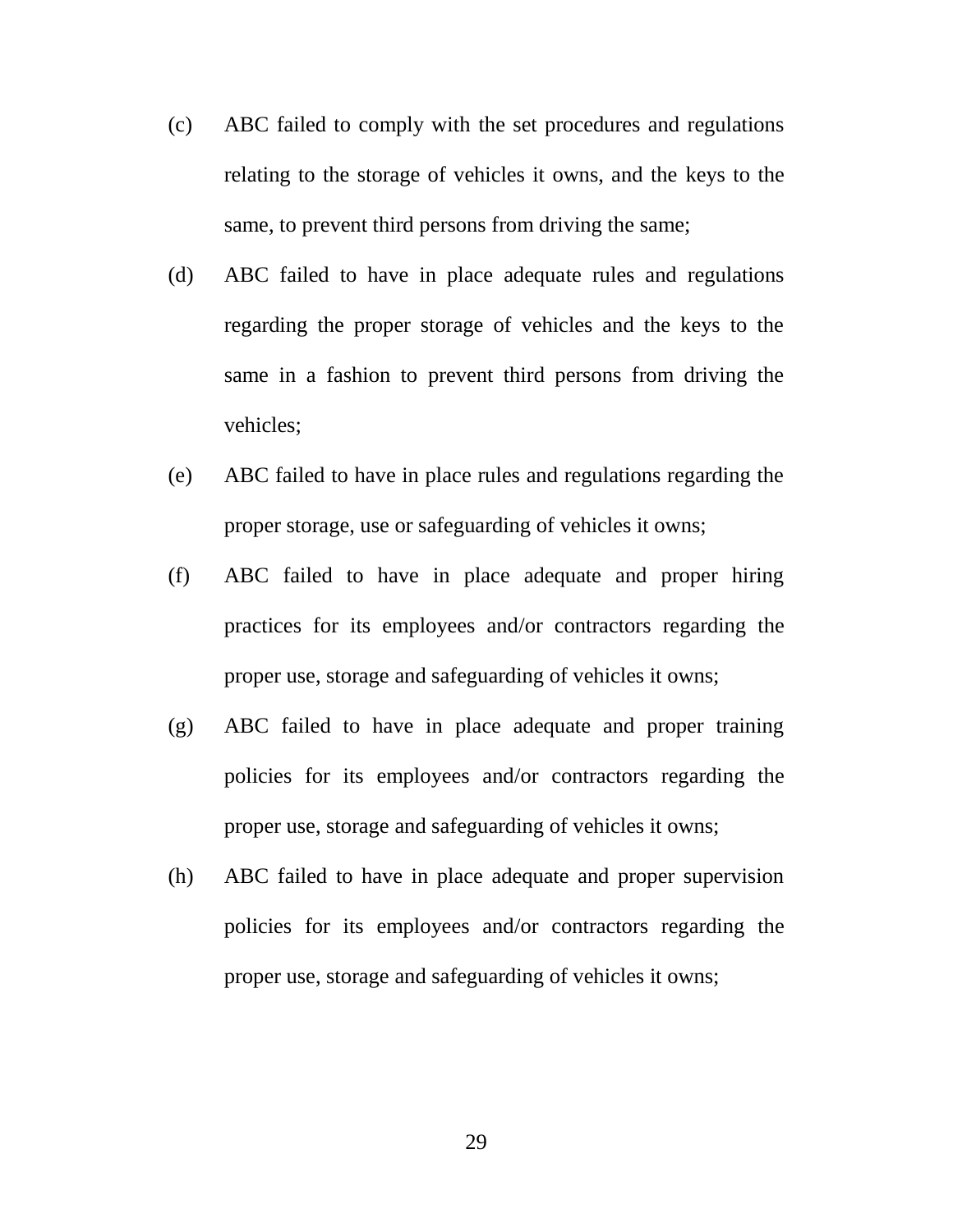- (i) ABC failed to properly hire, train or supervise its employees and/or contractors regarding the proper use, storage, and safeguarding of vehicles it owns; and
- (j) ABC"s employees and/or contractors failed to maintain the vehicle in a safe, secure location such that it was available for a third person to drive, utilizing the keys to the same.

(L.F. 163-64). These allegations are far different than an allegation which the plain language of Exclusion G intends to exclude, such as that ABC or one of its employees negligently operated one of its motor vehicles.

The phrase "arising out of the ownership, maintenance, use or entrustment to others of any aircraft, auto or watercraft owned or operated by or rented or loaned to any insured" reasonably can be interpreted to refer only to the authorized or permissive use or operation of a vehicle. Certainly, the exclusion would exclude coverage for claims that a person had been injured by the authorized or permissive use or operation of one of ABC's vehicles. But under Missouri's longstanding policy of construing exclusions in insurance policies against the insurer so as to presume coverage, Exclusion G cannot encompass the use or operation which occurs without permission or authorization of the insured, due to the insured"s independent negligence.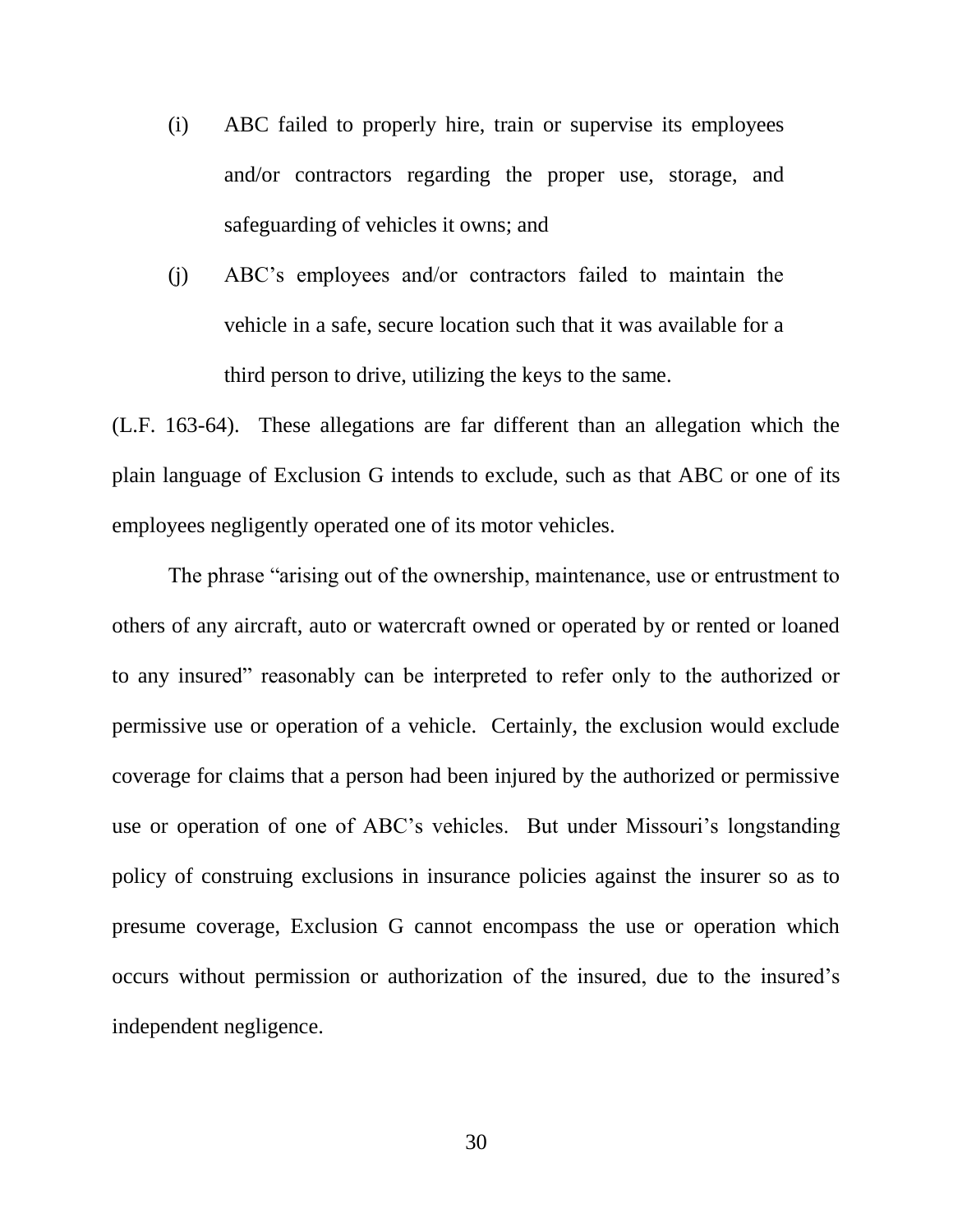In *Centermark Props., Inc. v. Home Indem. Co.*, 897 S.W.2d 98 (Mo. App. 1995), the Missouri Court of Appeals, Eastern District, came to this same conclusion about a nearly identical insurance policy exclusion in a case with facts analogous to those in this case. In *Centermark*, the plaintiff, Timothy Marti, an officer of the St. Peters Police Department, alleged that he was injured due to Centermark"s negligence when his vehicle was struck by a vehicle which was owned by Centermark and driven by unauthorized "third party" Eric Scales. 897 S.W.2d at 99. Officer Marti sued Centermark and one of its security officers for his damages. *Id.* In his petition, Officer Marti alleged that his damages were caused by Centermark"s negligence and carelessness in the following respects:

(a) That Defendant failed to comply with set procedures for subduing and controlling third parties;

(b) That Defendant failed to follow set procedures and regulations regarding the control of one's own security vehicle;

(c) That Defendant failed to comply with the set procedures and regulations relating to the apprehension of persons suspected of criminal activity within the property patrolled by said Defendant security company;

(d) That Defendants failed to have adequate rules and regulations to govern subduing and controlling third parties;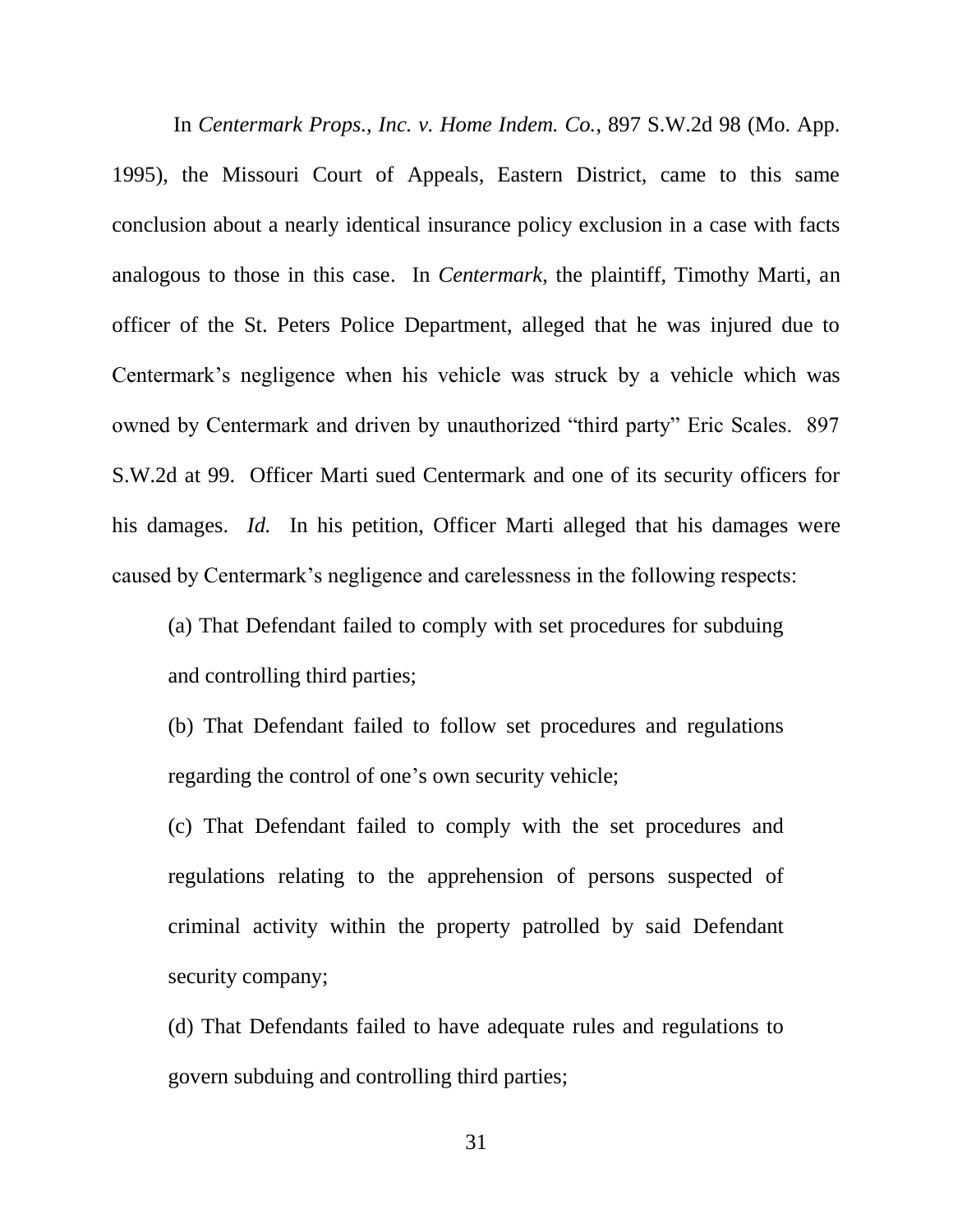(e) That Defendants failed to have adequate rules and regulations to govern the control of one"s own security vehicle;

(f) That Defendants failed to have adequate rules and regulations to govern the apprehension of persons suspected of criminal activity within the property patrolled by said Defendant security company;

(g) That Defendant failed to have proper and adequate hiring practices for security officers;

(h) That Defendant failed to have proper and adequate training policies and programs for its security officers;

(i) That Defendant knew or by the exercise of the proper degree of care should have known that Defendant's actions would pose a threat to third persons in or about the area.

*Id.*

At the time of the collision, Centermark had two liability insurance policies in place. *Id.* One of the two was a commercial general liability coverage policy issued by Home Indemnity. *Id.* Centermark requested Home Indemnity to provide a defense and protect it against any liability it might face in Officer Marti"s lawsuit, up to its policy limits. *Id.* Home Indemnity refused, citing an exclusion which is nearly identical to that at issue in this case:

Exclusions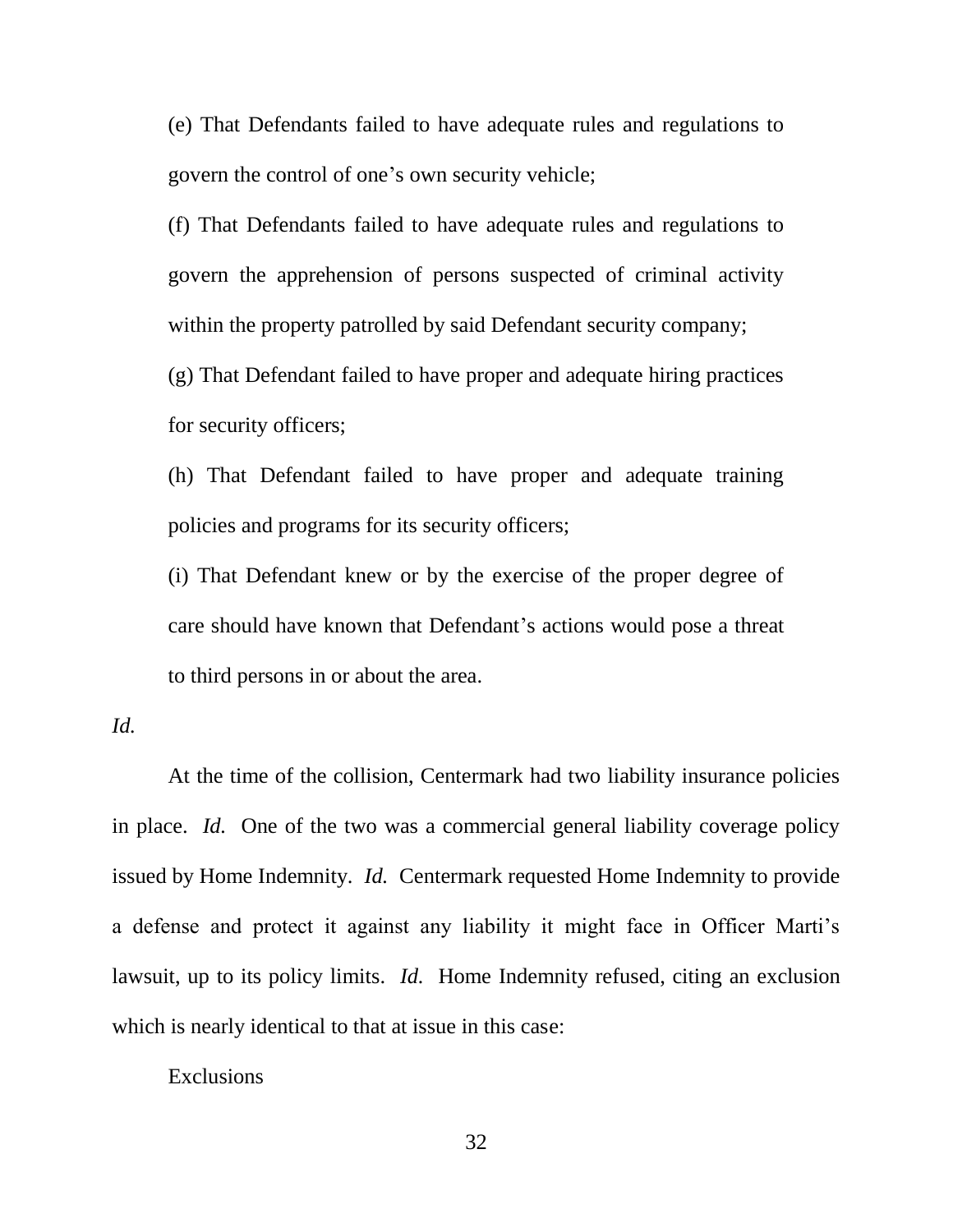This insurance does not apply: …

(b) to bodily injury or property damage arising out of the ownership, maintenance, operation, use, loading or unloading of

(1) any automobile or aircraft owned or operated by or rented or loaned to any insured …

*Id.* at 100.

Centermark then filed a declaratory judgment action against Home Indemnity requesting the court to declare that the policy Home Indemnity issued to it provided coverage for Officer Marti"s claims. *Id.* at 99-100. The trial court sustained Centermark's motion for summary judgment, determining that the policy covered Officer Marti"s claims. *Id.* at 100. Home Indemnity appealed, raising one point: that the automobile exclusion relieved it from any obligation to provide coverage. *Id.*

After reviewing the history of Missouri's law and public policy regarding insurance contracts, the Missouri Court of Appeals, Eastern District, held that the exclusion in Home Indemnity"s policy could not be construed to exclude Officer Marti's claims. The court particularly noted its previous holding in *Braxton v*. *United States Fire Ins. Co.*, 651 S.W.2d 616 (Mo. App. 1983), that "Because the language in the policy at issue was reasonably susceptible of two interpretations, the court was required to apply the construction most favorable to the insured and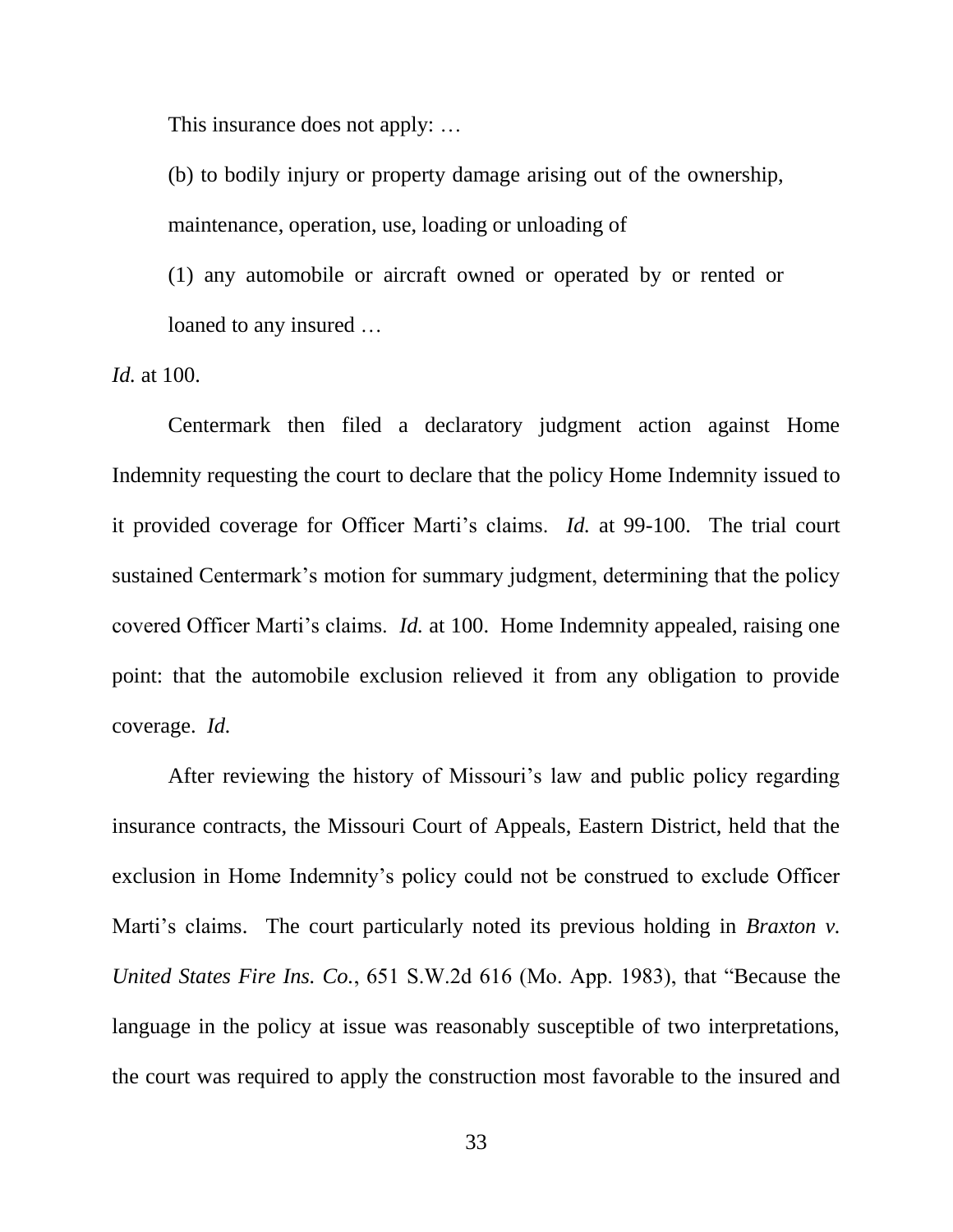this is especially true when the clause in question attempts to limit or exclude coverage under the policy." *Centermark*, 897 S.W.2d at 101 (quoting *Braxton*, 651 S.W.2d at 619).

The court held that this was especially true "where an insured risk and an excluded risk constitute concurrent proximate causes of an accident," because in such circumstances "a liability insurer is liable so long as one of the causes is covered by the policy." *Id.* (quoting *Braxton*, 651 S.W.2d at 619). For over seventy years, this Court has maintained that concurrent proximate causes are "causes acting contemporaneously and which together cause the injury, which injury would not have resulted in the absence of either." *Byars v. St. Louis Pub. Serv. Co.*, 334 Mo. 278, 66 S.W.2d 894, 900 (1933).

As a result, the identical cause at issue in *Centermark* did not exclude every kind of negligence which Officer Marti alleged, despite the fact that an automobile was involved in the loss:

[W]e need not reach the issue of whether the wording of the exclusionary clause was meant to apply to the use or operation of a vehicle without permission or authorization of the insured. Instead, we find coverage based on the fact that there are allegations of negligence that appear independent of ownership, maintenance, operation, or use of an automobile -- that is, that Centermark failed to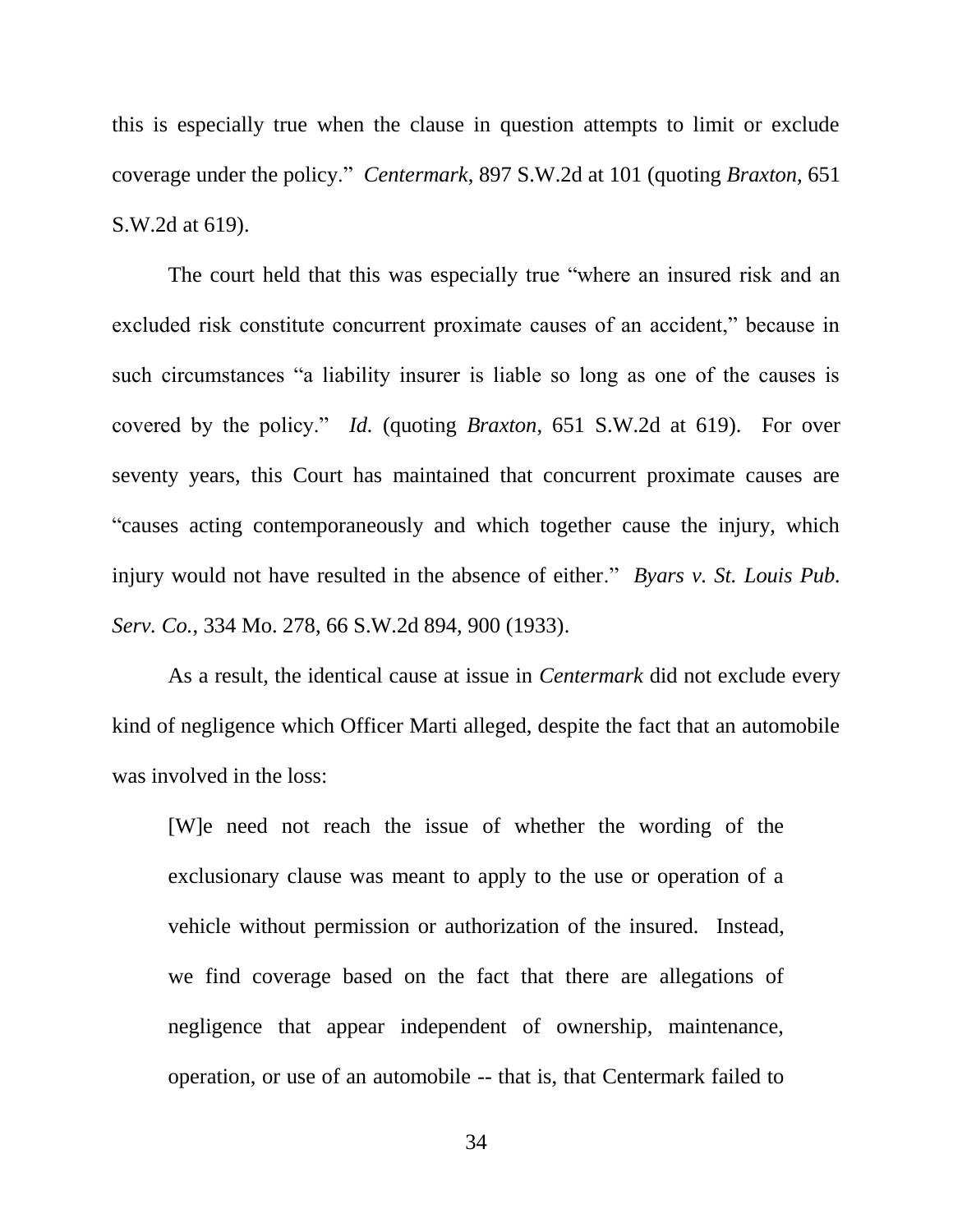comply with set procedures for apprehending, subduing, and controlling third parties and persons suspected of criminal activity and it failed to have proper and adequate hiring practices and training policies and programs for its security officers.

#### *Centermark*, 897 S.W.2d at 101.

The court held that its result was consistent with the law of Missouri, "because while one proximate cause of the damage may have been the use of an automobile owned by Centermark, which was clearly excluded from coverage, a concurrent cause may have been Centermark"s negligence in supervising and training employees, a covered risk." *Id.* Due to the basic principle in Missouri that "Exclusion clauses in insurance policies are strictly construed against the insurer," the Court of Appeals, Eastern District, later followed the same reasoning and declined to apply other nearly identical automobile exclusion clauses to claims of an insured"s independent negligence in *Columbia Mut. Ins. Co. v. Neal*, 992 S.W.2d 204, 207-09 (Mo. App. 1998) (citing *Centermark*), and *Bowan v. Gen. Sec. Indem. Co. of Ariz.*, 174 S.W.3d 1, 5-7 (Mo. App. 2005) (citing *Centermark*). In both cases, the court noted that this result had to be reached because "It is broadly accepted that where an insured risk and an excluded risk constitute concurrent proximate causes of an accident, a liability insurer is liable as long as one of the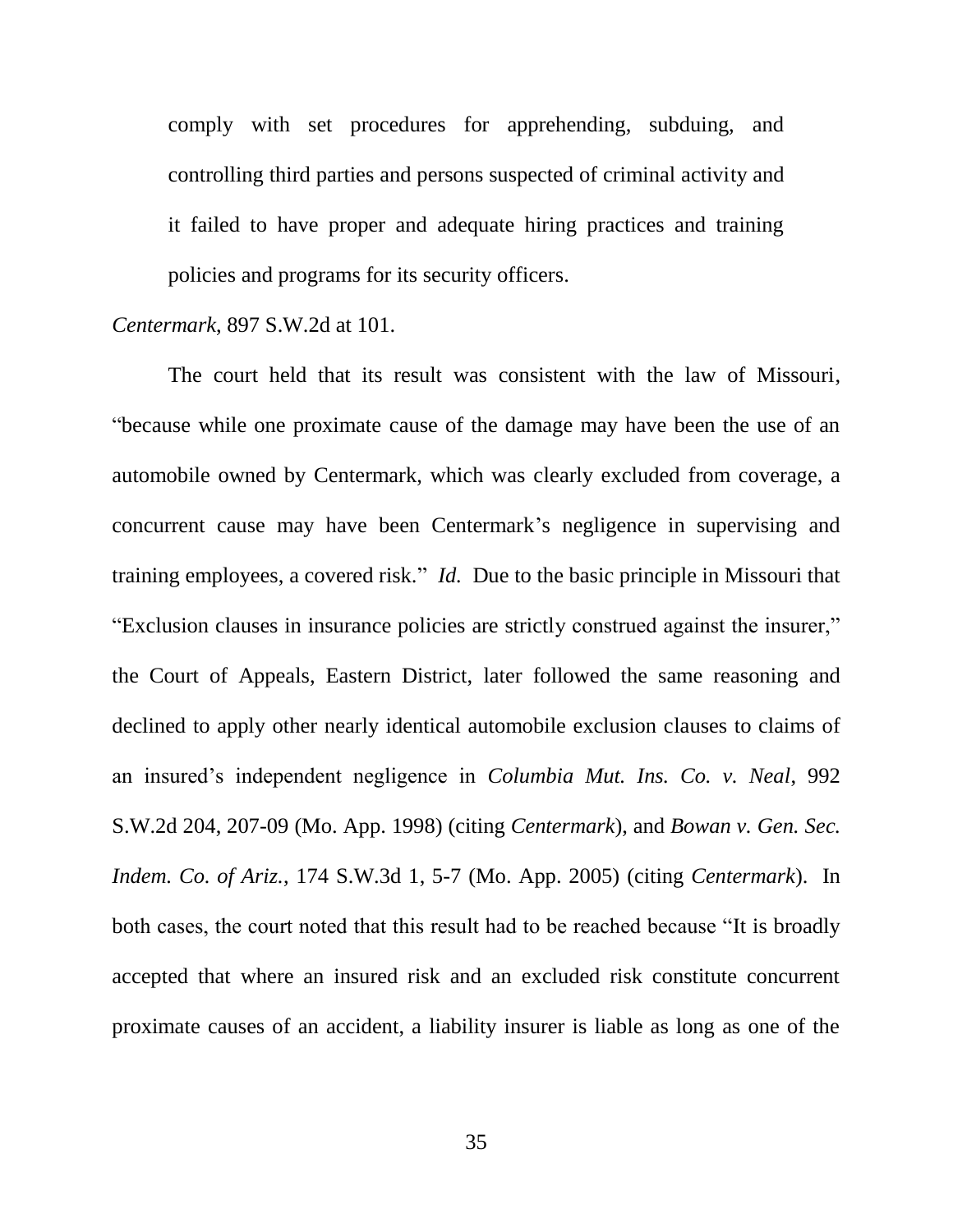causes is covered by the policy." *Bowan*, 174 S.W.3d at 5; *Columbia Mut.*, 992 S.W.2d at 208.

The same holds true here. ABC was found liable for many separate allegations of negligence which were independent of the ownership, maintenance, operation, or use of the Honda. ABC"s negligence in failing to have proper security in place and in failing to hire, train, and supervise employees properly regarding the security of its vehicles was a proximate cause of the Kinnaman-Carsons" loss. While one proximate cause of their damages may have been the use of ABC"s automobile, which clearly was excluded from coverage under Exclusion G, a concurrent cause was ABC"s independent negligence, which was not excluded. The law of Missouri is that because the policy plainly does not exclude a concurrent cause of the Kinnaman-Carsons" damages, the fact that an automobile owned by ABC was involved in the events which caused their loss is of no consequence. The policy still covers ABC"s independent breach of its duties which was a proximate cause of the Kinnaman-Carsons' damages.

As such, the loss in this case does not arise out of the "ownership, maintenance, use, or entrustment to others of any … "auto."" The loss in this case arose from ABC"s negligent failure to have proper security in place so as to prevent unauthorized third persons like Mr. Hopkins and Ms. Norton from gaining access to its property. As in *Centermark*, *Bowan*, and *Columbia*, Westport"s policy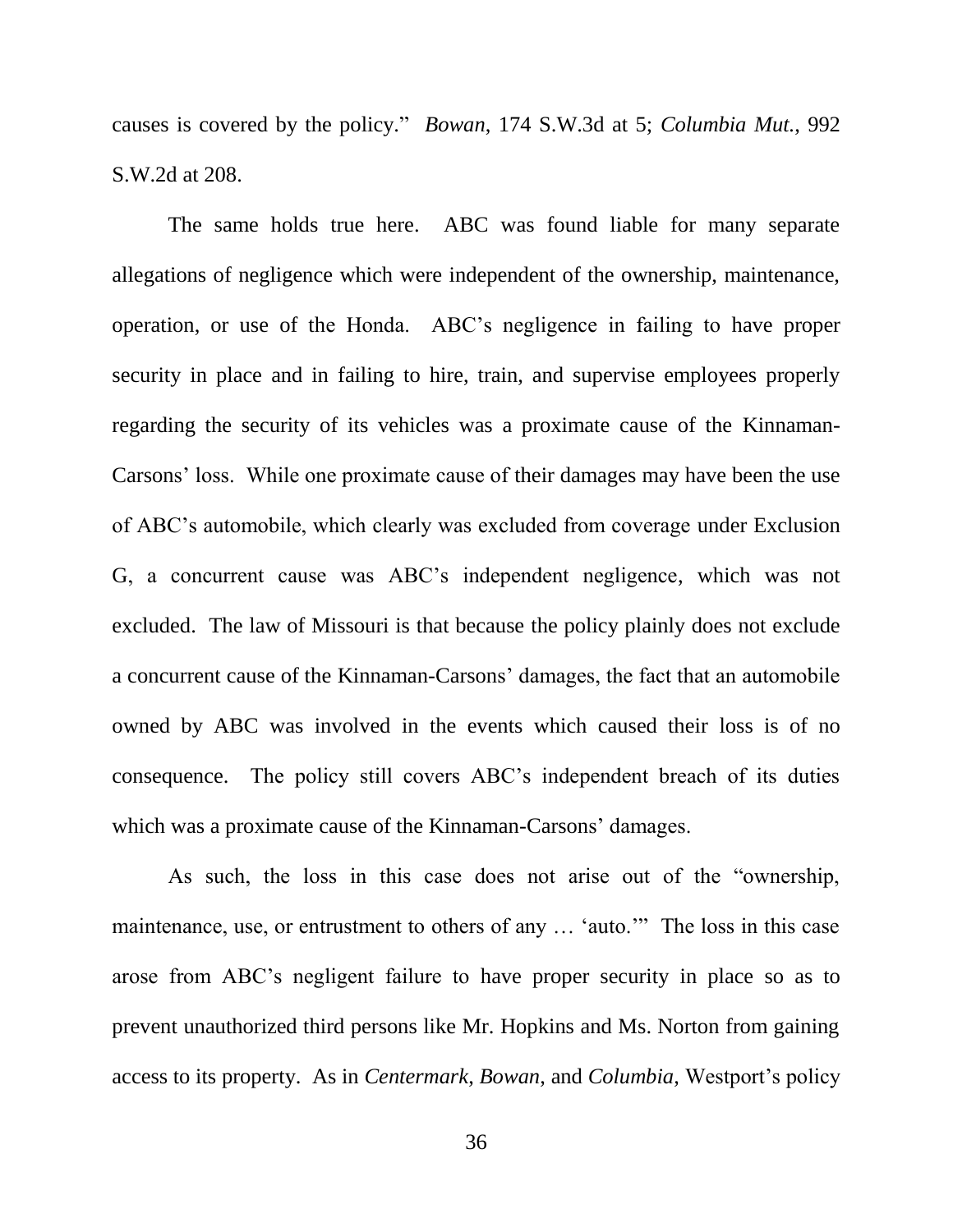covers ABC"s negligence in this manner, as the negligence is independent of the ownership, maintenance, operation, or use of an automobile.

The construal of coverage in those three cases does, however, seem to conflict with the opinion of the Court of Appeals, Western District, in *Hartford Cas. Ins. Co. v. Budget Rent-a-Car of Mo., Inc.*, 864 S.W.2d 5 (Mo. App. 1993). In that case, an insurer sought a declaratory judgment that its similar exclusionary clause excluded coverage for a motorist"s claims resulting from a collision between the motorist and the insured"s stolen shuttle bus. 864 S.W.2d at 6. The Court of Appeals affirmed the trial court"s ruling that there was no coverage, because "liability on the part of [the insured] can *only* be founded on the ownership and use of the shuttle bus. It is these elements, ownership and use of the shuttle bus, which are specifically excluded by the exclusionary clause." *Id.* at 7 (emphasis added).

As a panel of the Eastern District of the Court of Appeals noted in *Columbia Mut.*, however, cases like this one which involve claims for an insured's independent negligence, such as negligent supervision or negligent failure to have proper security measures in place, are "distinct" from what the Western District decided in *Budget*. 992 S.W.2d at 209. This is because, in cases where negligence independent of the ownership or use of an automobile are at issue,

the obligation and ability to supervise and control … are the decisive factors in the claim. The liability of [the insured] in this case will not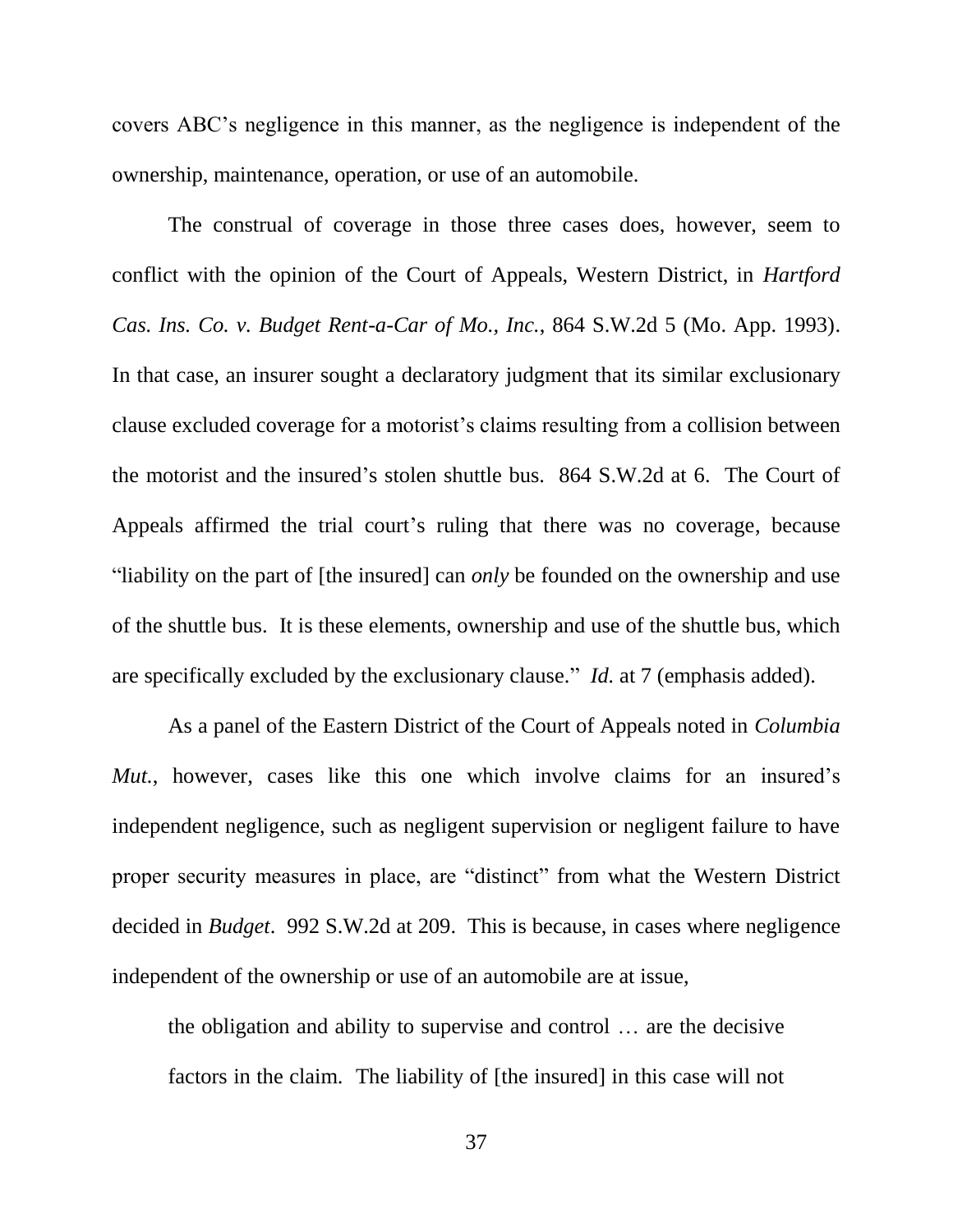be founded on the ownership and use of the vehicle that [cause the claimant"s injury], but rather will focus on the aforementioned decisive factors.

*Id.*

Last year, the Southern District of the Court of Appeals entered this fray when it decided the case of *Estate of Murley v. Shelter Mut. Ins. Co.*, 250 S.W.3d 393 (Mo. App. 2008). In that case, a claimant was injured when a shower unit blew out of the bed of an insured's pickup truck while being transported on a highway and struck the claimant's truck. 250 S.W.3d at 395. The claimant obtained a judgment against the insured for the insured"s negligent failure to secure the shower unit in its pickup truck. *Id.* The insurer denied coverage, citing a nearly identical automobile exclusion to the one at issue in this case. *Id.* at 397. The claimant filed an equitable garnishment action, in which the trial court entered judgment against the insurer. *Id.* On appeal, the Court of Appeals reversed the trial court"s judgment, holding that "the act of negligently failing to secure the [vehicle] is dependent upon, not independent of, the use of the [vehicle]," and thus the concurrent causation doctrine was inapplicable. *Id.* at 401.

As with the Western District"s decision in *Hartford*, however, this case is highly distinguishable from *Murley*. First, the court in *Murley* made no mention of Missouri's longstanding doctrine that an insurance policy exclusion which is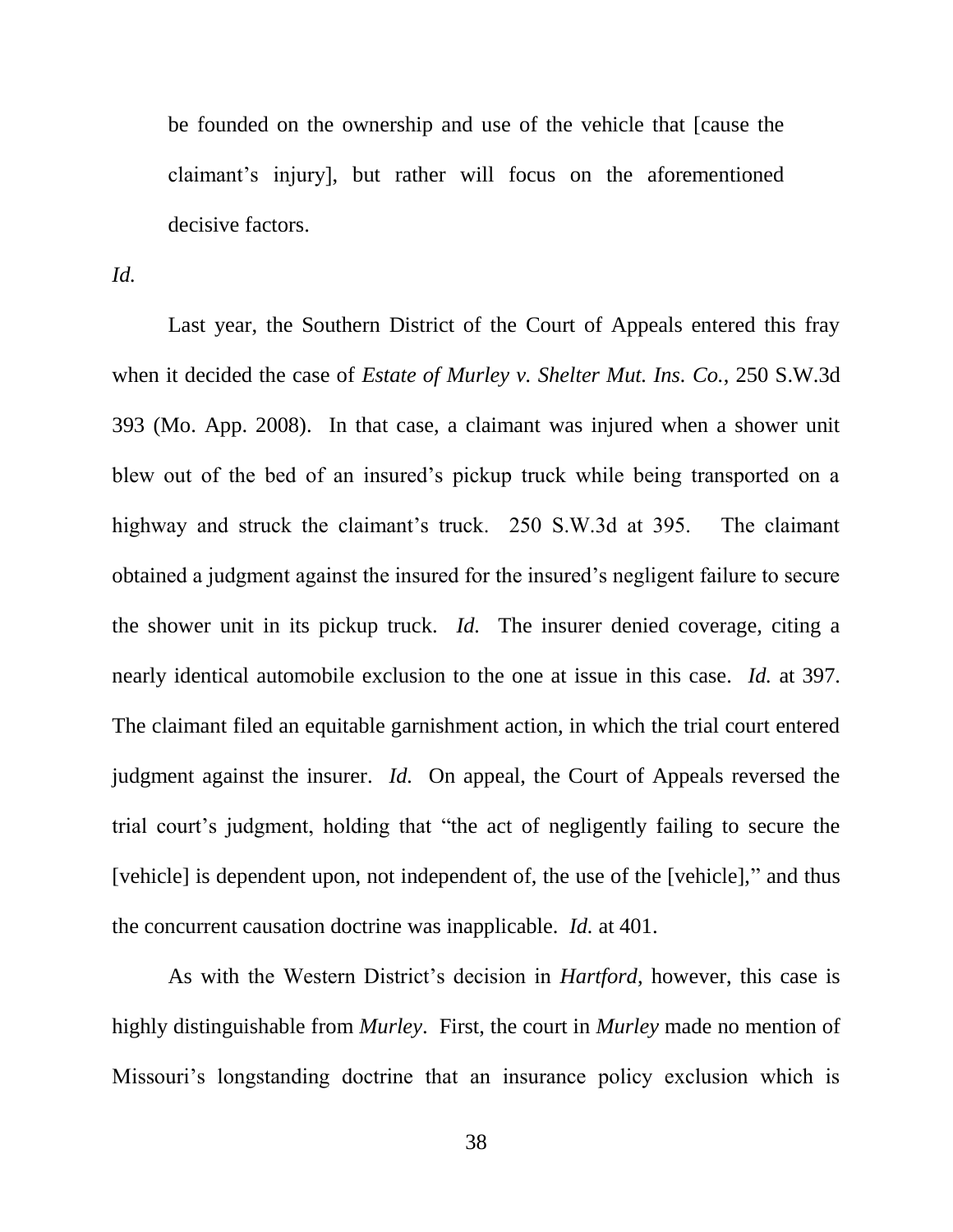subject to two competing meanings, one excluding coverage and one in favor of coverage, must be construed in favor of coverage. More importantly, however, in *Murley*, there was *no question* that the insured was the one operating the pickup truck when the injury was caused. Plainly, as the Court of Appeals observed in that case, the claimant"s injury arose out of the insured"s ownership, operation, or use of the pickup truck.

Conversely, in this case, as in *Centermark*, *Columbia*, and *Bowan*, it is the negligence of ABC wholly independent of the ownership, operation, or use of its Honda which caused Mrs. Kinnaman-Carson"s injuries. The trial court held in the underlying case that it was ABC"s negligent failure to have proper security procedures in place which constituted a proximate cause of her injuries.

While ABC"s ownership of the Honda may have been a concurrent proximate cause, ABC"s negligent failure to secure its premises acted contemporaneously with the ownership, use, or operation of the automobile, and together caused Mrs. Kinnaman-Carson"s injuries, which would not have resulted in the absence of either. As such, Missouri's concurrent cause doctrine acts so as not to exclude Mrs. Kinnaman-Carson"s claims from ABC"s insurance policy with Westport. Exclusion G must be construed strictly against Westport so as to provide coverage for ABC"s independent negligence. Every applicable case in Missouri has held exactly this.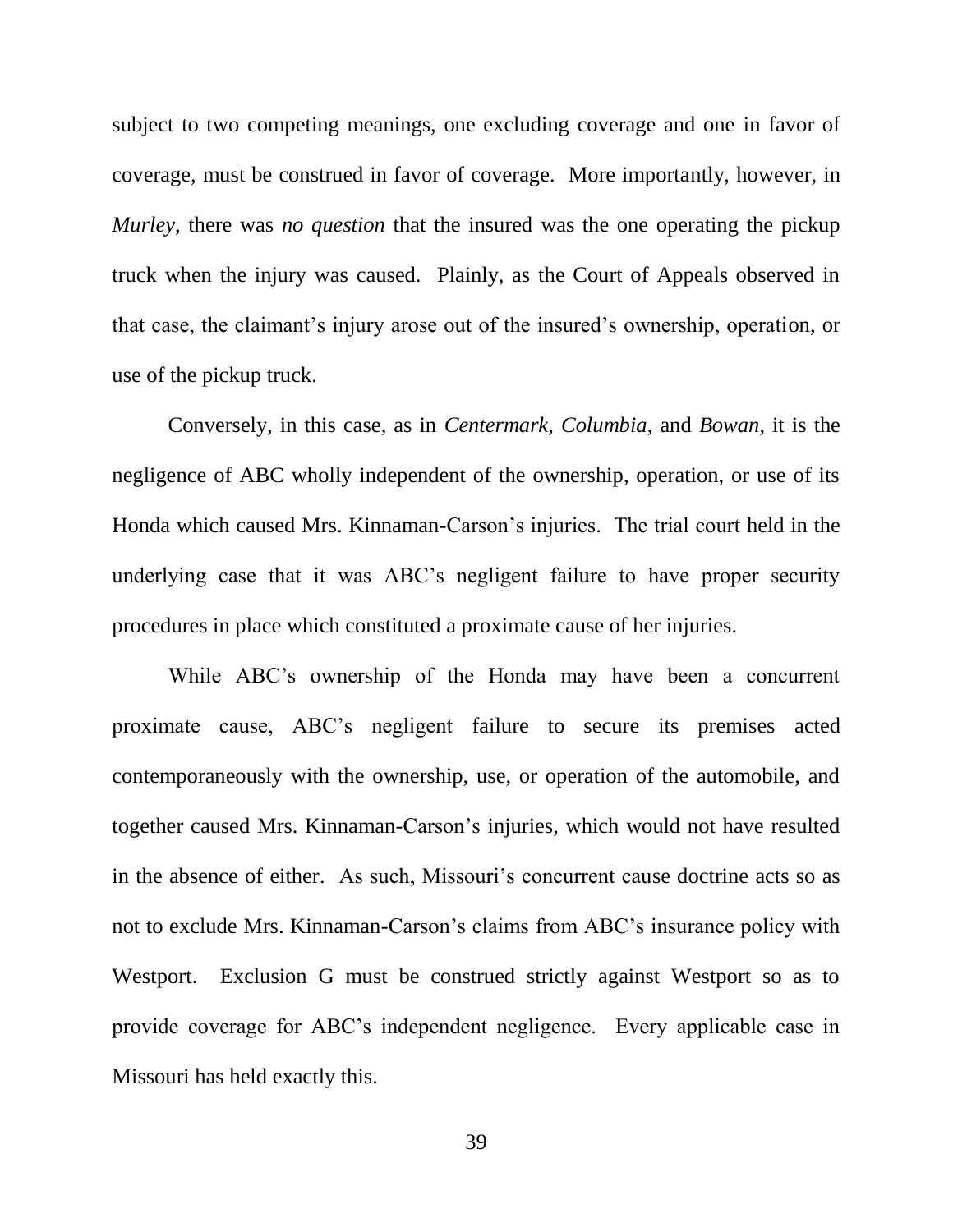**ii. Even given the second paragraph of Exclusion G, which seemingly seeks to broaden its terms, the exclusion is ambiguous as applied to this case and must be construed strictly against Westport and in favor of coverage.**

Exclusion G includes a second paragraph after the actual exclusion which states the following:

> This exclusion applies even if the claims against any insured allege negligence or other wrongdoing in the supervision, hiring, employment, training or monitoring of others by that insured, if the "occurrence" which caused the "bodily injury" or "property damage" involved the ownership, maintenance, use or entrustment to others of any aircraft, "auto" or watercraft that is owned or operated by or rented or loaned to any insured.

(L.F. 59, 409).

This paragraph, however, is wholly ambiguous as to what it purports to exclude. Moreover, it does not even mention a negligent failure to have proper security in place, which was the main thrust of the Kinnaman-Carsons' claims. It begins with the phrase "This exclusion applies even if…" To what, though, does "this exclusion" refer? One might interpret it as giving effect to the first paragraph of Exclusion G even if divisible or independent negligence such as some of that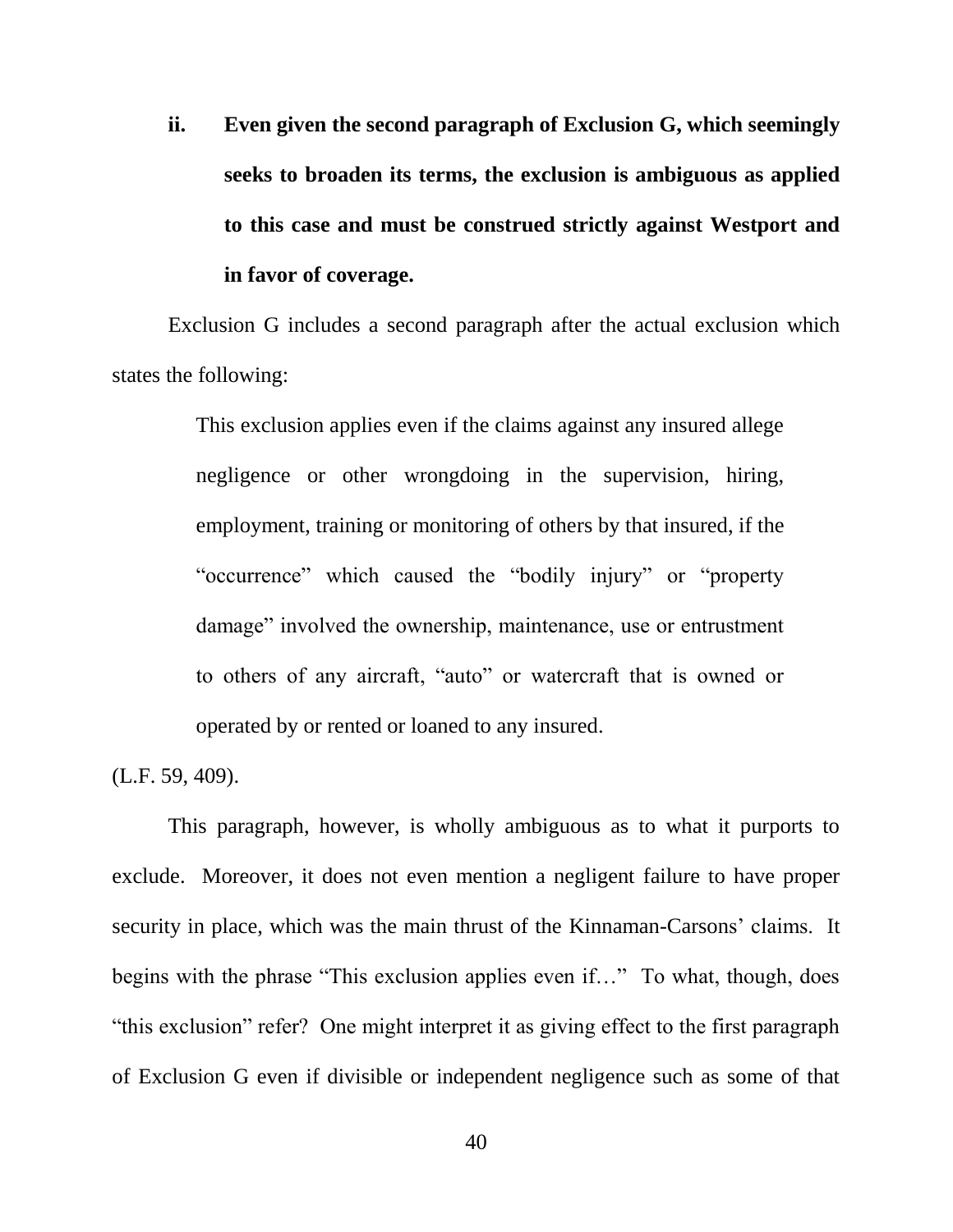alleged in this case exists. That is, even if the entrustment or use of the automobile involved negligent supervision, under that interpretation the exclusion stated flatly in the first paragraph still would be in effect.

But because the first paragraph does not exclude divisible or independent negligence – including negligent supervision or training – a competing interpretation is that there is no exclusion of these claims. One reader may choose to interpret "this exclusion" broadly as setting out additional exclusions encompassing claims for ABC"s negligence in supervising or training its employees if an automobile caused the injuries.

As noted above, however, where there are two reasonable, competing interpretations of an ambiguous insurance policy exclusion, one excluding coverage and one construing coverage, the exclusion must be construed in favor of coverage. *Meyer Jewelry Co.*, 422 S.W.2d at 623. A provision in an insurance policy is ambiguous when there is "duplicity, indistinctness, or uncertainty in the meaning of the words used in the contract." *Rodriguez*, 808 S.W.2d at 382. The second paragraph of Exclusion G fits this definition to the letter.

If Westport intended this second paragraph to exclude *any* damages caused by negligent supervision or negligent hiring or training, it could have stated it clearly by drafting more like this: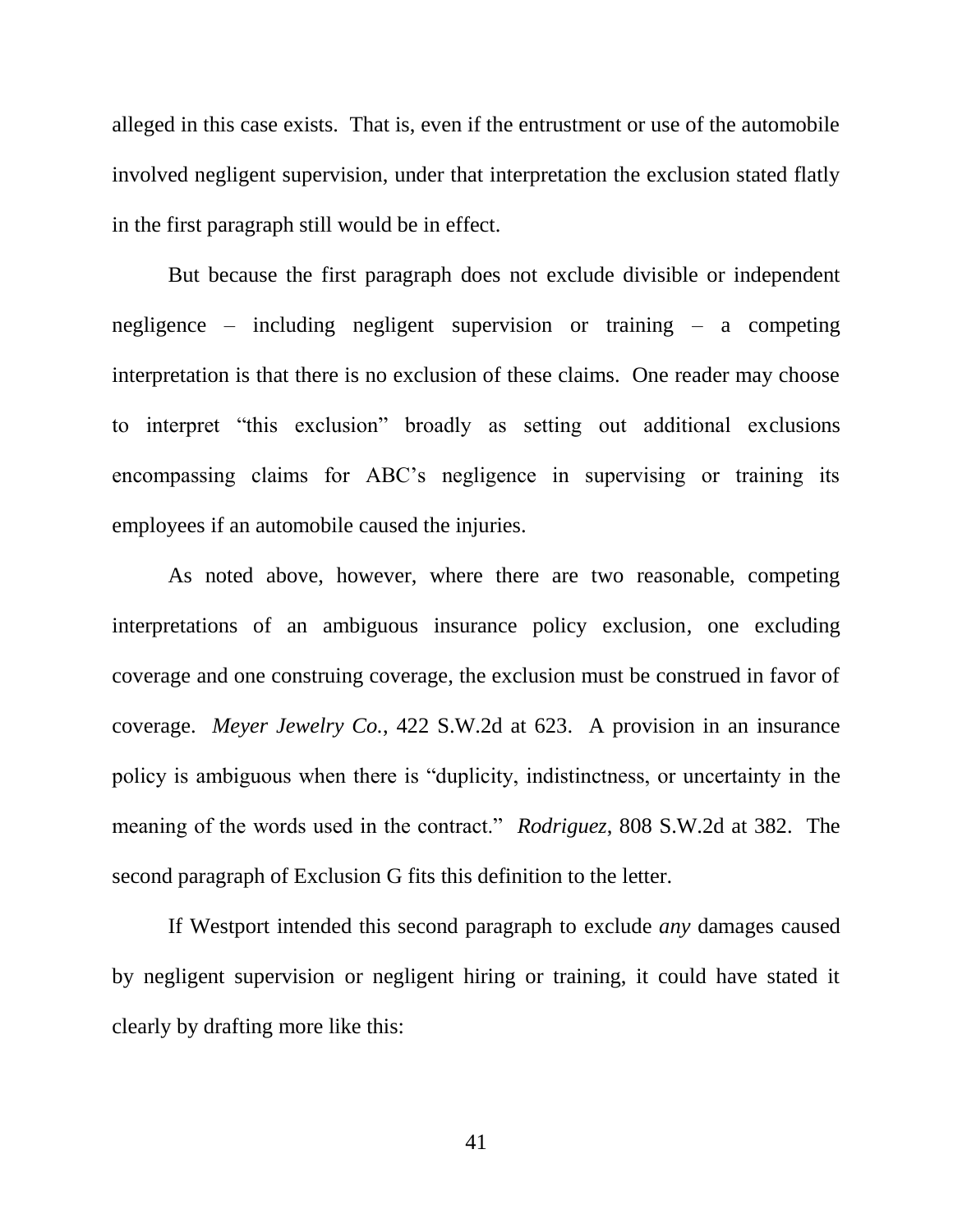This Exclusion G applies to exclude any claims or suits against any insured involving "bodily injury" or "property damage" even if those claims rely on an underlying claim of negligence or other wrongdoing in the supervision, hiring, employment, training or monitoring of others by the insured, or in the insured"s failure to secure its premises, if the "occurrence" which caused the claimed "bodily injury" or "property damage" concurrently and/or in any way involved the ownership, maintenance, use or entrustment to others of any aircraft, "auto" or watercraft that is owned or operated by or rented or loaned to any insured.

Plainly, sufficient language was available to Westport to state an additional exclusion clearly and unambiguously. But it did not craft the exclusion in this way. It failed to use clear and unambiguous language. The phrase "this exclusion applies even if…" itself is subject to inherent ambiguities and reasonably can be interpreted to refer to the exclusion stated in the first paragraph, which does not eliminate *all* coverage for independent negligence such as negligent supervision or training. As well, even this second paragraph makes no mention of negligence in securing the insured"s premises. It cannot reasonably be interpreted to exclude the claims for which the Kinnaman-Carsons obtained their judgment against ABC.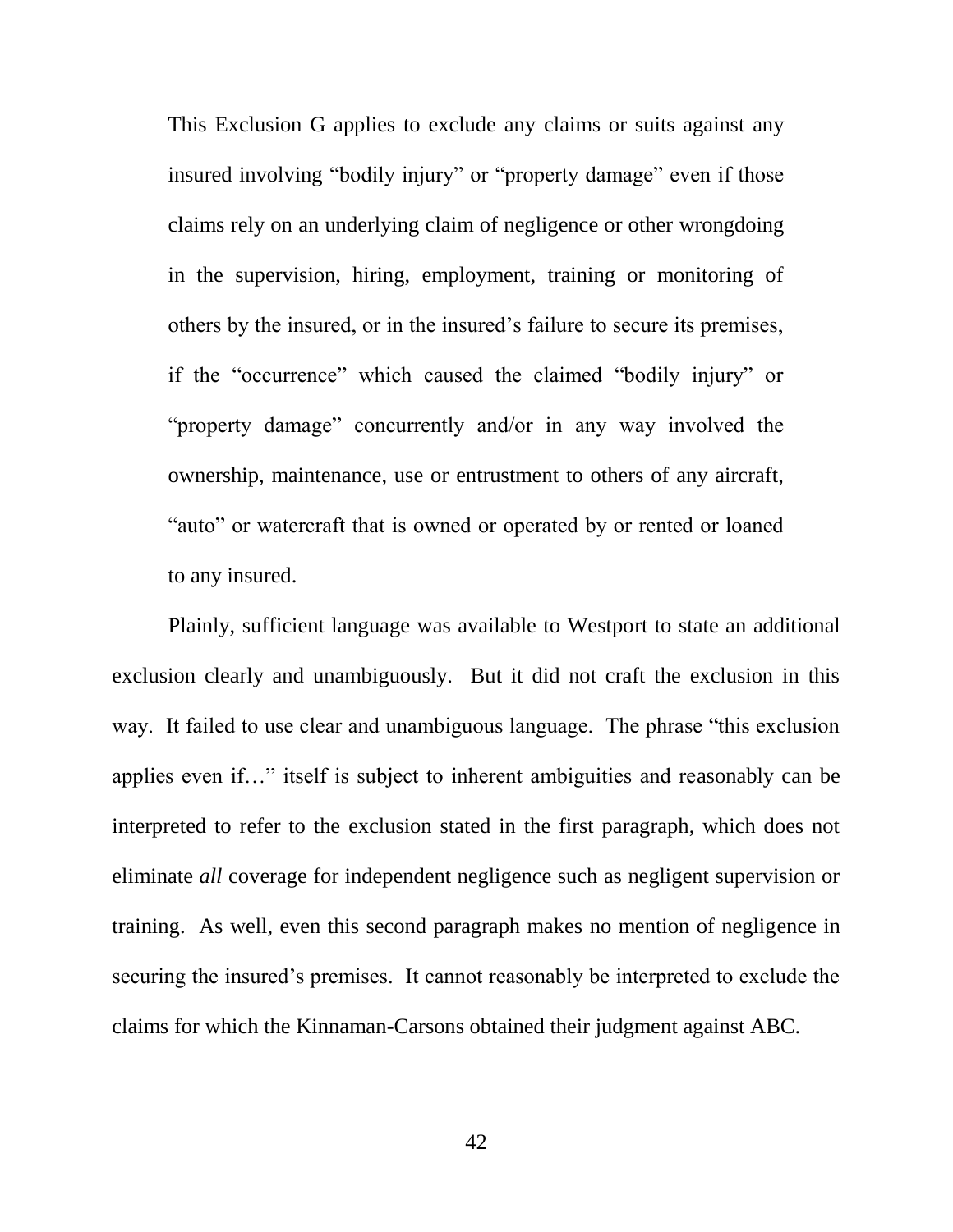#### **a. "Claims" versus "suits"**

Westport's policy with ABC provides that it covers "suits" seeking damages. The policy states, "We will have the right and duty to defend the insured against any *'suit'* seeking those damages. However, we will have no duty to defend the insured against any 'suit' seeking damages for 'bodily injury' or 'property damage' to which this insurance does not apply" (L.F. 56) (emphasis added). The policy defines "suit" as "a civil proceeding in which damages because of "bodily injury", "property damage" or "personal and advertising injury" to which this insurance applies are alleged" (L.F. 70).

The second paragraph of Exclusion G, however, does not refer to excluding "suits," but rather "claims" – "claims against any insured." The policy does not define the word "claims." The exclusion could have stated "*claims* or *suits* against any insured…" It did not. "Claim" is not synonymous with "suit." The policy otherwise repeatedly refers to "claims or suits."

In Missouri, words in contracts must be interpreted as "understood by the average layperson," and "the layperson"s definition will be applied unless it plainly appears that the technical meaning is intended." *Chase Resorts, Inc. v. Safety Mut. Cas. Corp.*, 869 S.W.2d 145, 150 (Mo. App. 1993). Because Exclusion G reasonably can be interpreted as *not* excluding "suits against the insured," by its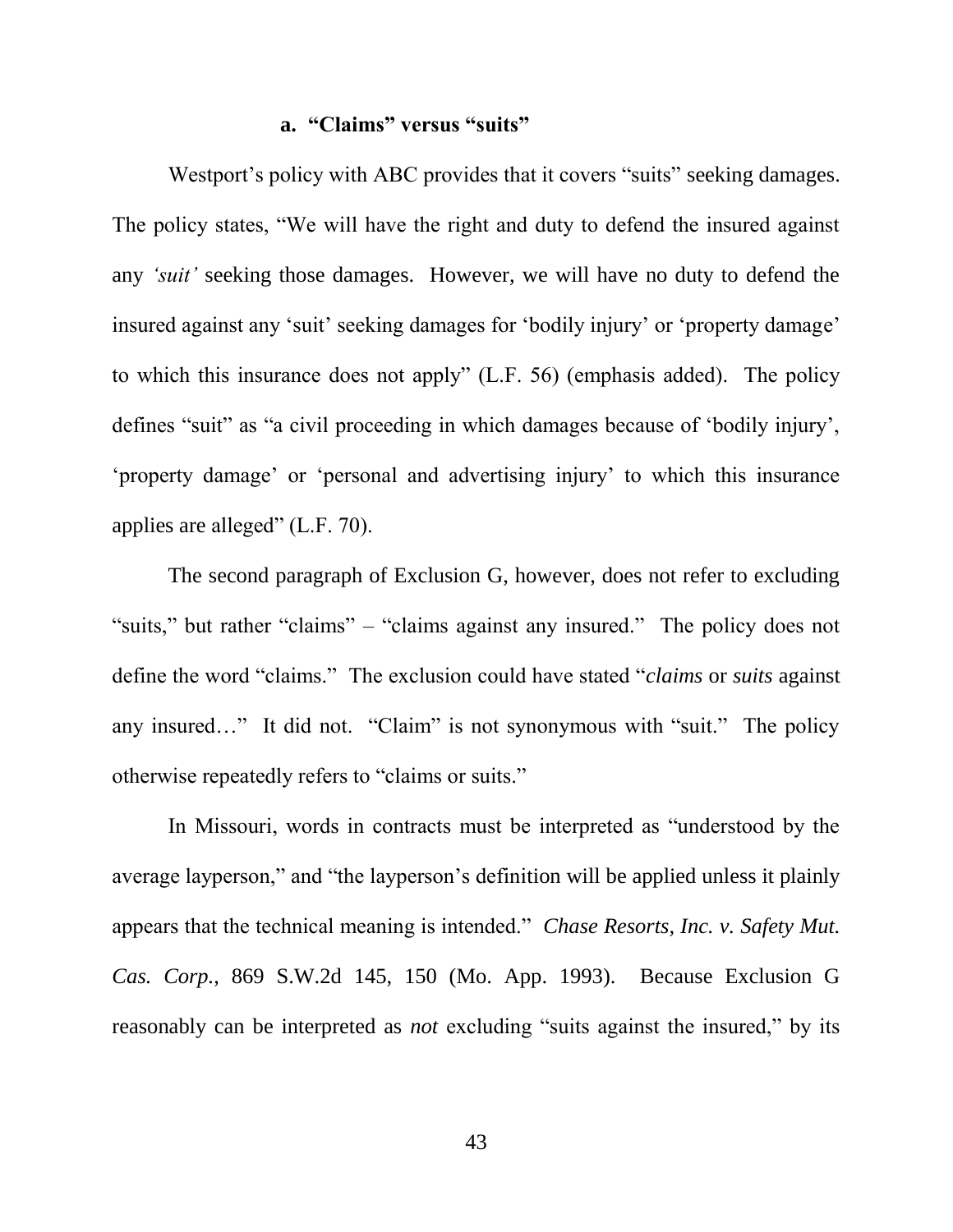own terms the exclusion must be construed strictly against Westport as not applying to a suit.

#### **b. "Negligence and other wrongdoing"**

Even if "claims" somehow should be construed broadly to include "suits," Exclusion G contains other inherent, material ambiguities. The second paragraph refers to "negligence or other wrongdoing in the supervision…" In *Centermark*, the Court of Appeals held that the use of the vehicle was not used in furtherance of Centermark"s business, and thus the exclusion could not apply. 897 S.W.2d at 101. Here, the actual exclusionary paragraph was identical to the one at issue in *Centermark*. The use of the Honda also was not either by any insured or in furtherance of the insured"s business. ABC"s underlying failure properly to secure its premises is not excluded – even under any reading of the second paragraph – nor was the failure to hire, train, and supervise employees with regard to safeguarding the Honda and its keys.

The policy's references to "negligence" and "other wrongdoing" imply that recklessness, accidents, or omissions are not excluded by Exclusion G. The inclusion of the terms "negligence" and "other wrongdoing" means that violations of the law, recklessness, accidents, or omissions simply are not excluded. *Expressio unius est exclusio alterius*: "to express or include of one thing implies the exclusion of the other, or of the alternative." BLACK"S LAW DICTIONARY 602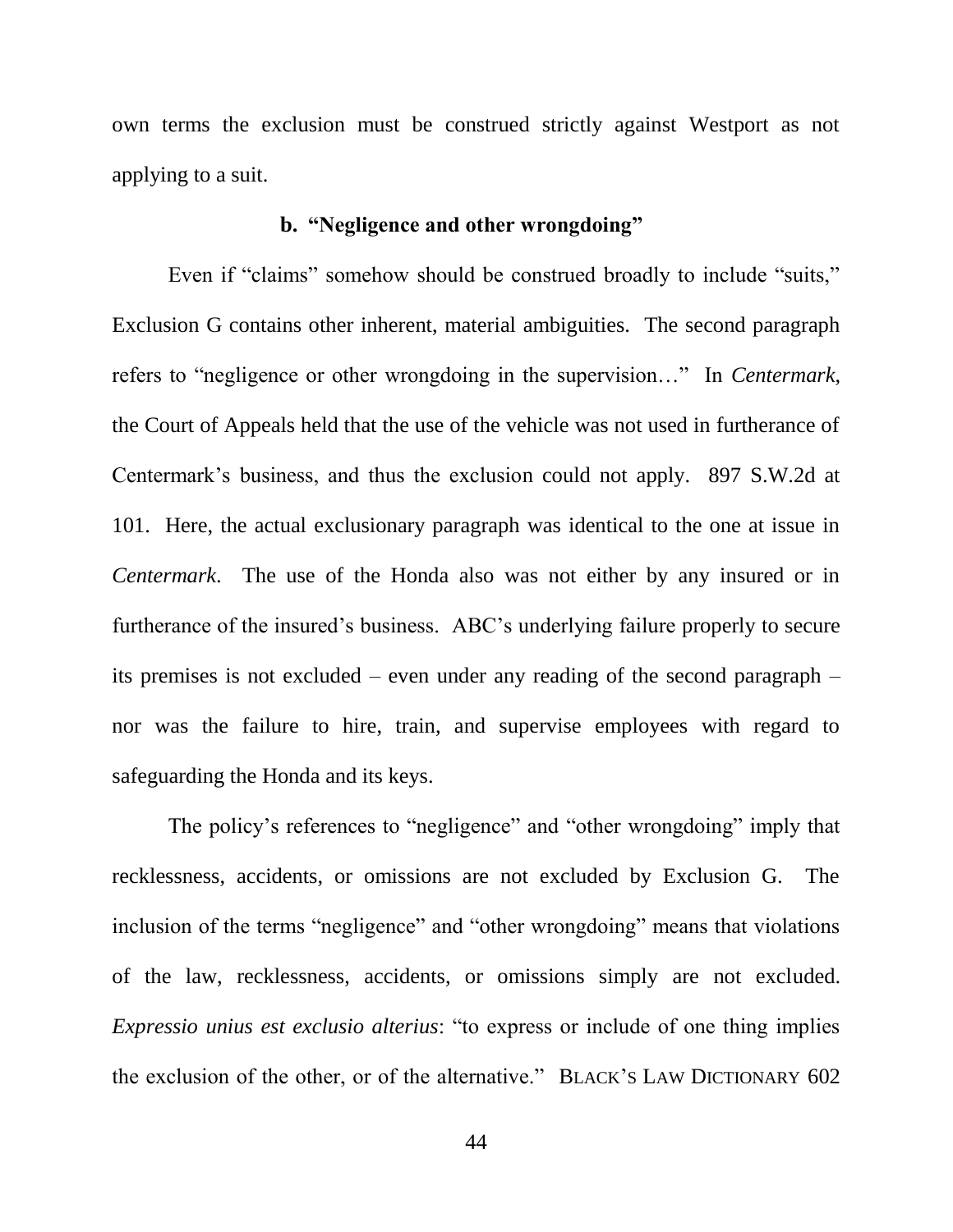(7th ed. 1999). Because Mrs. Carson"s injuries were the result of (1) ABC"s failure to secure its premises, which is not mentioned anywhere in Exclusion G, as well as its failure to secure the Honda, and (2) the operation of the automobile by someone other than the insured, the reference to "negligence" and "other wrongdoing" cannot be construed to include what it does not.

Moreover, Exclusion G does not define "negligence." Its usage is unclear. "Other wrongdoing" also is undefined and inherently vague. These terms might refer only to actions, not a failure to act. They might mean only actions in the discharge of duties to or on behalf of ABC.

In this case, however, the Honda was used by someone other than the insured without the insured's authorization. One might construe "wrongdoing" narrowly as conduct short of a crime, as otherwise the plain, understandable words "crime" or "unlawful acts" would have been used. Alternatively, if criminal behavior is included, "wrongdoing" might be construed to mean only misdemeanors, and not felonies. Either way, this language is unmistakably vague.

#### **c. "Supervision" and "hiring"**

The terms "supervision," "hiring," "employment," "training," and "monitoring of others" also are inherently ambiguous. It may be that these terms state legal terms of art. This, however, is unclear. Legal terms of art may not be readily understood by a layperson.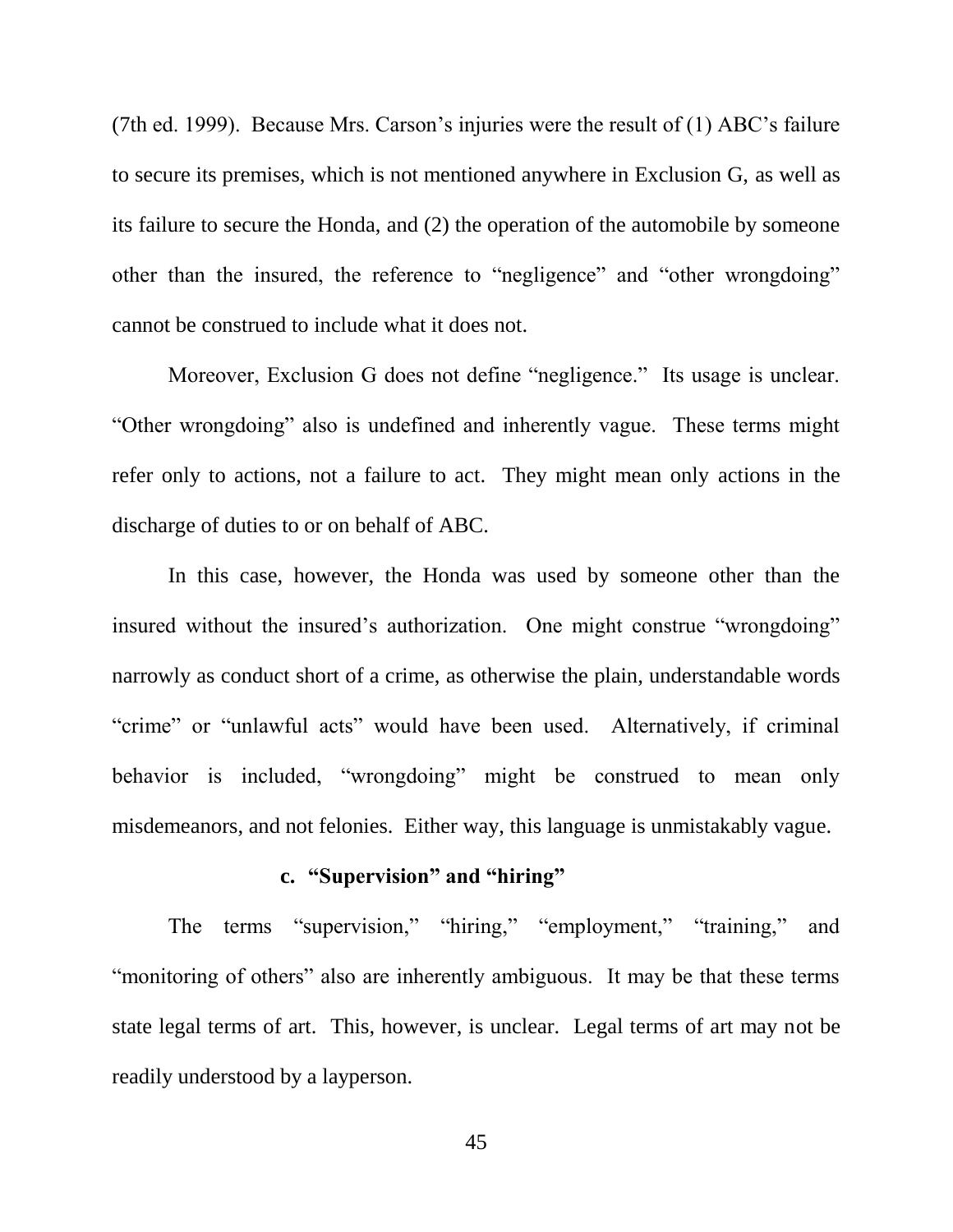That is, it may be that the reference to "negligence" or "wrongdoing" in the "supervision" is a reference to the legal cause of action in Missouri known as "negligent supervision." If so, however, the language relies on legal terms of art without providing *any* definition of those terms in the policy or by referring either to statute sections or commonly accepted legal treatises for their meaning.

Construed narrowly and against Westport, however, as the law mandates this Court must, the terms "negligence in the supervision" cannot be the legal equivalent of a cause of action for negligent supervision under the law of Missouri. This exclusion cannot apply.

### **d. Other "if" conditions**

The second paragraph of Exclusion G contains additionally vague terms. It states that it excludes the aforementioned items

if the "occurrence" which caused the "bodily injury" or "property damage" involved the ownership, maintenance, use or entrustment to others of any aircraft, "auto" or watercraft that is owned or operated by or rented or loaned to any insured.

(L.F. 59, 409).

But this provision is both duplicitous and highly uncertain. It recites the bulk of Exclusion G's first paragraph's language nearly verbatim, albeit with one exception: the first paragraph refers to "claims *arising out of* the ownership,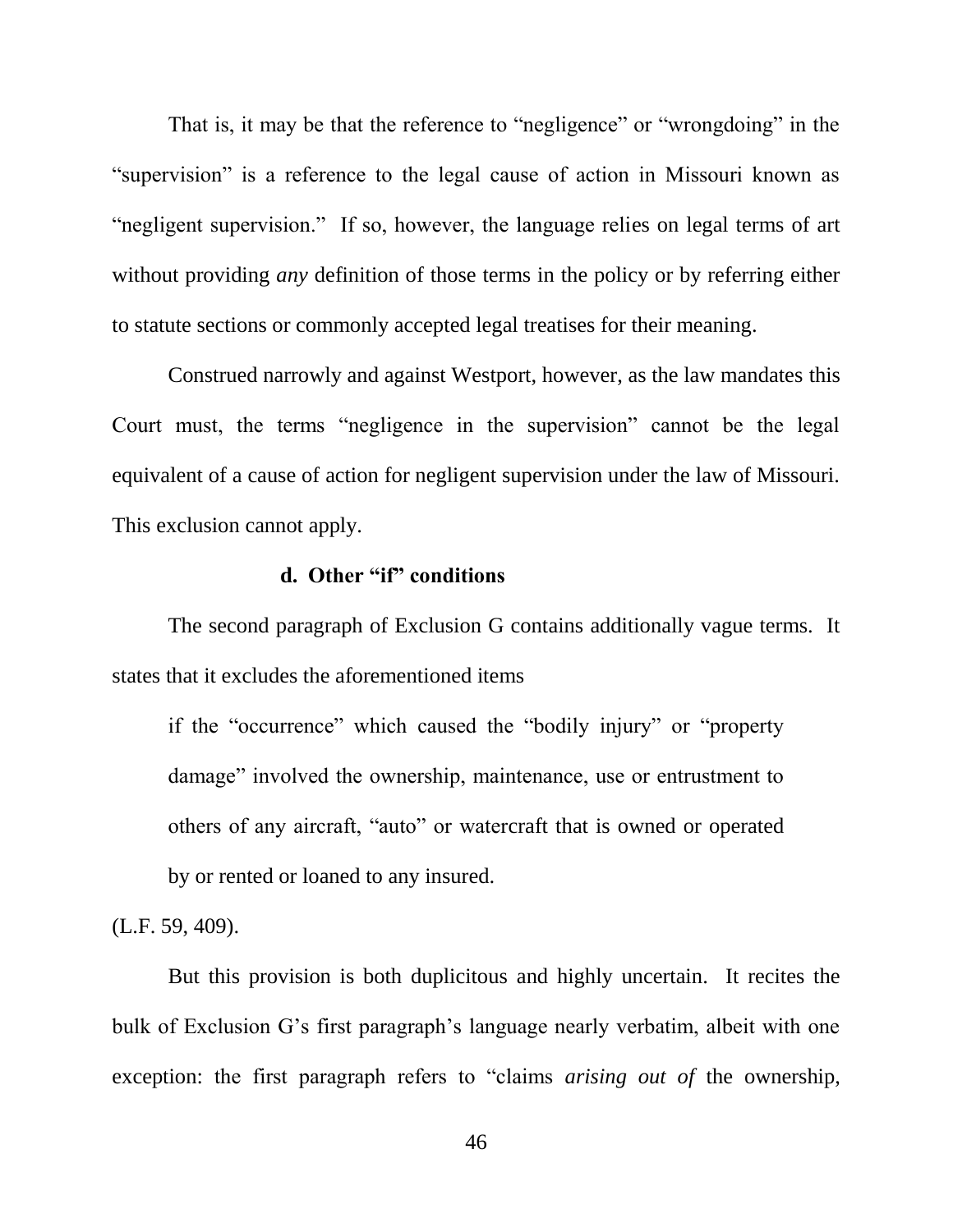maintenance …," while this condition states, "*involved* the ownership, maintenance ..." So, which is it? Given this language, the opening statement of the second paragraph, "this exclusion applies…", makes no sense. With such a blatant ambiguity, it manifestly was error for the trial court to grant summary judgment for Westport – especially without comment.

It is difficult to make sense out of precisely what the second paragraph means. Read along with the first paragraph, to which it expressly refers, the terms of the second paragraph are indistinct and inarticulate. Its meaning is uncertain.

#### **C. Result**

The one thing that *is* certain about Exclusion G is that the language which Westport cited to the trial court to exclude the Kinnaman-Carsons' claims in the underlying lawsuit is highly ambiguous and susceptible to two competing meanings, one excluding coverage and one construing coverage. The language is fatally "dulled by ambiguity." *Aetna Cas. & Sur. Co. v. Haas*, 422 S.W.2d 316, 321 n.5 (Mo. banc 1968). The trial court's conclusion otherwise was error. Westport did not have a right to judgment as a matter of law.

As the Court of Appeals did in *Centermark*, *Columbia*, and *Bowan* under nearly identical circumstances with nearly identical insurance policy exclusions at issue, this Court should construe Exclusion G strictly against Westport. This Court should hold that the exclusion does not exclude coverage for ABC"s negligence in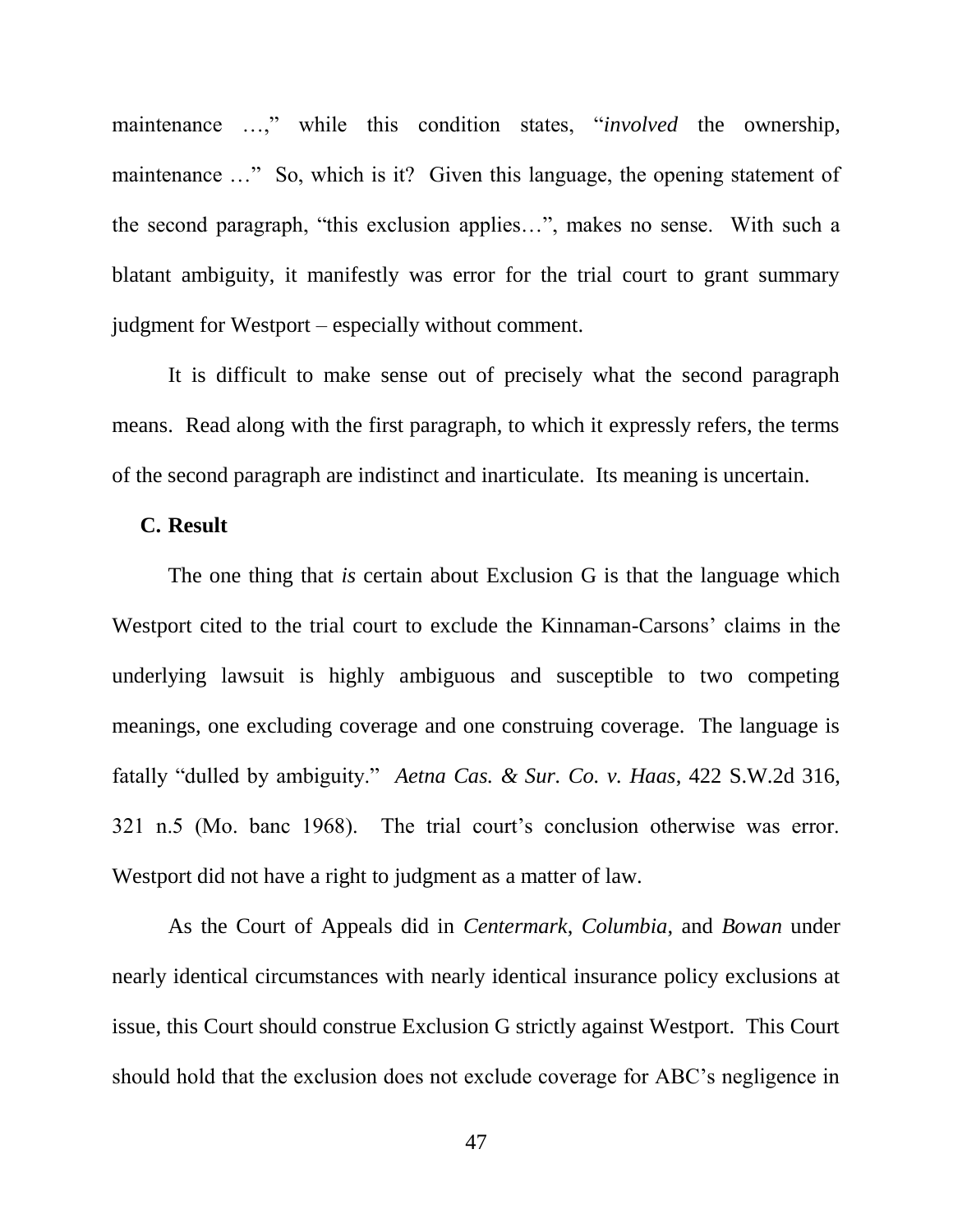failing to secure its premises and failing to hire, supervise, and train its employees consistent with standard industry policy, which was wholly independent of any ownership, use, maintenance, or entrustment to others of its automobile, especially when the automobile was not used by any insured and was not used in the furtherance of ABC"s business.

The Court should reverse the judgment below and remand the case with instructions to enter judgment in the appellants' favor.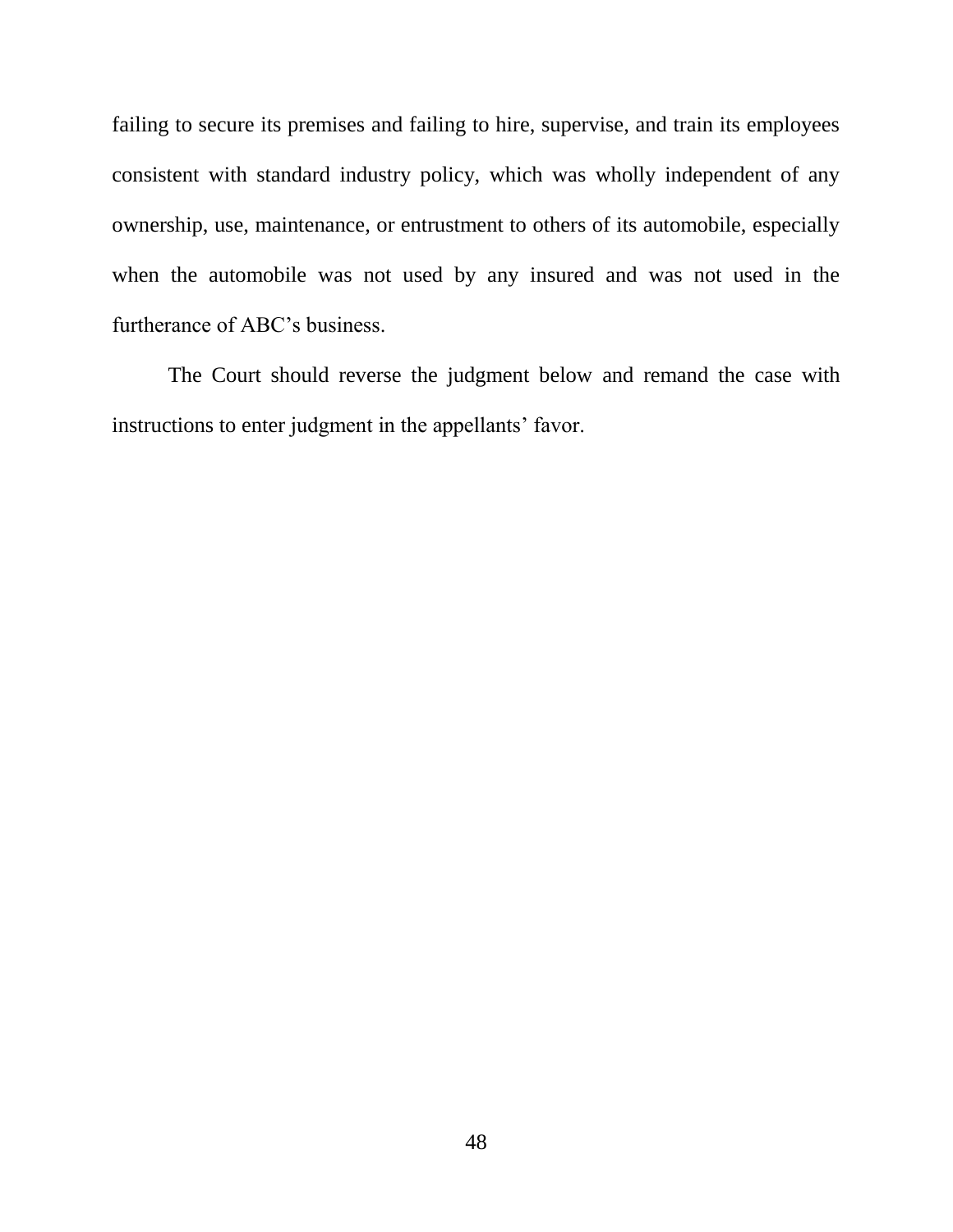II. The trial court erred in granting summary judgment to Westport Insurance Corporation *because* the law of Missouri is that an insurance company is estopped from later declining coverage when it has elected to defend and indemnify its insured without a reservation of rights *in that* Westport had withdrawn its one and only reservation of rights and had elected to defend and indemnify its insured, ABC Specialties, Inc., without reservation, thereby waiving the defense that its policy did not cover this claim, and Westport's subsequent denial of that coverage was a breach of its duty of good faith and fair dealing.

#### Standard of Review

In an appeal from a grant or denial of summary judgment, this Court reviews the record "in the light most favorable to the party against whom judgment was entered. Facts set forth by affidavit or otherwise in support of a party"s motion are taken as true unless contradicted by the non-moving party"s response to the summary judgment motion." *ITT Commercial Fin. Cop. v. Mid-Am. Marine Supply Corp.*, 854 S.W.2d 371, 376 (Mo. banc 1993). The Court accords "the nonmovant the benefit of all reasonable inferences from the record." *Id.* The "propriety of summary judgment is purely an issue of law" and the standard of review "is essentially *de novo*." *Id.*

\* \* \*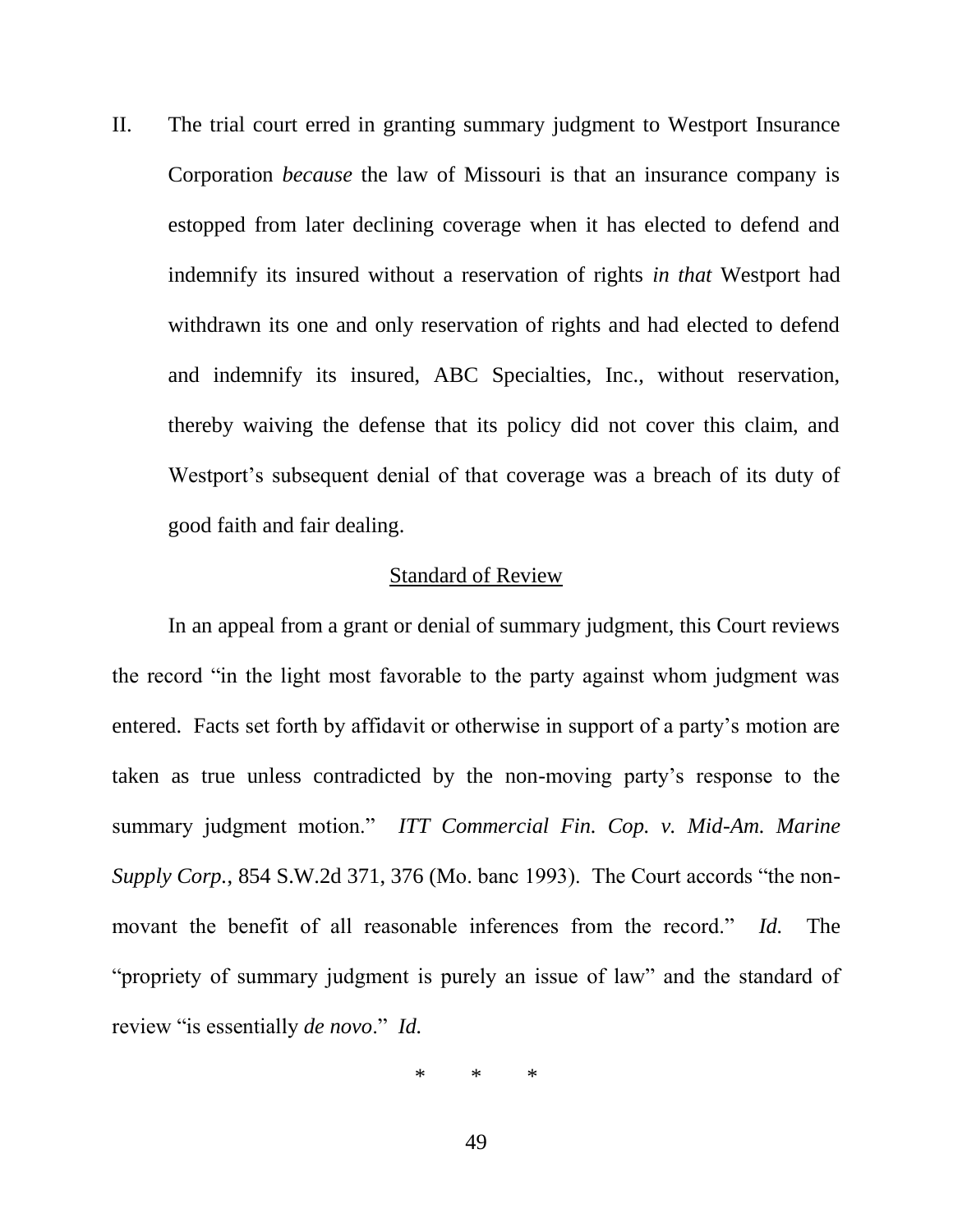The law of Missouri is that an insurance company has several options when notified of a claim alleged to be within the terms of its policy with an insured. It can (1) deny coverage, (2) offer to defend with a reservation of rights, or (3) defend and indemnify the insured. A "reservation of rights" means that the insurance carrier will defend the insured, but will deny indemnification if its policyholder is found liable. As with any other company with a fiduciary relationship with another, an insurance company has a duty of good faith and fair dealing with its insured. When an insurance company agrees to defend without a reservation of rights, it has agreed to indemnify its insured if the insured is found liable. In this case, Westport stalled in its decision as to coverage, then denied coverage at the last moment, then reconsidered and offered to defend ABC with a reservation of rights (which ABC rejected), and then reconsidered again and offered to defend ABC without a reservation of rights. When the injured party sought to garnish Westport, the insurance company denied coverage altogether. The trial court granted summary judgment in Westport's favor. Was this error?

The sequence of events in the underlying case of the Kinnaman-Carsons against ABC as it relates to the issue of Westport's coverage of ABC was this:

| Date            |                      | Event |
|-----------------|----------------------|-------|
| August 28, 2004 | Crash $(L.F. 243)$ . |       |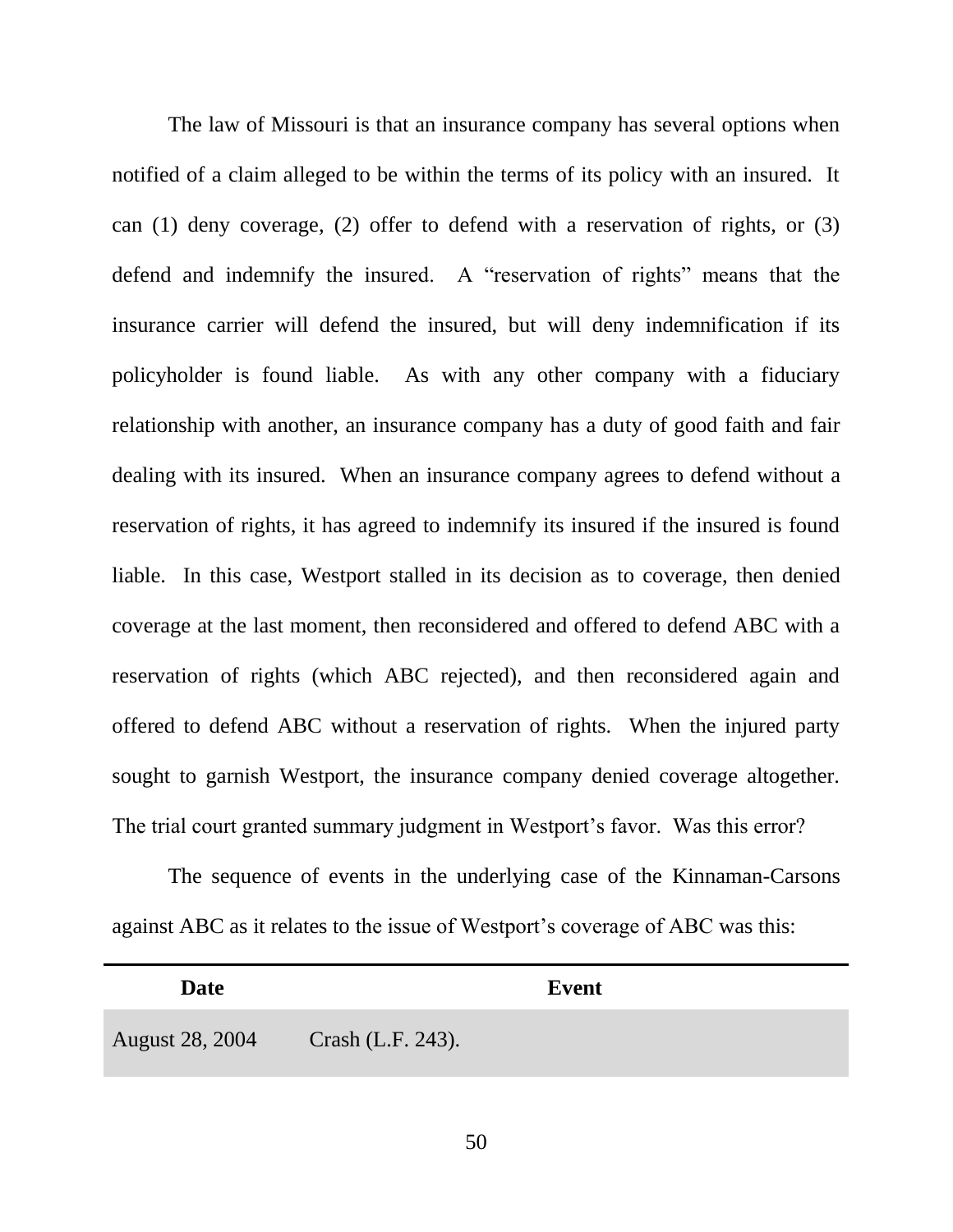- August 27, 2005 The Kinnaman-Carsons file the underlying suit against ABC (L.F. 1).
- January 20, 2006 Westport requests a 30-day extension of time to file an Answer; the Kinnaman-Carsons consent; Westport makes no mention of coverage issue (L.F. 156).
- February 20, 2006 One-page facsimile letter sent from Westport's third-party administrator, Claims Management, to ABC"s attorney, Mr. Garten, stating that a no-coverage letter would be sent to ABC later in the week, and reminding ABC that the extension to file an answer expired that day, so ABC must answer or seek another continuance (L.F. 156).
- February 28, 2006 Letter from Westport to ABC stating that Westport was denying coverage (L.F. 4, 168-70).
- June 12, 2006 The Kinnaman-Carsons file their First Amended Petition (L.F. 3-4, 156, 157-67).
- August 15, 2006 Letter from Westport to ABC"s attorney, Mr. Garten, stating, "We have reviewed the amended complaint and have made the decision to defend the insured under a Reservation of Rights. A copy of this letter will be sent to you. I am assigning Bradley Nielson of Franke & Schultz to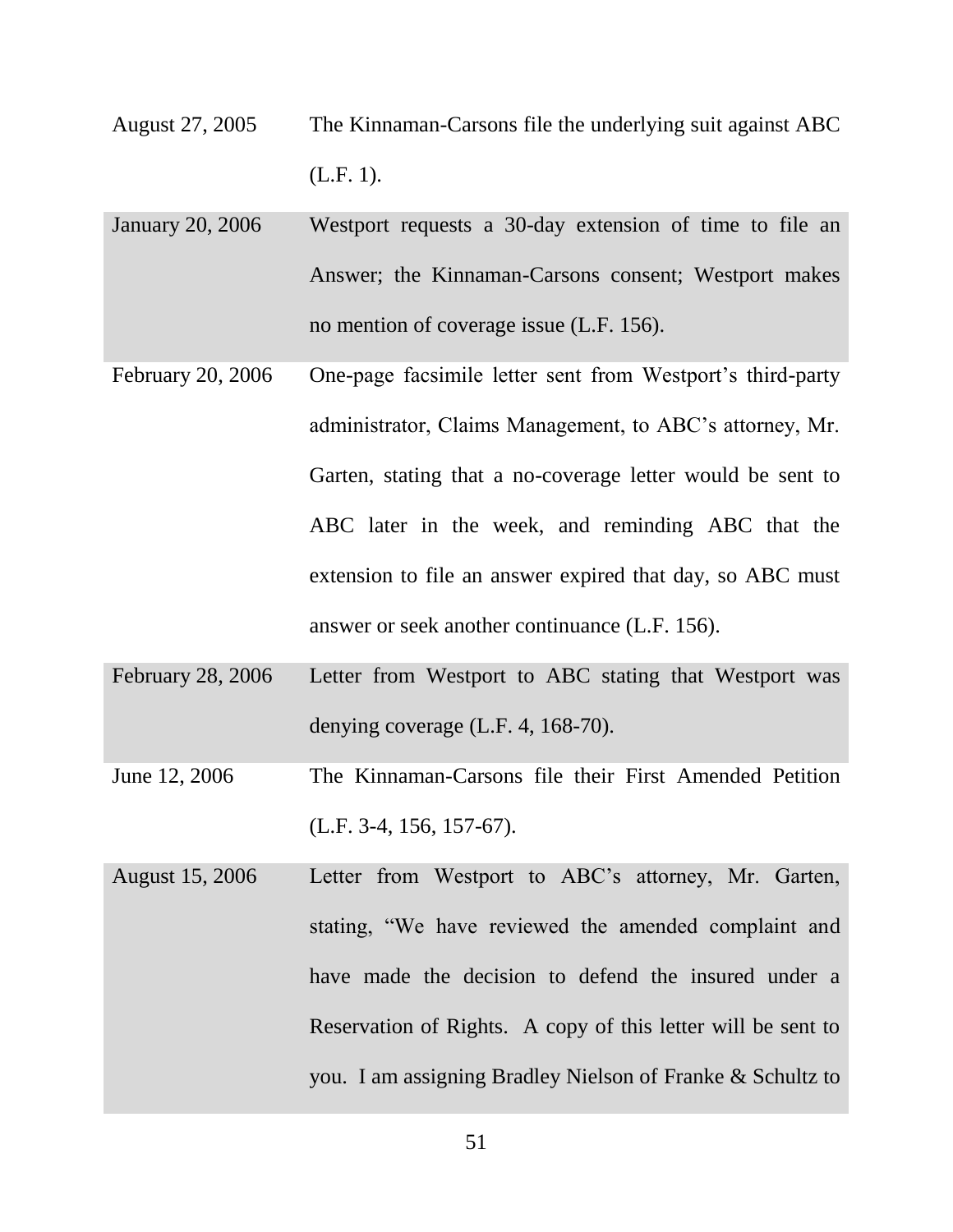defend ABC" (L.F. 171-72).

- August 16, 2006 Letter from Mr. Garten to Westport, stating, "Your letter is dated some 65 days after the Amended Petition was mailed to your company. Please be advised that we would respectfully reject your company"s belated offer of defense under reservation of rights" (L.F. 4, 172).
- August 29, 2006 Bench trial (L.F. 178).
- August 31, 2006 Trial court grants Judgment to the Kinnaman-Carsons (L.F. 178-84).
- September 22, 2006 Letter from Franke & Schultz to Mr. Garten, stating, "Susan Todd of Claims Management has advised me that our client's insurance company has dropped its reservation of rights. They have agreed to defend ABC Specialty, Inc. without reservation of rights in the lawsuit brought by Karri Kinnaman-Carson and Randy Carson. I look forward to working with you on this case on behalf of ABC Specialty, Inc" (L.F. 4, 173).
- September 30, 2006 Trial court's judgment in underlying case becomes final. ABC and Westport take no action; they file no Motion for New Trial, Motion to Amend, or other post-trial motion of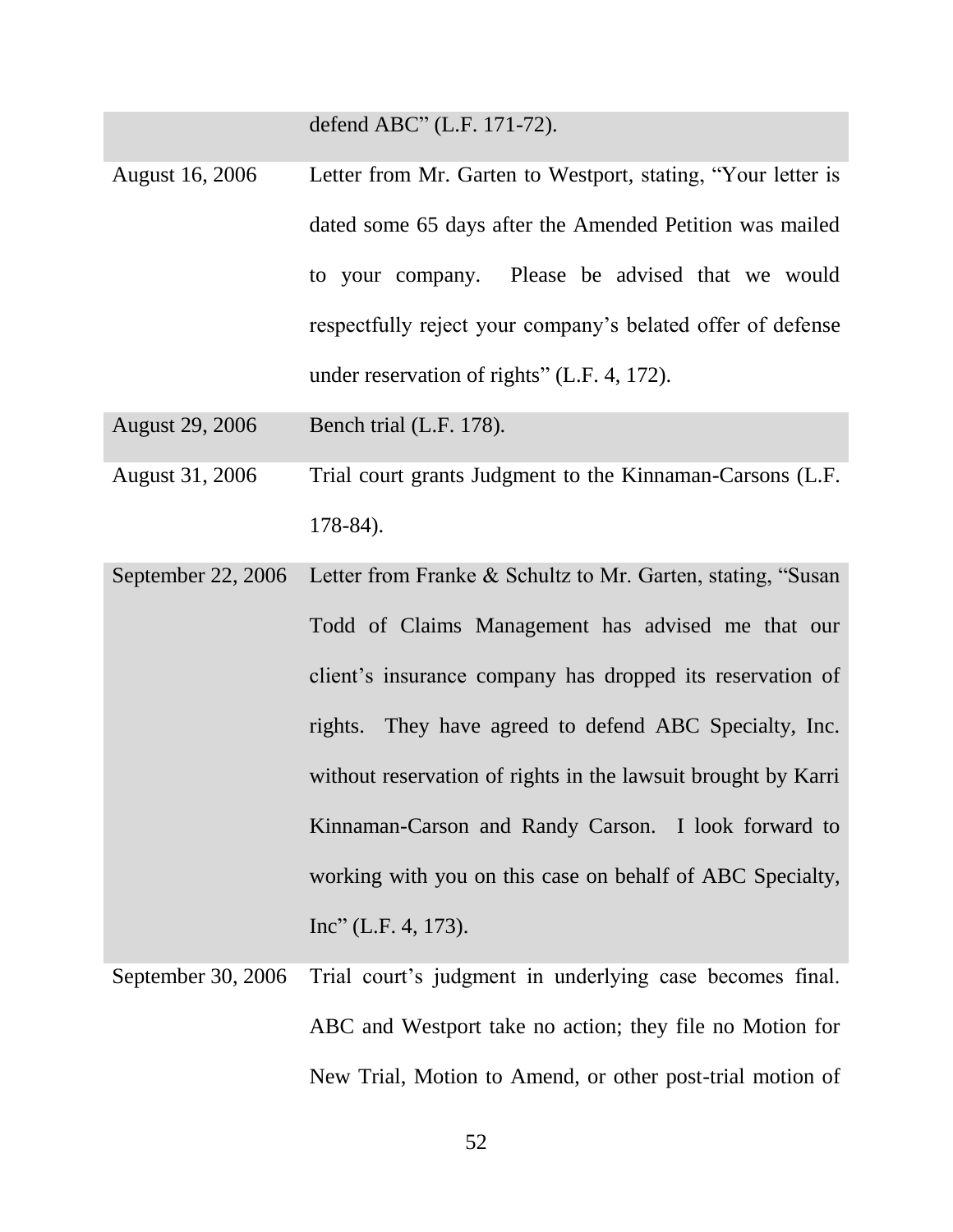any kind.

October 10, 2006 Time to file Notice of Appeal expires; ABC and Westport file no Notice of Appeal to the Missouri Court of Appeals, Western District.

This chart is more than merely a recitation of the communications by and between ABC and Westport. Rather, it plainly demonstrates Westport's absolute lack of concern for ABC"s interests. At no time did Westport have ABC"s best interests in mind. Indeed, the very first communication in this case shows as much.

On February 20, 2006, the very last day for ABC to file an Answer in the underlying lawsuit, Westport sent a one-page facsimile to ABC"s attorney stating that the insurance company would not extend coverage. Apparently, each communication was pumped out of Westport's office without any investigation or thoughtful analysis. After the Kinnaman-Carsons amended their petition to allege that ABC was negligent in failing to secure its premises and failing to hire, train, and supervise its employees, all claims for which the trial court found ABC liable in the underlying case, Westport changed its mind and agreed to defend ABC with a reservation of rights. When ABC rejected the reservation of rights, Westport changed its mind again and, on September 22, 2006, after trial and judgment in the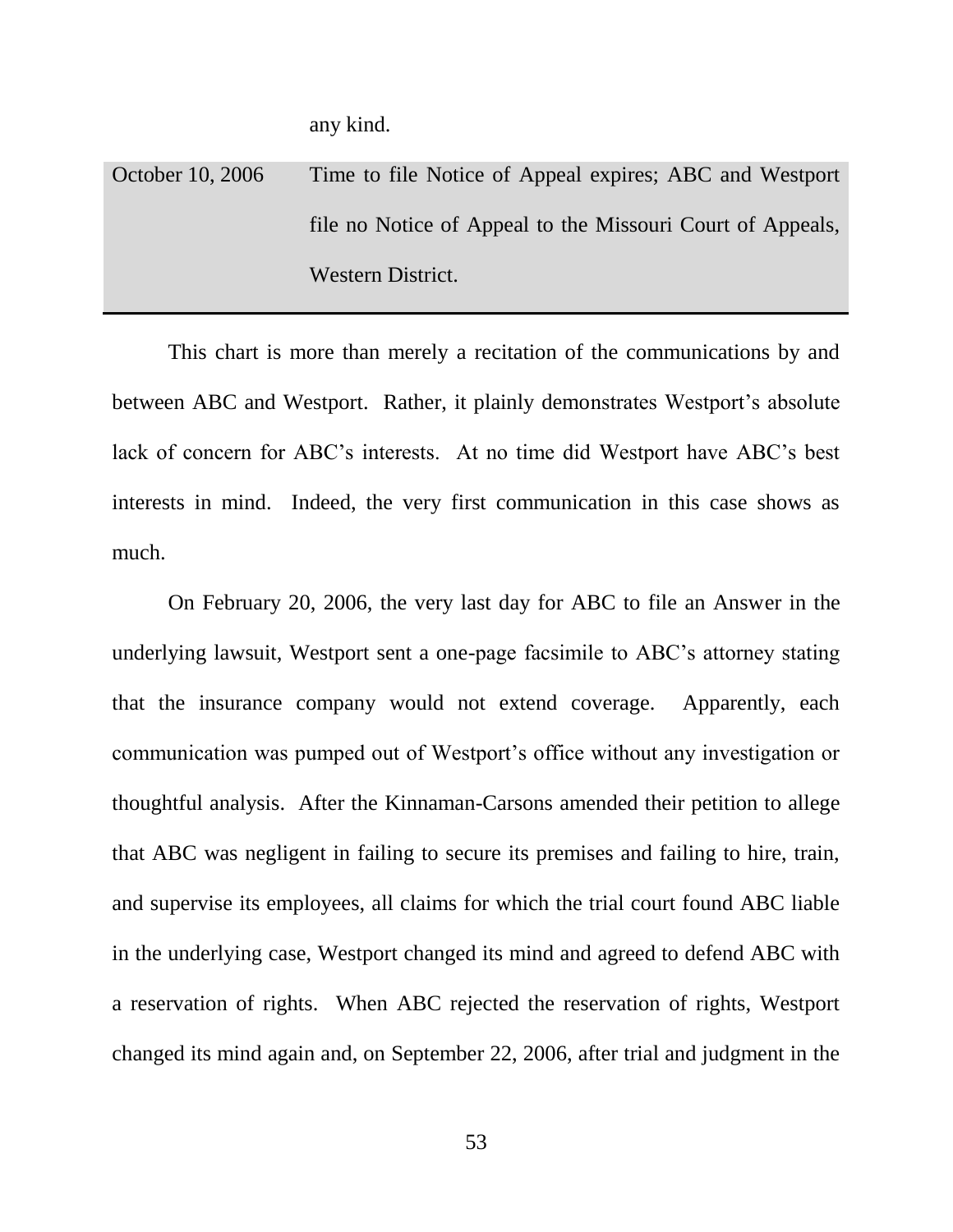Kinnaman-Carsons" favor, Westport, through counsel, expressly withdrew its reservation of rights, and agreed to defend ABC and indemnify it in full.

## **A. By affirmatively electing to defend ABC without a reservation of rights, Westport waived any subsequent argument that its policy excluded the Kinnaman-Carsons' claims.**

The law of Missouri is that Westport's withdrawal of its reservation of rights was an admission that coverage lies for ABC"s negligence, as well as an absolute waiver of its right to rely upon any alleged exclusions in its policy with ABC so as to deny coverage. In *Truck Ins. Exchange v. Prairie Framing*, 162 S.W.3d 64 (Mo. App. 2005), the Court of Appeals outlined an insurance company"s duty to defend its insured:

An insurance company has a duty to defend an insured when the insured is exposed to potential liability to pay based on the facts known at the outset of the case, no matter how unlikely it is that the insured will be found liable and whether or not the insured is ultimately found liable. To extricate itself from a duty to defend the insured, the insurance company must prove that there is no possibility of coverage. Coverage is principally determined by comparing the language of the insurance policy with the allegations in the pleadings. "However, even though the pleadings do not show coverage, where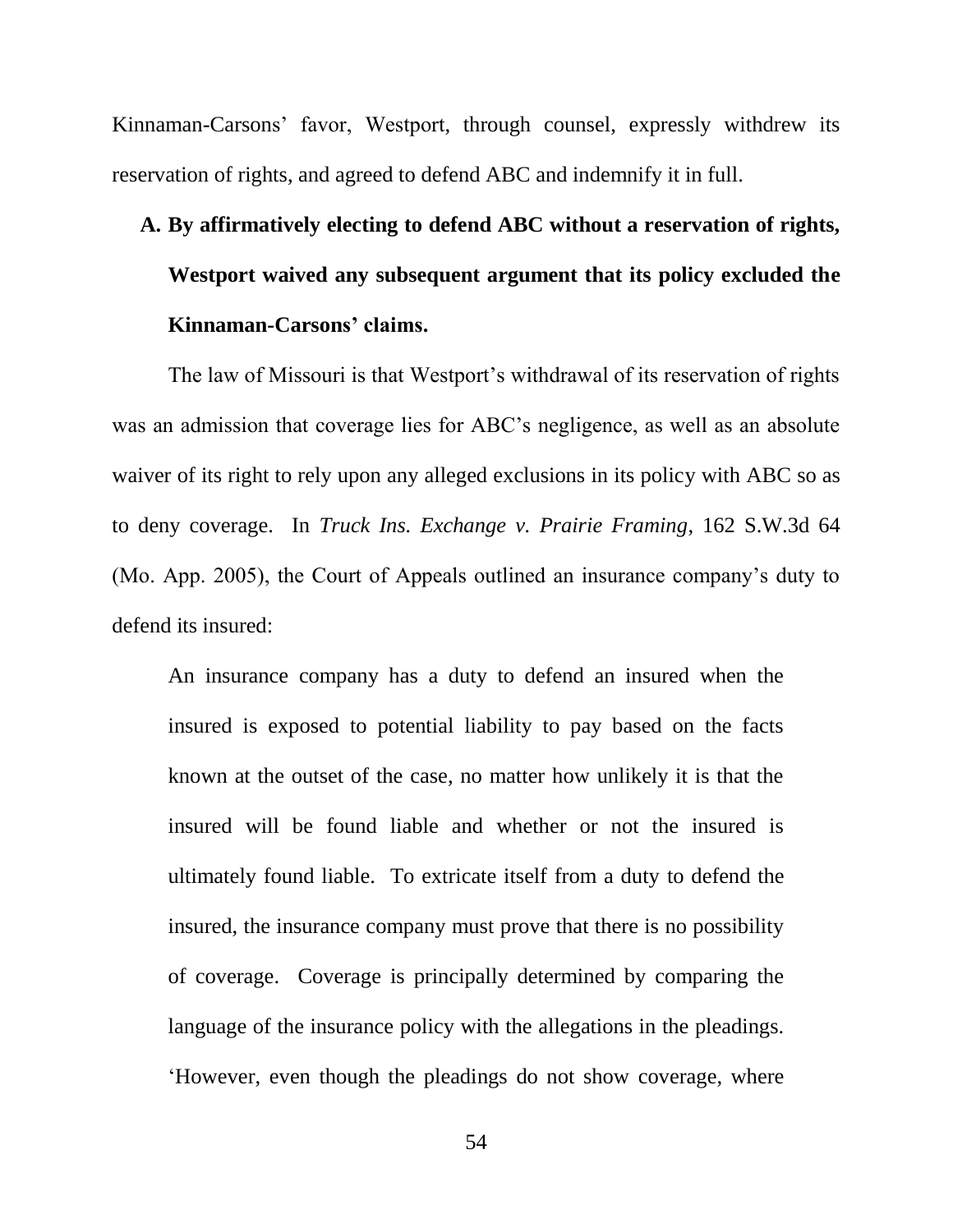known or reasonably ascertainable facts become available that show coverage[,] the duty to defend devolves upon the insurer."

162 S.W.3d at 80 (citations omitted).

In this case, Westport has left ABC entirely on its own, despite affirmatively agreeing to defend and indemnify ABC in full, without a reservation of rights.

A "reservation of rights" is a contract between an insurance company and its insured "in which the insured acknowledges that the insurer's investigation or defense of a claim against the insured does not waive the insurer's right to contest coverage later." BLACK"S LAW DICTIONARY 1082 (7th ed. 1999) (defining "reservation of rights" as alternative term to "nonwaiver agreement"). It is a means by which, prior to determination of the insured"s liability, the insurer seeks by agreement to suspend the operation of the doctrines of waiver and estoppel so as to reserve the right later to disclaim coverage. *Safeco Ins. Co. of Am. v. Rogers*, 968 S.W.2d 256, 258 (Mo. App. 1998).

In *Truck Ins. Exchange*, the Court of Appeals also thoroughly discussed the options an insurer has in the situation which Westport faced in this case:

Upon proper notice to the insured, Missouri law permits an insurer to defend its insured but reserve the right to later disclaim coverage. The insured then has the option of either accepting the insurer's defense under a reservation of rights or refusing such defense. If the fully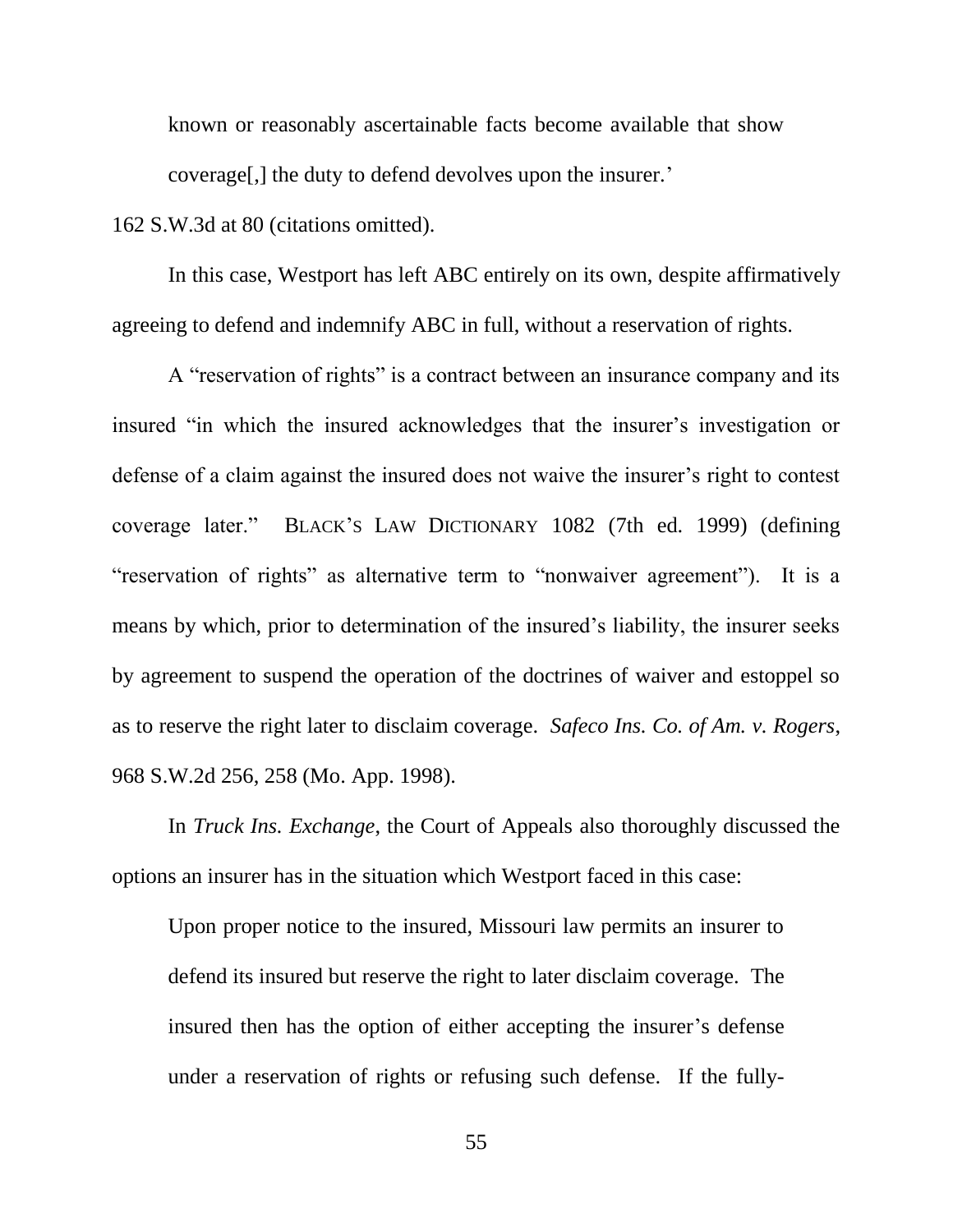notified insured accepts, the insurer's defense under a reservation of rights will not be considered a denial of coverage. But, the decision is the insured's, and "insurers cannot force insureds to accept a reservation of rights defense." Should the insured reject the defense, the insurer then has one of three options: "(1) [it] may represent the insured without a reservation of rights defense; (2) [it] may withdraw from representing the insured altogether; or (3) [it] may file a declaratory judgment action to determine the scope of [the] policy's coverage." If the insurer chooses (1), i.e. to defend without reservation, it ""has the opportunity to control the litigation."" … ""*If its decision concerning coverage is wrong [the insurer] should be bound by the decision it has made*.""

162 S.W.3d at 88 (citations omitted) (emphasis added).

The purpose of this rule of law is to ensure that an insured is well-informed by its insurer, so that it can be well-equipped to take whatever steps are necessary to protect its interests. The insured is entitled to rely on the representations which its insurer makes regarding coverage. If the insurance company sends conflicting messages or behaves in such a way that the insured relies on a representation of its insurer to its detriment, the insurer has violated its duty of good faith and fair dealing and has breached its contract with the insurer. *Id.* at 89.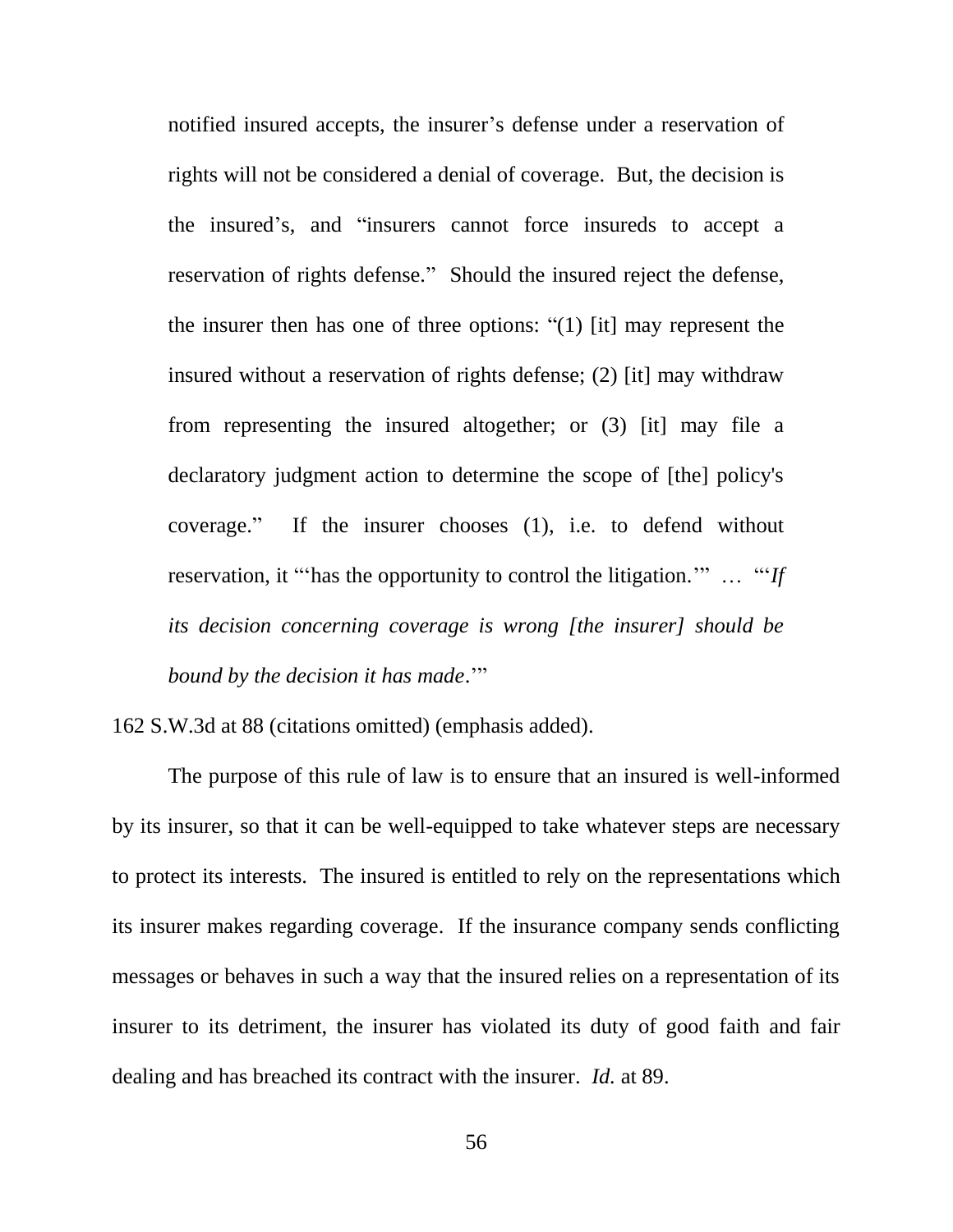In this case, Westport chose the first option which the court in *Truck Ins. Exchange* discussed: it agreed to defend and indemnify ABC without a reservation of rights. The effect of this was that Westport admitted that its policy issued to ABC provided coverage for the claim the Kinnaman-Carsons made against ABC in their first petition. *Id.* at 88. If Westport was wrong, it still must be bound by its decision. *Id.*

The Judgment in the underlying action was entered on August 31, 2006. Westport withdrew its reservation of rights on September 22, 2006. As the Judgment did not become final until September 30, 2006, Westport had eight days within which to file timely post-trial motions, in fulfillment of its promise to defend ABC without a reservation of rights. It similarly could have filed a Notice of Appeal, which it did not.

Westport sent three inconsistent letters during the pendency of the underlying litigation. The first denied coverage. The second, sent days before trial, purported to offer a defense under a reservation of rights. The third, sent after judgment already had been entered, completely withdrew the reservation of rights.

Although courts in Missouri "are inclined to grasp any circumstances which indicate an election" by an insurance company to waive coverage of its insured, "the intention to waive must plainly appear, or else the acts or conduct relied upon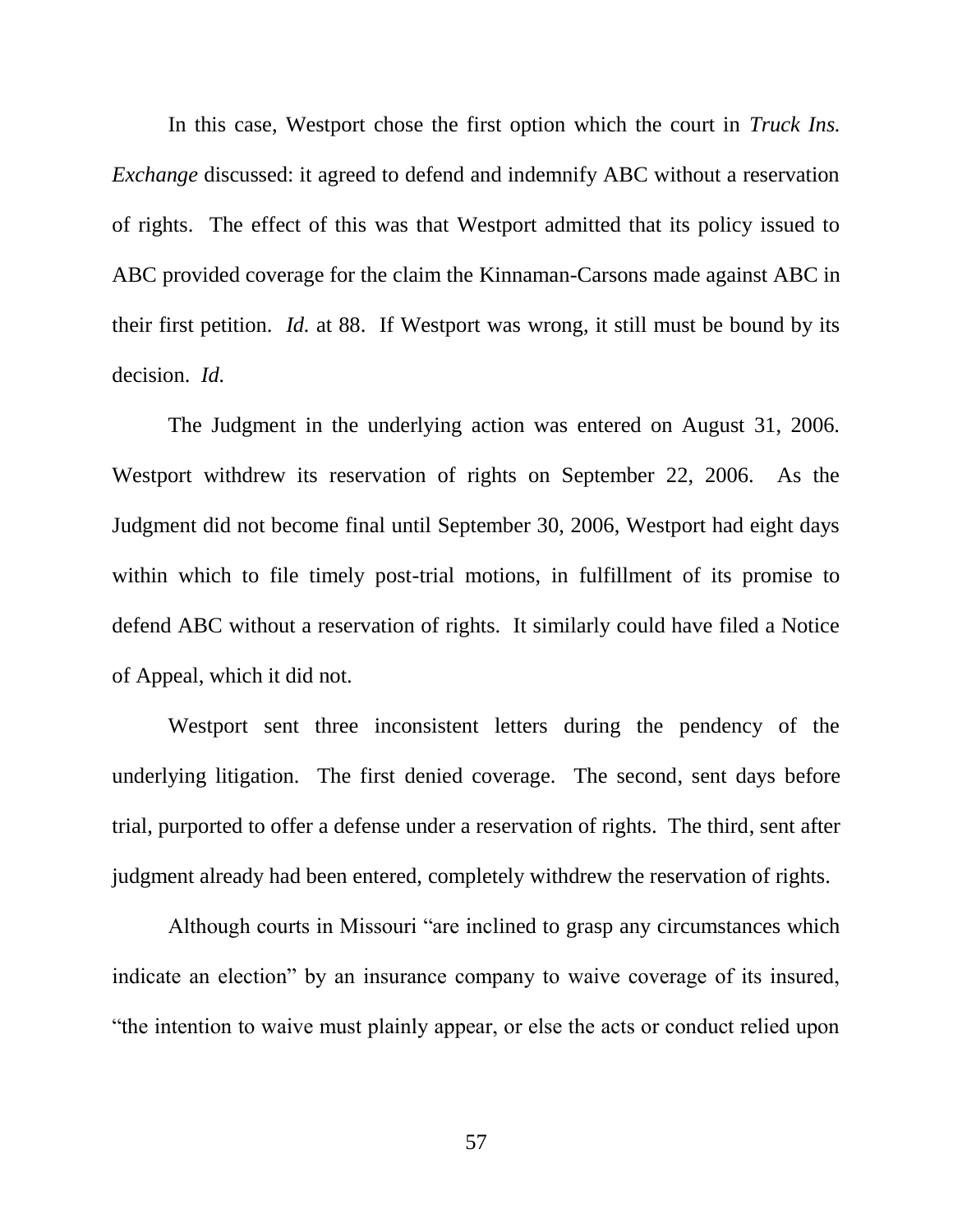as constituting waiver must involve some element of estoppel." *Quirk v. Columbian Nat. Life. Ins. Co.*, 207 S.W.2d 551, 557 (Mo. App. 1948).

If an insurer with knowledge of a defense on its policy defends to a conclusion an action against its insured without a reservation of rights, it has waived the right subsequently to assert that defense. *Truck Ins. Exch.*, 162 S.W.3d at 88; *Mistele v. Ogle*, 293 S.W.2d 330, 334 (Mo. 1956); *Nat. Battery Co. v. Standard Acc. Ins. Co.*, 226 Mo. App. 351, 41 S.W.2d 599, 604 (1931). This is true even if the basis for the action was not within the coverage of the policy. *Mistele*, 293 S.W.2d at 334. Only where an insurer suddenly learns of a right to disclaim liability and promptly withdraws will the insurer not be estopped from disclaiming and withdrawing. *State Farm Mut. Auto. Ins. Co. v. MFA Mut. Ins. Co.*, 485 S.W.2d 397, 402 (Mo. banc 1972).

The letters in this case must be read together. The law of Missouri is that, at this point, Westport is estopped from denying coverage. Changing this longstanding rule so as to permit insurance companies to make untimely offers to defend with a reservation of rights, then make a new offer to defend without reservation of rights after the judgment against its insured is entered, and *then* deny coverage altogether after the judgment has become final, would defeat the insurance company"s duty of good faith and fair dealing with its insured. Indeed, it would result in an insurance company being able to have its cake and eat it, too.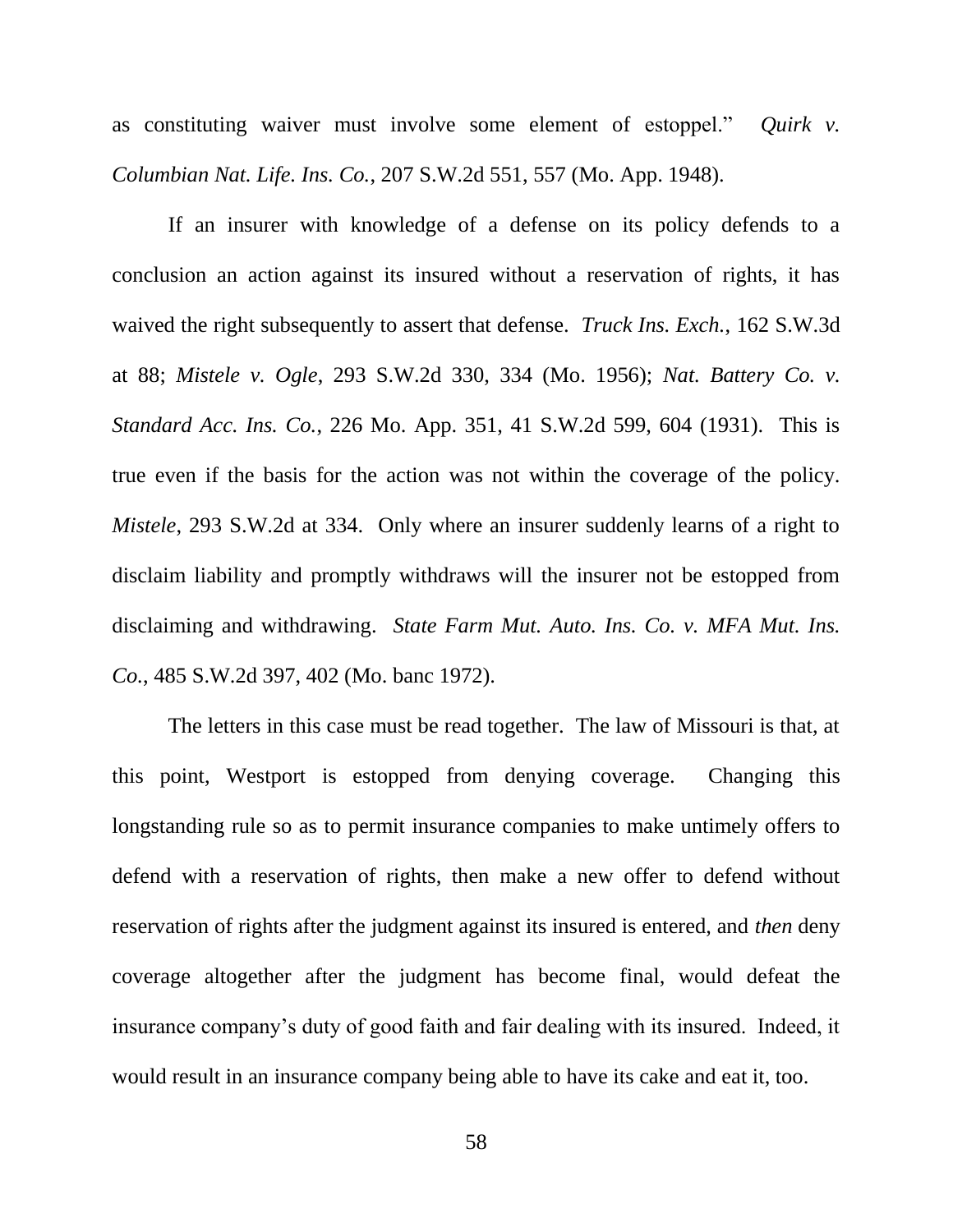The unmistakable reasoning behind Missouri's public policy otherwise is that an insured who is owed fiduciary duties by its insurer should not be faced with a moving target of ever-changing positions during litigation. It is unfair to induce an insured to proceed forward on the belief that coverage exists because no reservation of rights letter has been tendered, or that the previous reservation of rights has been withdrawn.

When the attempted reservation of rights is ambiguous, the provisions of the purported reservation must be construed strictly against the insurer and liberally in favor of coverage. 7C APPLEMAN, INSURANCE LAW & PRACTICE § 4892 (1979). In this case, by its own actions, Westport irrevocably fixed the course of events by denying coverage, then offering to defend with a reservation of rights, then deciding to defend and indemnify without a reservation of rights. Its actions must be construed in favor of coverage.

In *Transamerica Ins. Group v. Chubb & Son, Inc.*, 16 Wash.App. 247, 554 P.2d 1080 (1976), the Washington Court of Appeals held that an insured establishes prejudice as a matter of law when its insurer changes positions on the issue of a reservation of rights during the litigation. 554 P.2d at 1083-84. In that case, the insurer controlled the insured"s defense for ten months before issuing a reservation of rights. *Id.* at 1081. The court held that this was bad faith, because the "course cannot be rerun, no amount of evidence will prove what might have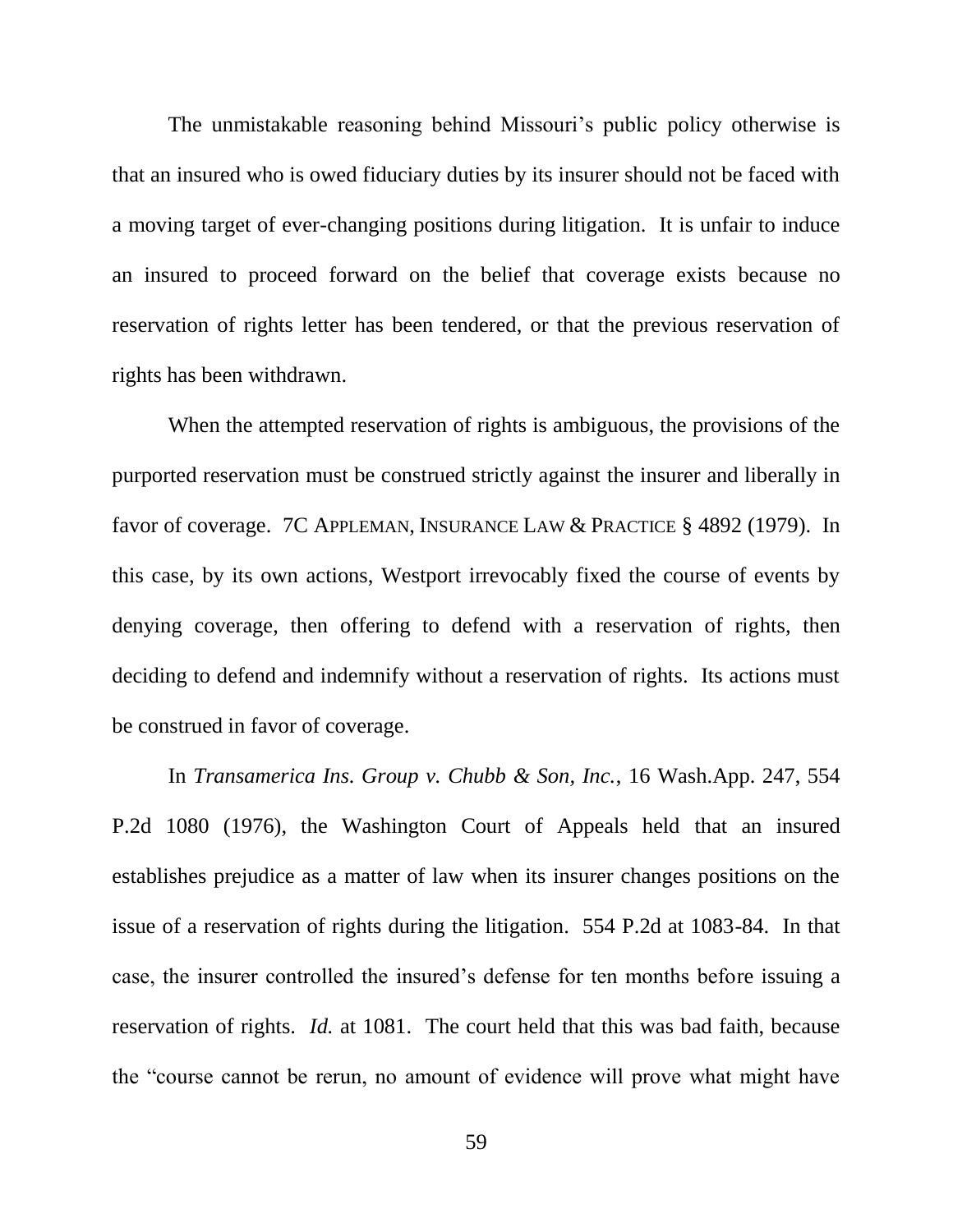occurred if a different route had been taken. By its own actions, [the insurer] irrevocably fixed the course of events concerning the law suit for the first 10 months. Of necessity, this establishes prejudice." *Id.* at 1083.

Westport's prejudice to ABC and  $-$  vicariously  $-$  the Kinnaman-Carsons, is of an even greater magnitude than in *Transamerica*. In this case, Westport"s letter withdrawing its reservation of rights was sent *after* the judgment had been entered, but before it was final. Westport plainly knew the facts relative to the lawsuit. Its letter withdrawing its reservation of rights constituted a binding election to affirm coverage under its policy with ABC. It effected a waiver. Plainly, Westport's inconsistent and untimely letters which ultimately elected to defend ABC without a reservation of rights after judgment waived its denial of coverage; thereafter, Westport was estopped from denying coverage. *See* 44 AM.JUR.2D *Insurance* § 1423 (1982).

Westport's conduct in the underlying lawsuit exemplifies bad faith. It handled the insurance claim in a self-serving manner, with no regard to its fiduciary. Its letters were untimely. Its ultimate position that it would defend and indemnify ABC in full was an admission that there was coverage and that it waived the issue of whether there was coverage. Indeed, Westport plainly repudiated the terms of its previous letter that it only would defend under a reservation of rights. Westport is guilty of bad faith gamesmanship, which led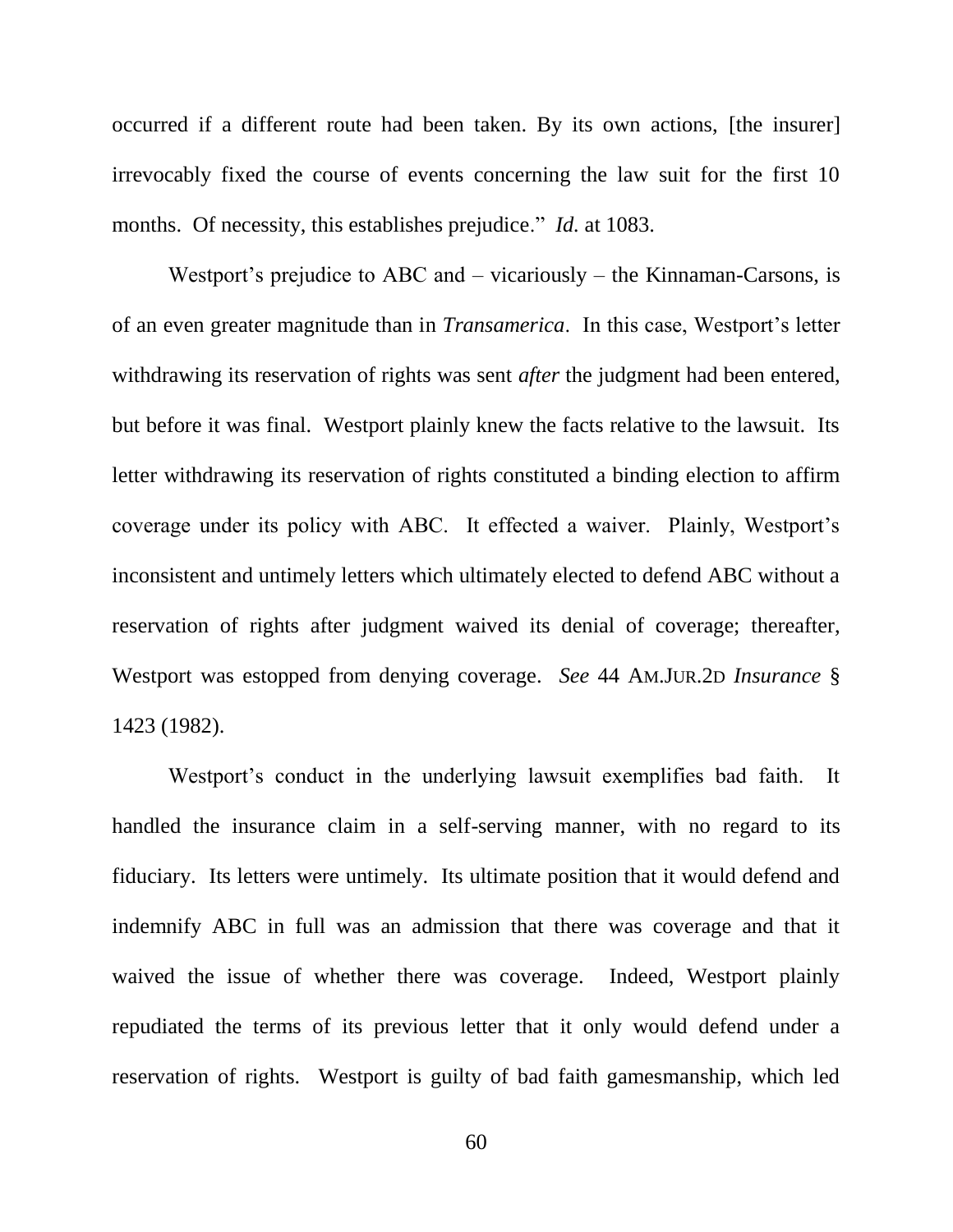ABC to believe that insurance coverage was not at issue, and would not be contested by Westport.

#### **B. The Kinnaman-Carsons raised and preserved this issue below.**

"An appellant"s failure to preserve an issue at the trial court waives the issue, and it is not reviewable on appeal." *Ryan v. Maddox*, 112 S.W.3d 476, 479 (Mo. App. 2003). At a lawsuit's outset, the plaintiff must plead the ultimate facts to state a claim. *Charron v. Holden*, 111 S.W.3d 553, 555 (Mo. App. 2003). To do so, the plaintiff must make a short, concise statement of the material facts to establish the elements of each claim. *Id.*; Rule 55.05.

A party responding to a motion for summary judgment must make an appropriate response to the material facts offered in support of the motion. Rule  $74.04(c)(2)$ . The facts must be supported with specific references to the pleadings, discovery, and exhibits, or an affidavit which demonstrates the party"s asserted factual position. Rule  $74.04(c)(1)$ .

The appellants in this case satisfied these requirements such that the issue of the effect of Westport"s reservation of rights is preserved for appeal. In their equitable garnishment petition, the Kinnaman-Carsons concisely stated the applicable material facts:

14. Plaintiff initiated a Petition for Damages in the Circuit Court of Jackson County, Missouri under case number 0516-CV29901. A true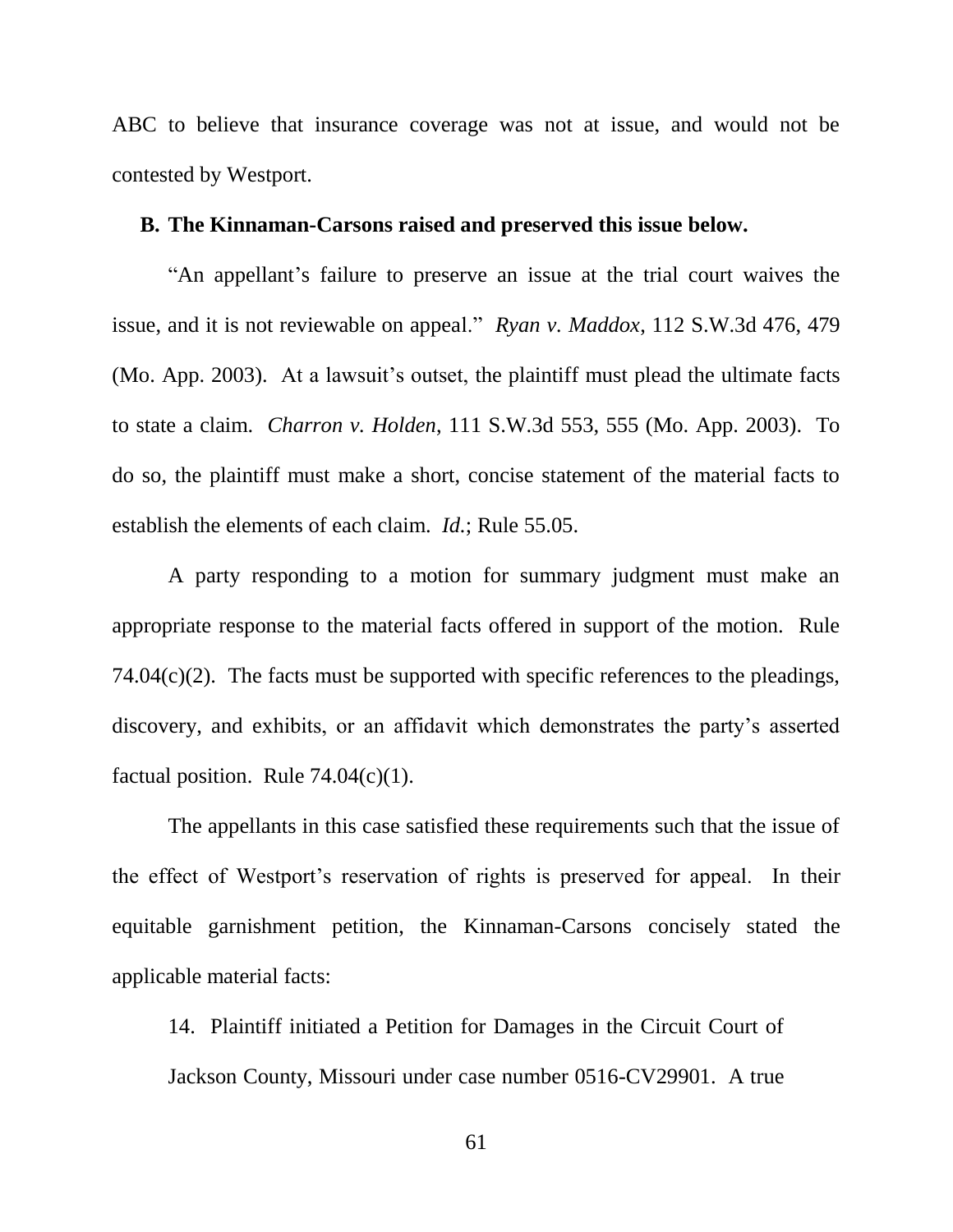and accurate copy of the Petition is attached hereto and incorporated herein as Exhibit "B". Defendant was served on December 29, 2005 by serving owner Danny Moody. Westport, by and through its agent, requested from plaintiff"s counsel an extension of time to answer the Petition. Said request was granted and the parties agreed that defendant would file an answer on or before February 20, 2006. However, on February 20, 2006, Westport, through its agent Claim Management Services, Inc, sent a one page facsimile transmission stating that coverage would be denied. Further, it stated that the extension was granted through today (Feb 20, 2006) and that an answer must be filed today or another extension sought. A true and accurate copy of the facsimile transmission is attached hereto and incorporated herein as Exhibit "C". An Amended Petition was filed on June 12, 2006. Said Amended Petition is attached hereto an incorporated herein as Exhibit "D".

15. On February 28, 2006, defendant Westport denied liability in a letter to Kendall R. Garten, Esq., attorney for Defendant ABC. A true and correct copy of the letter is attached hereto and incorporated herein as Exhibit "E".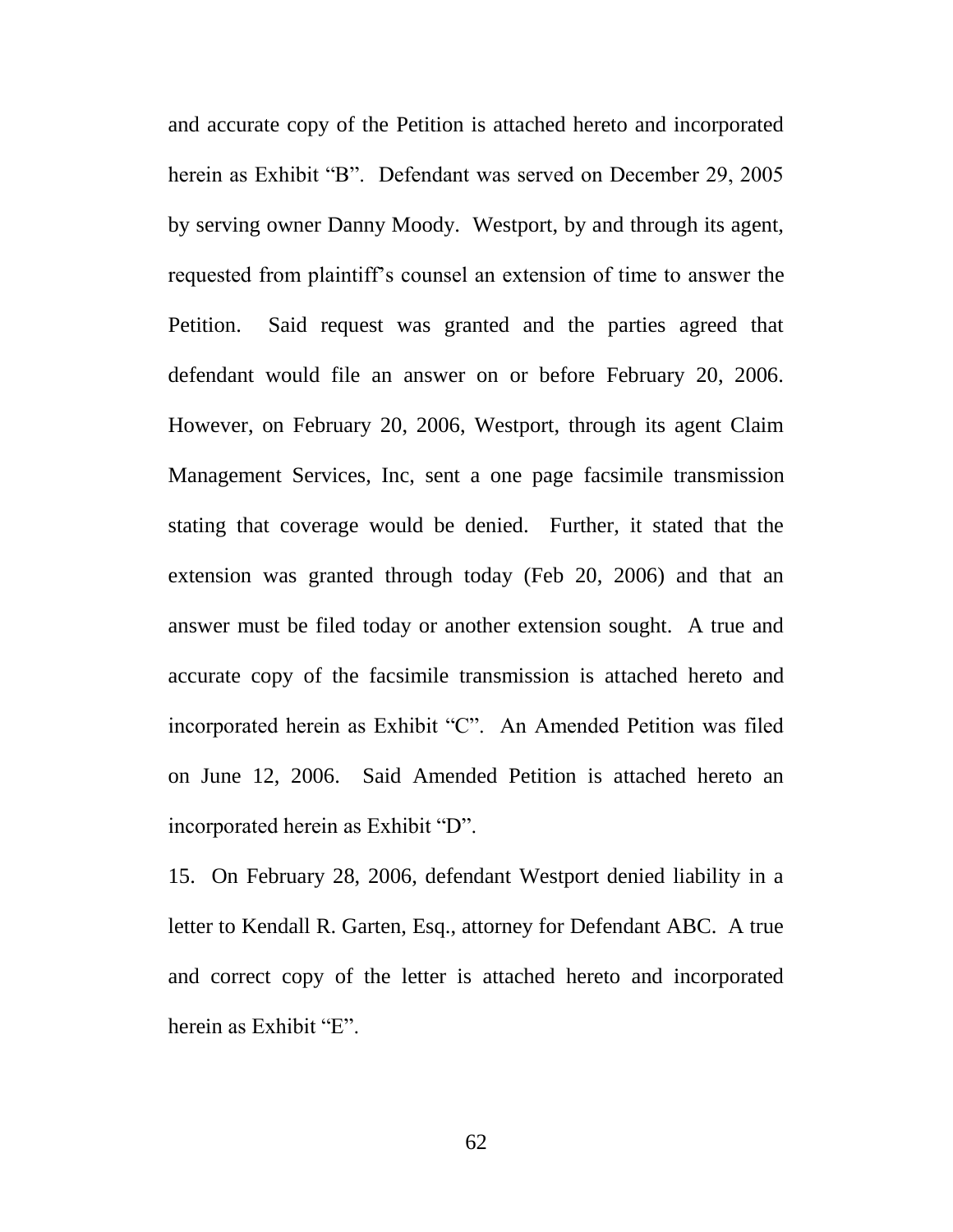16. Subsequently, Westport reviewed the Amended Petition, attached Exhibit "D". After reviewing the Amended Petition, and on August 15, 2006, Westport offered to defend ABC under a reservation of rights. A true and accurate copy of this letter is attached hereto and incorporated herein as Exhibit "F". This offer to defend under a reservation of rights was sent to Kendall R. Garten some sixty-five (65) days after the Amended Petition was sent to Westport.

17. On August 16, 2006, ABC refused the offer of Westport to defend ABC under a reservation of rights in a letter from Kendall R. Garten to Susan Todd. A true and accurate copy of this letter is attached hereto and incorporated herein as Exhibit "G".

18. On September 22, 2006, some thirty-seven (37) days after the rejection of the defense under the reservation of rights, Bradley Nielsen wrote a letter to Kendall Garten advising that Westport had agreed to withdraw its reservation of rights. A true and correct copy of this letter is attached hereto and incorporated herein as Exhibit "H".

(L.F. 3-4). Plainly, these are all the material facts necessary to address the issue of what effect Westport's election to defend and indemnify ABC in full had on its subsequent outright denial of coverage. The Petition and all of its incorporated attachments were before the trial court.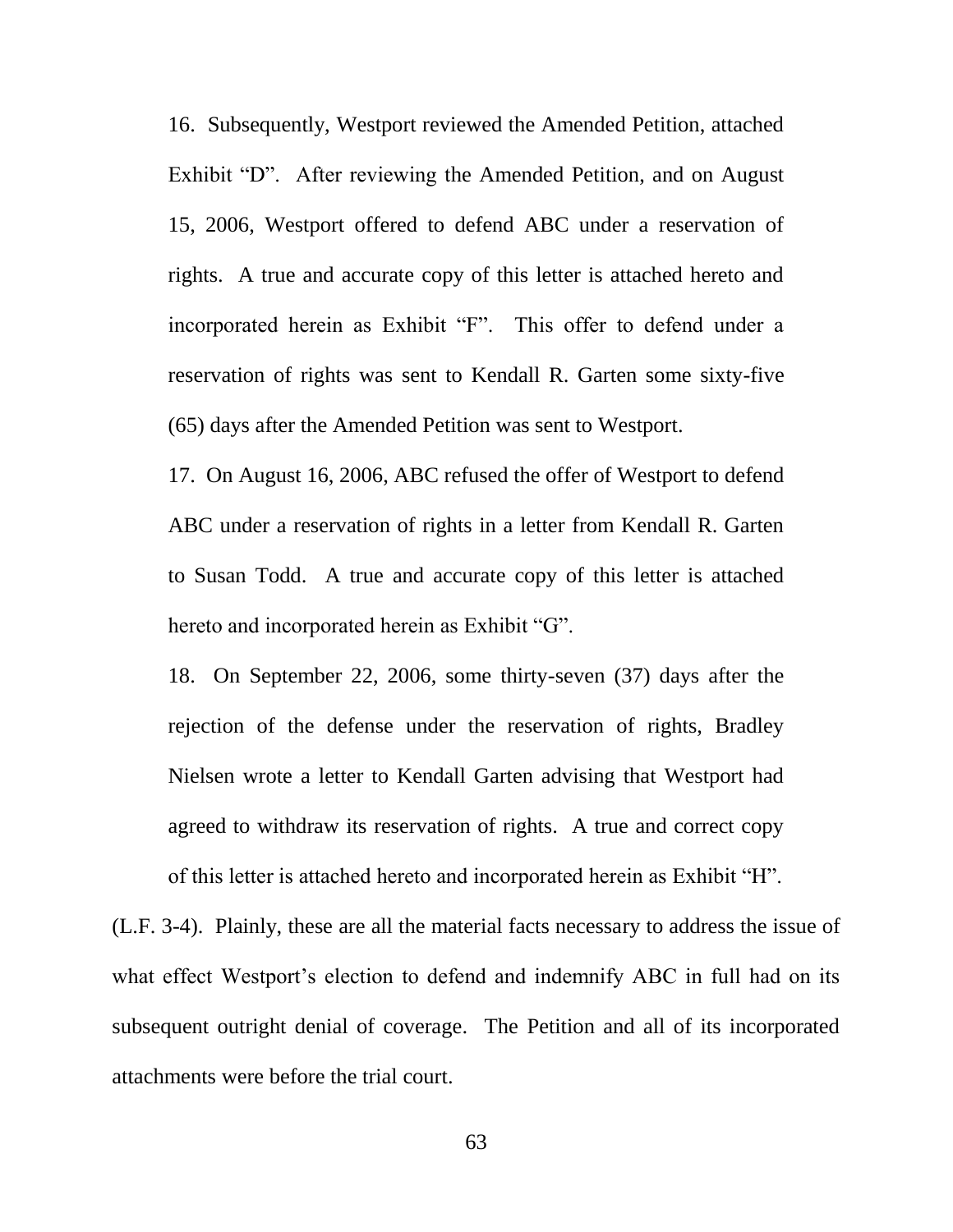Moreover, in their response to Westport's motion for summary judgment, the Kinnaman-Carsons specifically discussed this effect by quoting from *State ex rel. Rimco v. Dowd*, 858 S.W.2d 307 (Mo. App. 1993), one of the cases on which *Truck Ins. Exch.*, *supra*, relied in discussing the effect of a reservation of rights or non-reservation of rights. The Kinnaman-Carsons stated:

It is essential that this Court not be drawn or lured into a reexamination of any aspect of the final Judgment as a result of Westport's re-characterization of the legal and factual basis for the Judgment. In *State ex rel. Rimco v. Dowd*, 858 S.W.3d 307, 309 (Mo. App. E.D. 1993), the Eastern District of Missouri Court of Appeals held:

"The insurer has the opportunity to control the litigation by accepting the defense without reservation. If it elects some other course it forfeits its right to participate in the litigation and to control the lawsuit. *If its decision concerning coverage is wrong, it should be bound by the decision it has made.*"

(L.F. 450) (emphasis added). The Kinnaman-Carsons also discussed the effect of this reservation of rights issue in the previous two pages of their summary judgment response (L.F. 448-49).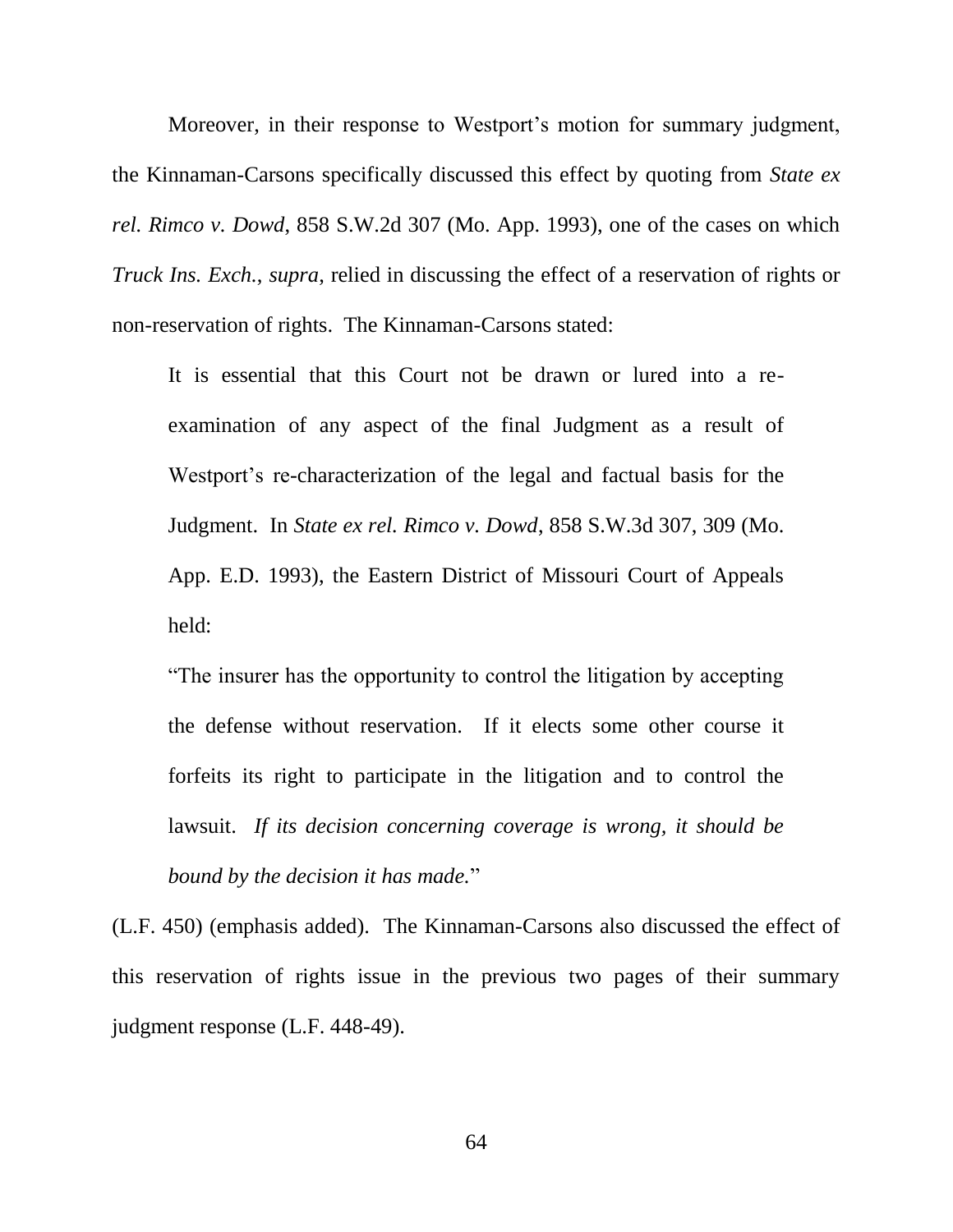On appeal, this Court accords "the non-movant the benefit of all reasonable inferences from the record." *ITT Commercial Fin. Cop. v. Mid-Am. Marine Supply Corp.*, 854 S.W.2d 371, 376 (Mo. banc 1993). The "propriety of summary judgment is purely an issue of law" and the standard of review "is essentially *de novo*." *Id.* Moreover, in summary judgment proceedings, where what is alleged to be a dispute of fact is really the differing opinions of the parties as to the effect of documents or actions determining their respective rights, the propriety of summary judgment is an issue of law to be reviewed purely *de novo*. *Baker v. State Farm Mut. Aut. Ins. Co.*, 806 S.W.2d 742, 743 (Mo. App. 1991).

Westport did not contest below that it withdrew its reservation of rights in the underlying case. That it did so was plainly before the trial court. The Kinnaman-Carsons placed the material facts necessary to establish their claim regarding the reservation of rights in their Petition, and they addressed the issue again in their summary judgment response. As such, the question of what effect that withdrawal had on Westport's subsequent denial of any coverage was before the trial court. It also was preserved for appeal.

#### **C. Result.**

By agreeing to withdraw its reservation of rights before the underlying Judgment became final, Westport agreed to defend and indemnify ABC in full if ABC were found liable. The law of Missouri is that it cannot subsequently deny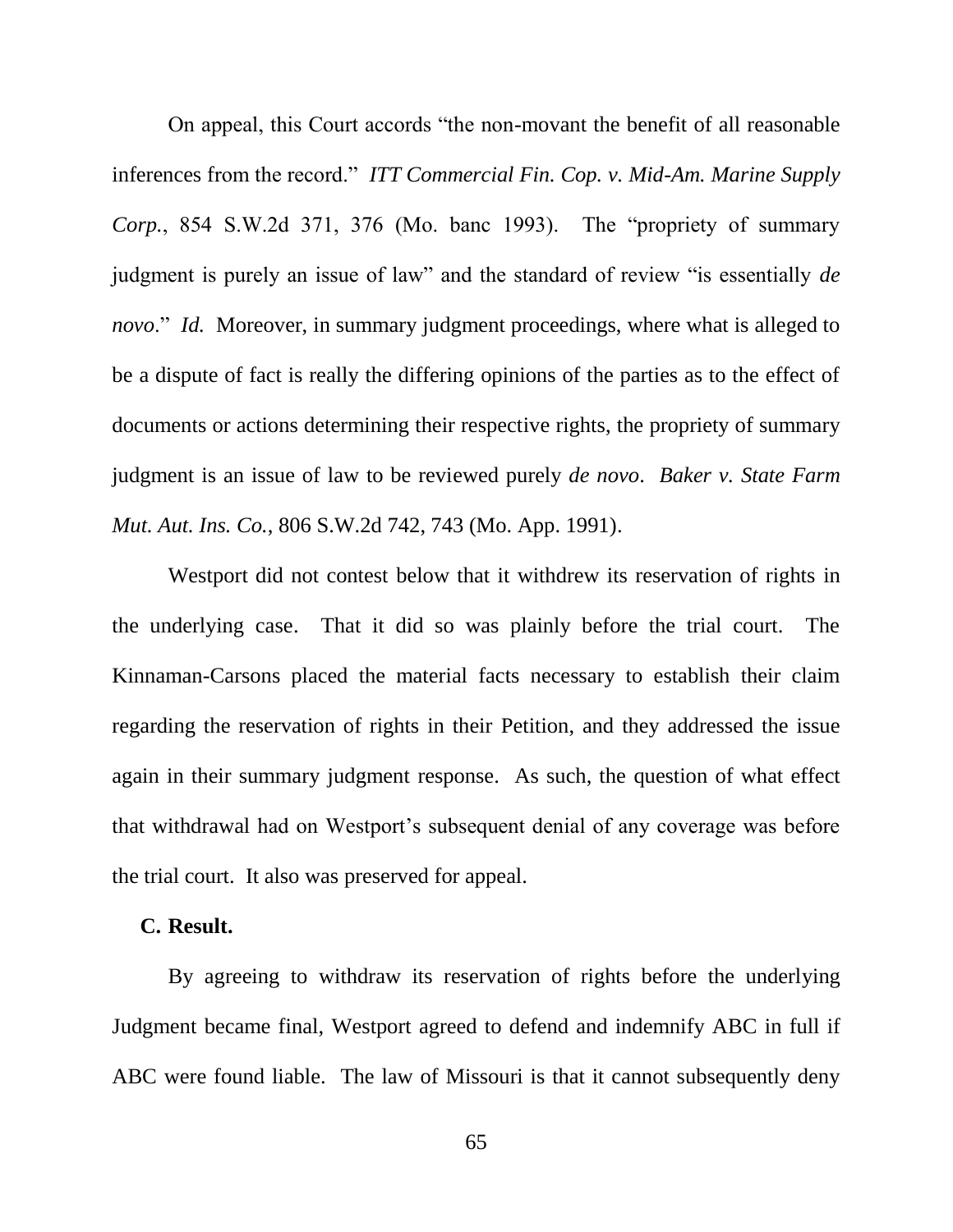coverage outright so as to avoid paying on the underlying Judgment. That the trial court granted summary judgment otherwise was error.

The Court should reverse the judgment below and remand the case with instructions to enter judgment in the appellants' favor.